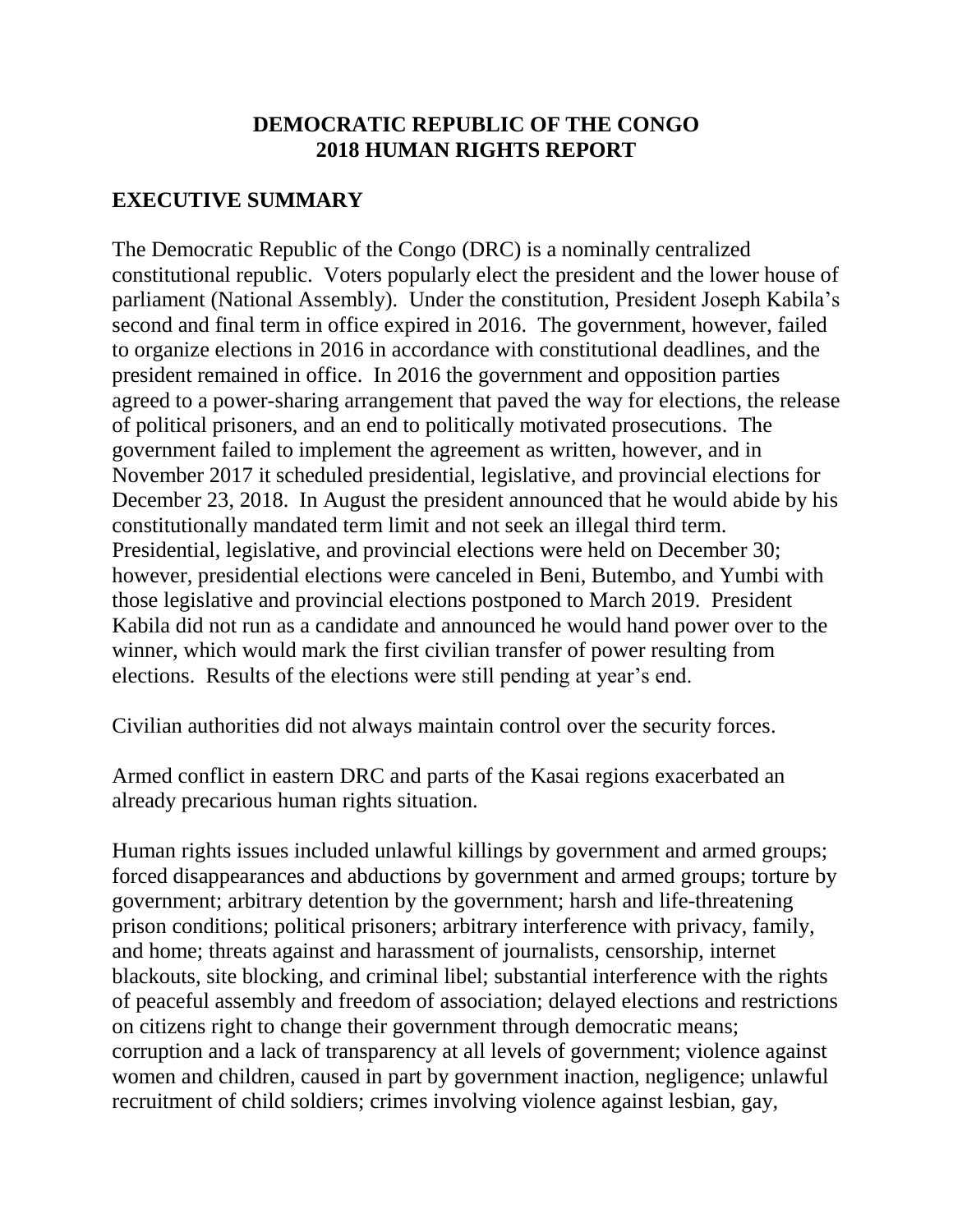bisexual, transgender, and intersex (LGBTI) persons and persons with disabilities or members of other minority groups; trafficking in persons, including forced labor, including by children; and violations of worker rights.

Despite the occurrence of some notable trials against military officials, authorities often took no steps to investigate, prosecute, or punish officials who committed abuses, whether in the security forces or elsewhere in the government, and impunity for human rights abuses was a problem.

Government security forces, as well as rebel and militia groups (RMGs) continued to commit abuses, primarily in the east and the central Kasai region. These abuses included unlawful killings, disappearances, torture, destruction of government and private property, and sexual and gender based violence. RMGs also recruited, abducted, and retained child soldiers and compelled forced labor. The government took military action against some RMGs but had limited ability to investigate abuses and bring the accused to trial (see section 1.g.).

# **Section 1. Respect for the Integrity of the Person, Including Freedom from:**

# **a. Arbitrary Deprivation of Life and Other Unlawful or Politically Motivated Killings**

There were numerous reports the government or its agents committed arbitrary or unlawful killings.

The state security forces (SSF) committed arbitrary or unlawful killings in operations against RMGs in the east and in the Kasai region (see section 1.g.). According to the UN Joint Office of Human Rights (UNJHRO), security forces were responsible for 389 extrajudicial killings across the country as of year's end. Many of these extrajudicial killings occurred in the Kasais, where the SSF fought Kamuina Nsapu and other antigovernment militias. RMGs were responsible for at least 780 summary executions.

On January 21 and February 25, security forces used lethal and disproportionate force to disrupt protests led by Roman Catholic and some Protestant church leaders in support of credible elections and implementation of the December 2016 Agreement. During the two days of protests, UN observers and others witnessed members of the Republican Guard and other members of security forces fire directly at protesters, resulting in seven deaths on January 21 and two on February 25. Among those killed on January 21 was Therese Kapangala, a 24-year-old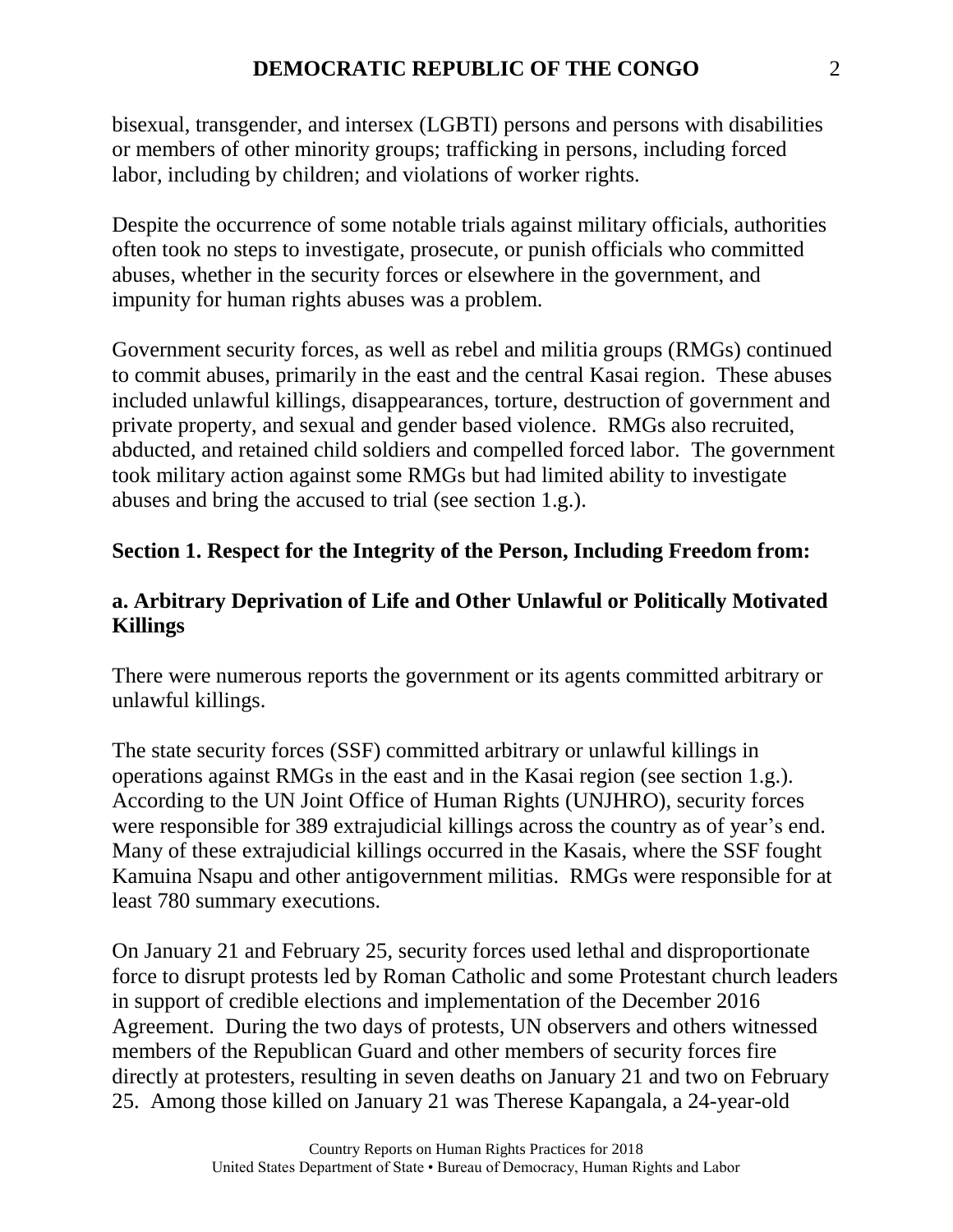studying to become a nun, who was shot and killed outside her church in a Catholic parish in Kinshasa. During protests organized by the Catholic Lay Committee on February 25, state security forces killed two persons, including local human rights activist Rossy Mukendi Tshimanga, who was shot by a rubber bullet inside a church compound. From August 3 to 7, the SSF used tear gas and live bullets to disperse protests, resulting in the deaths of three persons, including two children, and the injury of at least two persons by police.

In March a joint report by the UN human rights office in Kinshasa (JHRO) and the UN Office of the High Commissioner for Human Rights (OHCHR) covering January 2017 through January stated that the SSF used illegal, systematic, and disproportionate force against protesters, resulting in 47 civilian deaths. On November 12 and 15, police were responsible for the deaths of two students who were protesting against a teachers' strike at the University of Kinshasa.

On July 4, the OHCHR released a report on abuses in the Kasais region that accused RMGs Kamuina Nsapu and Bana Mura and the SSF of war crimes and crimes against humanity. Based on interviews with 524 persons, the experts' report accused the military of cooperation with Bana Mura militia and an excessively violent response to conflict in the region, particularly the 2101st Regiment that was redeployed to Kananga from North Kivu in 2007 when it was part of the Fifth Integrated Brigade. The report estimated that the conflict, which was most violent in 2017, resulted in "thousands of deaths and a disastrous human rights situation" and displaced 1.4 million persons. Among other incidents, the report documented an SSF attack in May 2017 in Tshikulu that resulted in the summary execution of at least 79 civilians, including at least 19 children. On September 15, a regional civil society development network in the Kasai region released a report stating that in March 2017 the SSF killed 264 civilians in the village of Nganza during antimilitia operations.

RMGs committed arbitrary and unlawful killings throughout the year (see section 1.g.). Numerous armed groups recruited and used children as soldiers and human shields and targeted the SSF, members of the government, and others.

#### **b. Disappearance**

There were reports of disappearances attributable to the SSF during the year. Authorities often refused to acknowledge the detention of suspects and in several cases detained suspects in unofficial facilities, including on military bases and in detention facilities operated by the National Intelligence Agency (ANR). The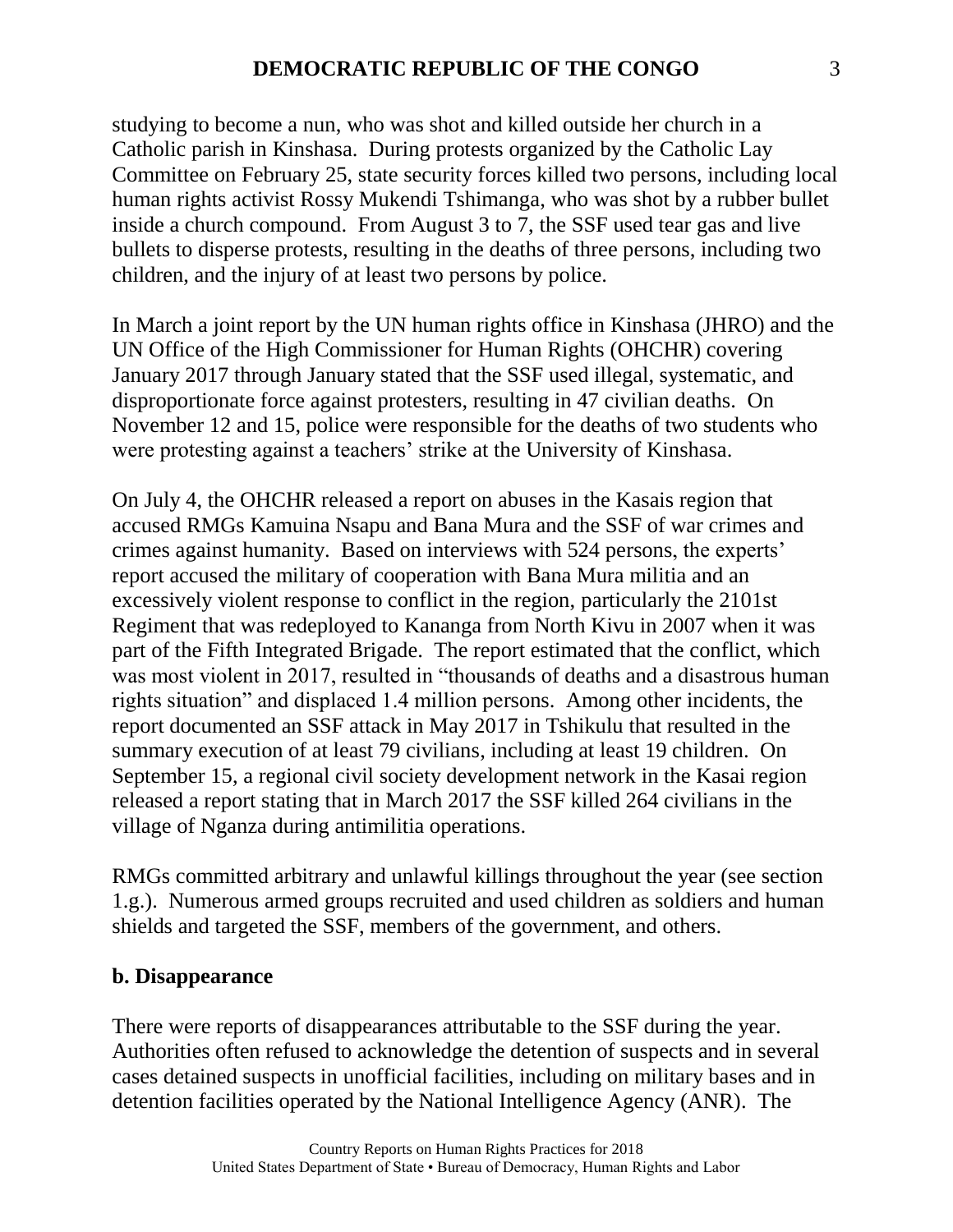whereabouts of some civil society activists and civilians arrested by the SSF remained unknown for long periods.

RMGs kidnapped numerous persons, generally for forced labor, military service, or sexual slavery. Many of these victims disappeared (see section 1.g.). In July the UN Organization Stabilization Mission in the DRC (MONUSCO) confirmed that 66 persons were previously kidnapped in Kasai Province by the Bana Mura, a RMG supported by the government, and used as sexual slaves. The kidnapped included two women, 49 girls, and 15 boys who had been in captivity since as early as April 2017. The government denied the findings, claiming the information was false.

#### **c. Torture and Other Cruel, Inhuman, or Degrading Treatment or Punishment**

The law criminalizes torture, but there were credible reports that the SSF continued to torture civilians, particularly detainees and prisoners. In November the British nongovernmental organization (NGO) Freedom from Torture reported that torture was widespread both inside and outside conflict zones in DRC. It had accumulated witness testimony of almost 900 cases of torture from DRC, including 74 cases from 2013 to 2018. The report states, "Torture is used predominantly as a form of punishment for political and human rights activism, and as a deterrent against future involvement." Throughout the year activists circulated videos of police beating unarmed and nonviolent protestors.

As of October 10, the United Nations reported that it had received 15 allegations of sexual exploitation and abuse against military, police, and civilian personnel deployed with MONUSCO during the year. Of these cases, 11 involved allegations of an exploitative relationship; three involved allegations of transactional sex; two involved the alleged rape of a child, and one involved sexual assault. As of October 10, all investigations were pending. The United Nations also reported that Bangladeshi peacekeepers were involved in sexual exploitation and abuse while deployed in MONUSCO from 2015 to 2017. The peacekeepers in question were repatriated by the United Nations, and investigations by Bangladeshi government were pending at the end of the year.

The United Nations reported that during the year it received one allegation of sexual exploitation and abuse against a peacekeeper from the DRC while he was deployed in United Nations Multidimensional Integrated Stabilization Mission in the Central Africa Republic. The case alleged rape of a minor. Investigations by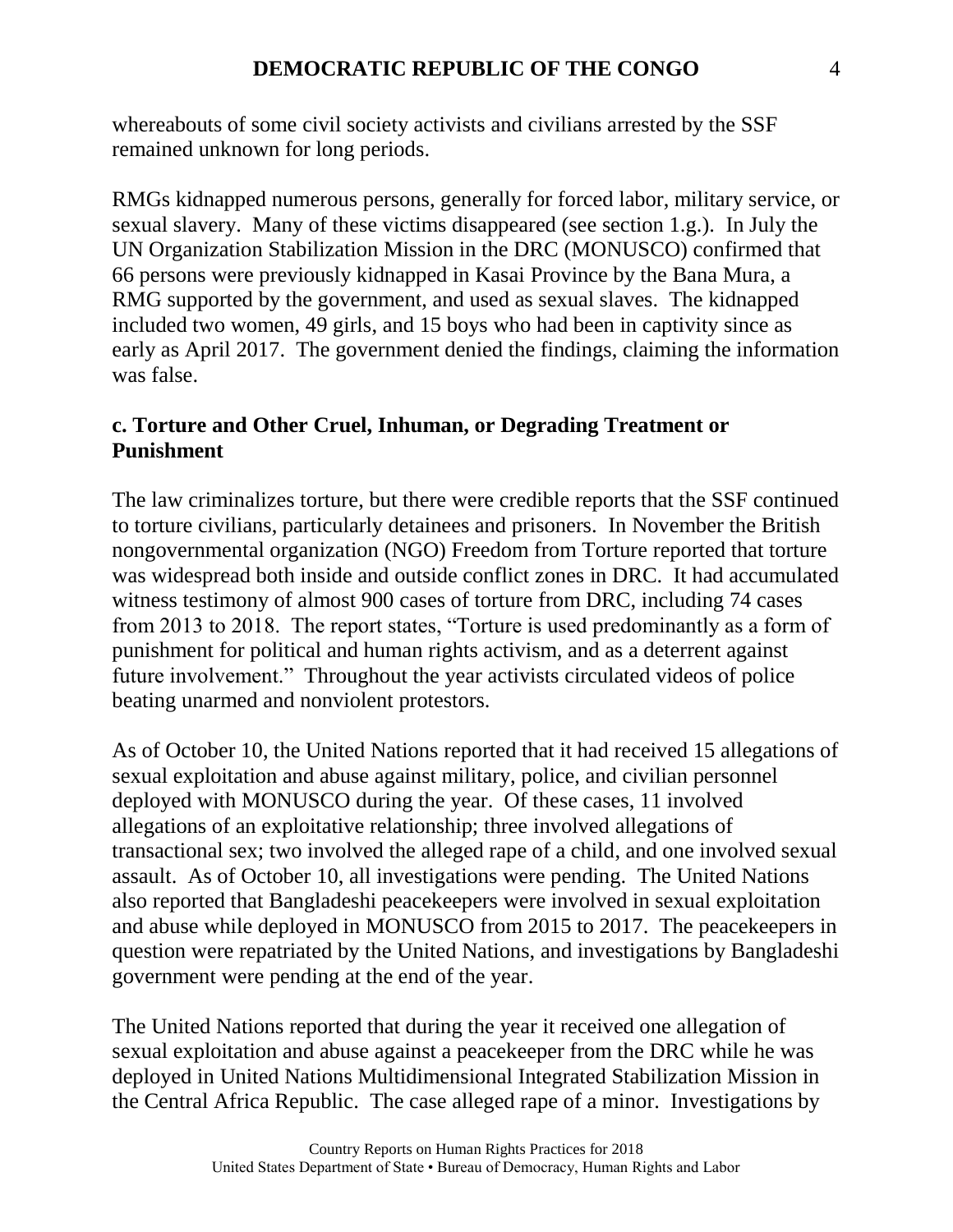both the United Nations and the DRC were still pending as of year's end. Twentysix allegations reported prior to 2018 remained pending, in many cases awaiting additional information by the DRC. The cases included 17 allegations of sexual exploitation and abuse of minors.

#### **Prison and Detention Center Conditions**

Conditions in most prisons throughout the country worsened during the year, aggravating the already harsh and life threatening conditions due to food shortages, gross overcrowding, and inadequate sanitary conditions and medical care. Even harsher conditions prevailed in small detention centers run by the ANR, Republican Guard (RG), or other security forces, which often detained prisoners for lengthy pretrial periods without access to family or legal counsel. Some civil society activists arrested in Kinshasa were reportedly held in an underground cell operated by the RG at a military camp.

Physical Conditions: Serious threats to life and health were widespread and included violence (particularly rape); food shortages; and inadequate potable water, sanitation, ventilation, temperature control, lighting, and medical care. Poor ventilation subjected detainees to extreme heat. Central prison facilities were severely overcrowded, with an estimated occupancy rate of 200 percent of capacity. For example, Makala Central Prison in Kinshasa, which was constructed in 1958 to house 1,500 prisoners, held as many as 8,500 inmates during the year. In September, Radio Okapi reported there were 7,400 inmates at Makala. Authorities generally confined men and women in separate areas but often held juveniles with adults. Women were sometimes imprisoned with their children. In July local NGO Rural Action for Development reported that 13 infants suffered from malnutrition and other diseases due to poor conditions while held with their mothers in Munzenze Prison in Goma. Authorities rarely separated pretrial detainees from convicted prisoners.

Because inmates had inadequate supplies of food and little access to water, many relied exclusively on relatives, NGOs, and church groups to bring them sustenance. The United Nations reported 223 individuals died in detention during the year, a 10-percent increase compared with the 201 deaths recorded in 2017. These resulted from malnutrition, poor hygienic conditions, and lack of access to proper medical care. From January to June, cholera and tuberculosis epidemics aggravated the already overcrowded and unsanitary conditions, leading to a 20 percent increase in deaths in detention compared with the same period in 2017. In July, five prisoners died from severe diarrhea and malnutrition due to poor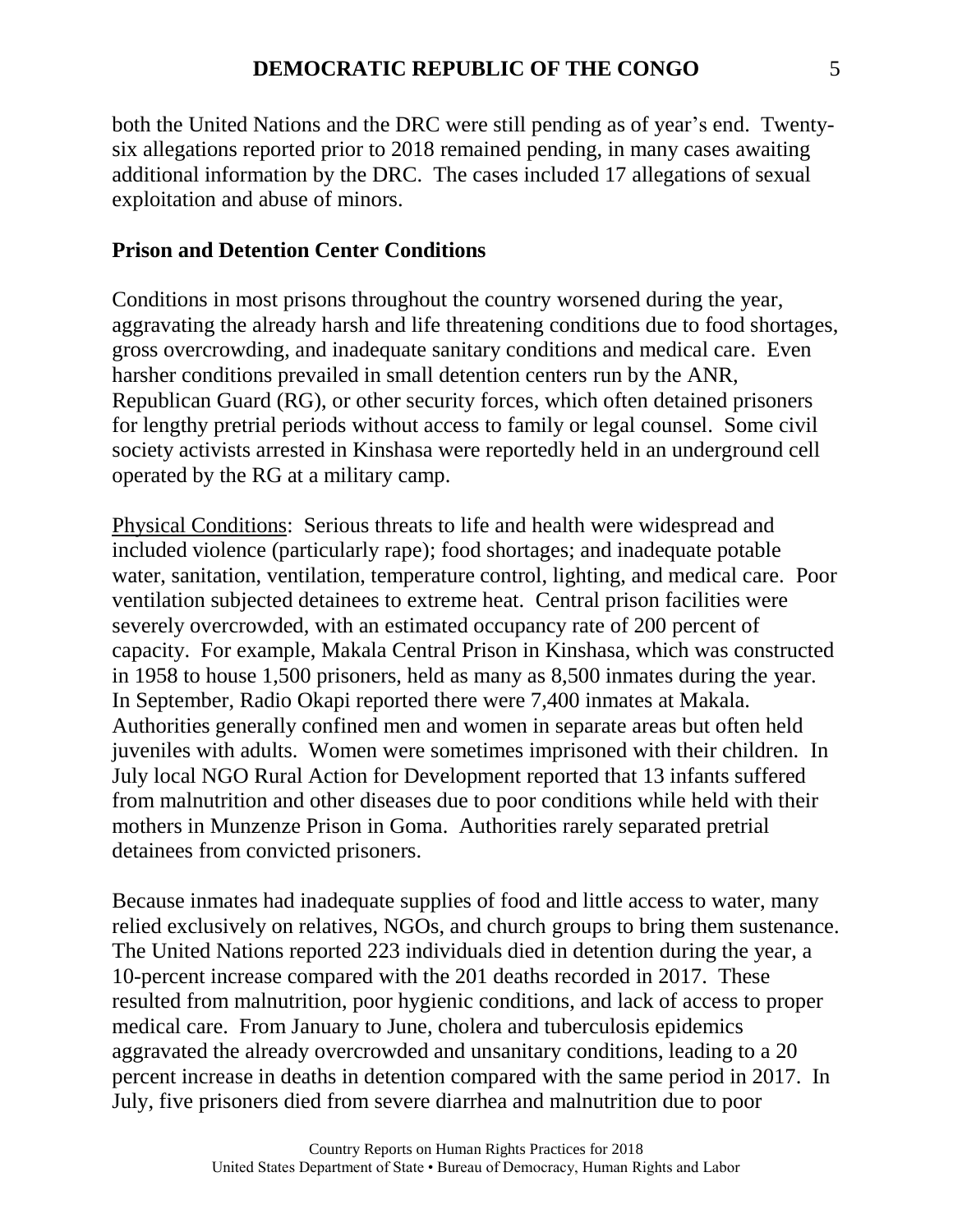sanitation and inadequate medical services in Tshela Prison in Kongo Central. In January, MONUSCO reported that 57 inmates in Manono Prison in Tanganyika Province suffered from malnutrition and that prisoners had endured 10-14 days without food.

Most prisons were understaffed, undersupplied, and poorly maintained, leading to corruption and poor control of the prison population that contributed to prison escapes. On March 21, media reported that two police officers were sentenced to life in prison by a military court for their involvement in a March 18 prison break in Lubumbashi, Haut Katanga province. The United Nations reported that at least 801 individuals escaped detention centers during the year, a significant decrease from the number of 5,926 escapees in 2017.

Authorities often arbitrarily beat or tortured detainees. On September 13, police arrested seven members of the local civil society group *Les Congolais Debout!* (Congolese Awake!) at the University of Kinshasa while they were campaigning against the use of voting machines on grounds that the seven were carrying out political activities in what is supposed to be an apolitical environment. After reportedly being beaten, whipped, and forced to clean toilets with bare hands while in police custody, their attorney said they were transferred to an ANR cell and, as of November 15, remained in detention without charges.

RMGs detained civilians, often for ransom, but little information was available concerning detention conditions (see section 1.g.).

Administration: Some prison directors could only estimate the numbers of detainees in their facilities. The International Committee of the Red Cross (ICRC) visited an unknown number of prisoners. Authorities denied access to visitors for some inmates and often did not permit inmates to contact or submit complaints to judicial authorities. Directors and staff generally ran prisons for profit, selling sleeping arrangements to the highest bidders and requiring payment for family visits.

Independent Monitoring: The government regularly allowed the ICRC, MONUSCO, and NGOs access to official detention facilities maintained by the Ministry of Interior but consistently denied access to facilities run by the RG, ANR, and the intelligence services of the military and police.

# **d. Arbitrary Arrest or Detention**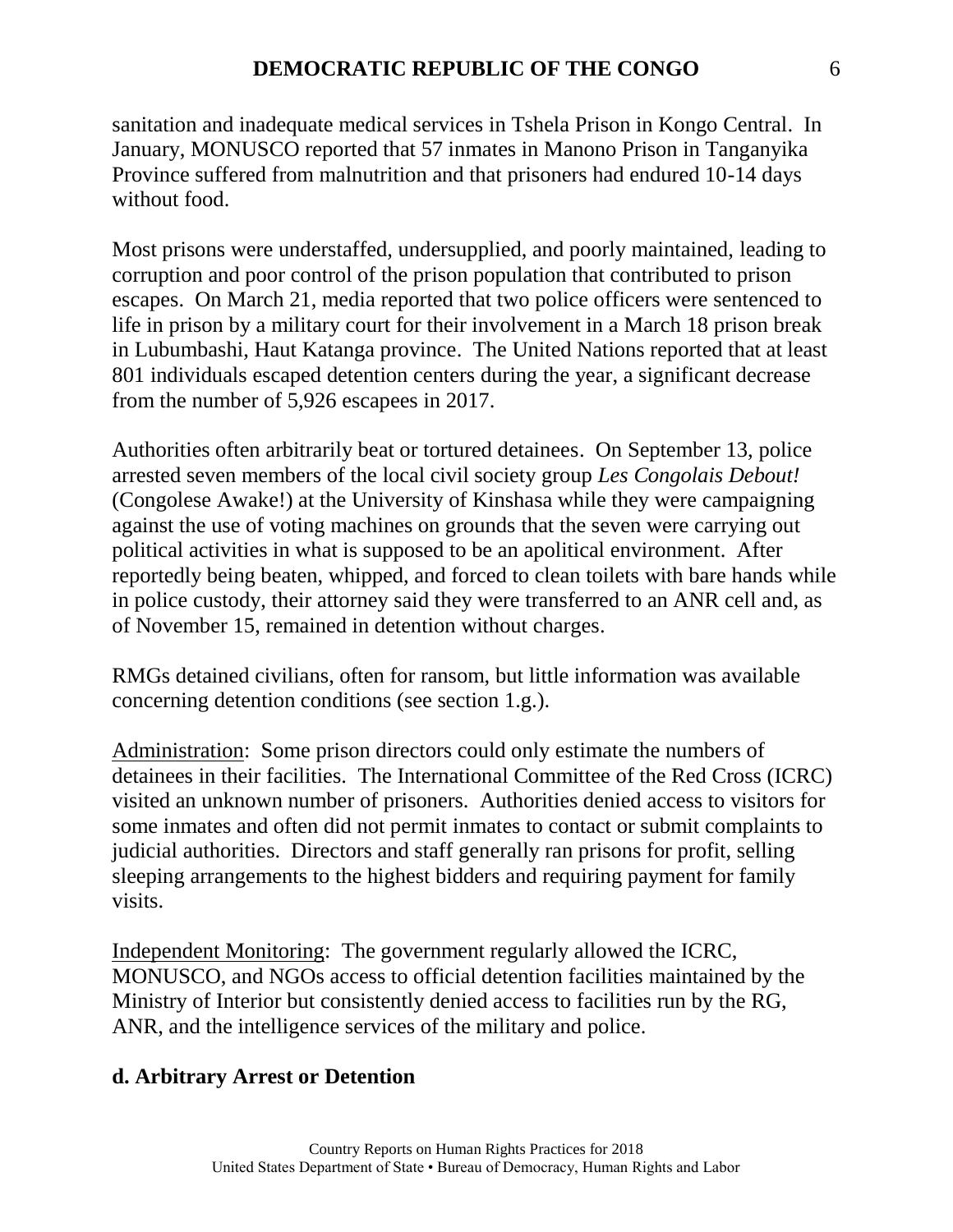The law prohibits arbitrary arrest or detention, but both the SSF and RMGs routinely arrested or detained persons arbitrarily (see section 1.e.).

#### **Role of the Police and Security Apparatus**

The Congolese National Police (PNC) operates under the Ministry of Interior and has primary responsibility for law enforcement and public order. The PNC includes the Rapid Intervention Police and the Integrated Police Unit. The ANR, overseen by the presidency, is responsible for internal and external intelligence. The Armed Forces of the Democratic Republic of the Congo (FARDC) and the military intelligence service operate under the control of the Ministry of Defense and are primarily responsible for external security but in reality focus almost exclusively on internal security. The presidency oversees the RG, and the Minister of Interior oversees the Directorate General for Migration, which, together with the PNC, are responsible for border control. Military magistrates are responsible for the investigation and prosecution of all crimes allegedly committed by SSF members, whether or not committed in the line of duty. Civilians may be tried in military tribunals if charged with offenses involving firearms. The military justice system often succumbed to political and command interference, and security arrangements for magistrates in areas affected by conflict were inadequate. Justice mechanisms were particularly ineffective for addressing misconduct by mid- and high-ranking officials due to a requirement the judge of a military court must outrank the defendant.

Elements of the SSF were undisciplined and corrupt. According to the United Nations, state agents were responsible for 61 percent of the human rights violations documented during the year. PNC and FARDC units regularly engaged in illegal taxation and extortion of civilians. They set up checkpoints to collect "taxes," often stealing food and money and arresting individuals who could not pay bribes. The FARDC suffered from weak leadership, poor operational planning, low administrative and logistical capacity, lack of training, and questionable loyalty of some of its soldiers, particularly in the East. Nonprofit organizations and the United Nations reported regular instances of extortion, sexual-based violence, including gang rape, arbitrary arrests, and violent assaults by the SSF on Congolese migrants and expelled refugees returning from Angola in October.

Although the military justice system convicted some SSF agents of human rights abuses, impunity remained a serious problem. The government maintained joint human rights committees with MONUSCO and used available international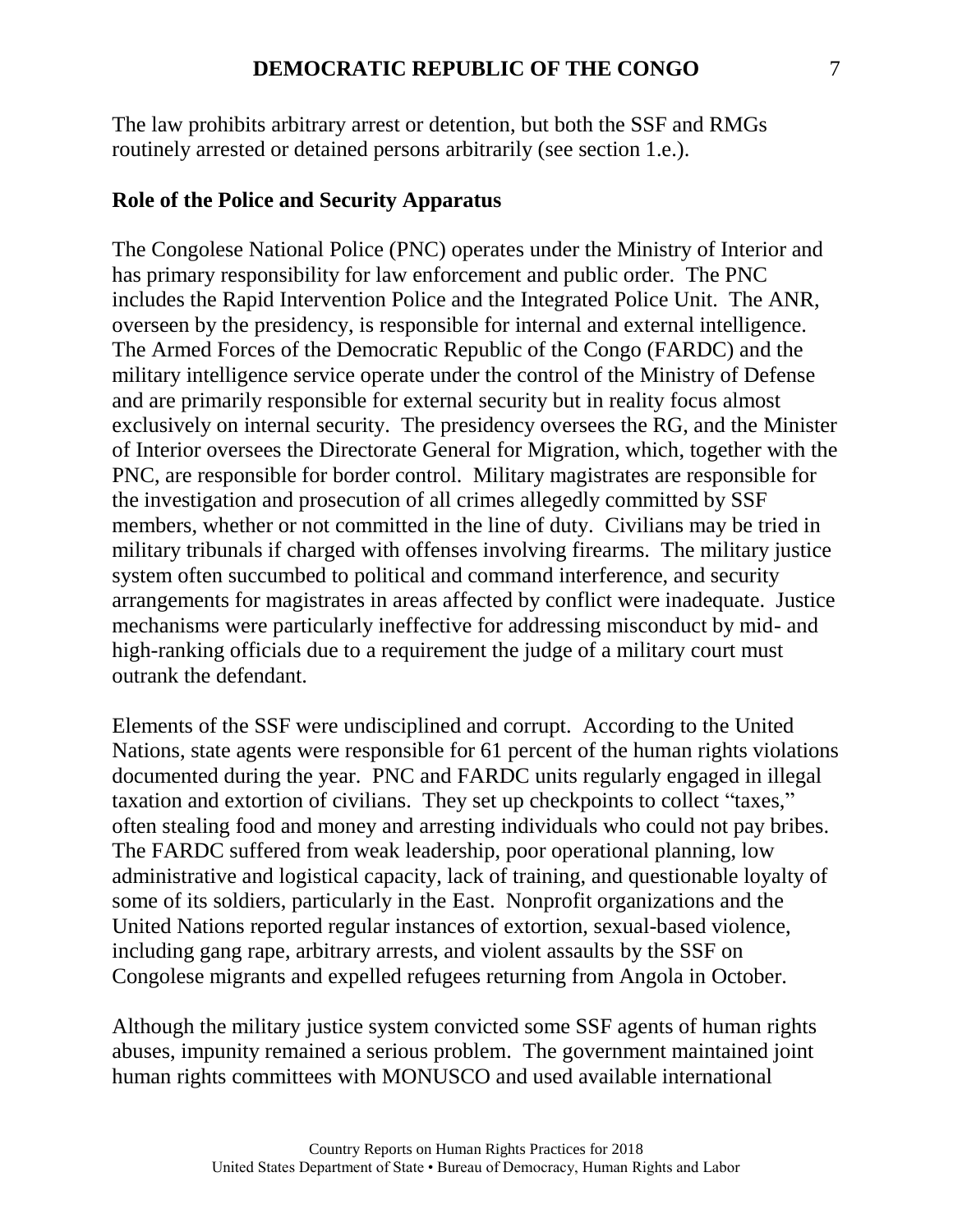resources, such as the UN-implemented technical and logistical support program for military prosecutors as well as international NGO-supported mobile hearings.

Military courts convicted some SSF agents of human rights violations. The United Nations reported that the government convicted at least 120 FARDC soldiers and 66 PNC officers for crimes constituting human rights violations during the year. On July 26, the mobile High Military Court in Bukavu sentenced on appeal three convicted high-ranking FARDC officers for various crimes against humanity: Colonel Julius Dhenyo Becker to two years in prison, a sentence that observers criticized for its relative leniency; Lieutenant Colonel Maro Ntuma to 20 years in prison for conviction of crimes including murder; and Colonel Bedi Mobuli to life in prison for conviction of crimes against humanity and crimes of war, including rape and murder. On October 20, the Military Tribunal of Ituri convicted and sentenced Sergeant Bienvenue Mugisa Akiki to death for the October 16 murder of four civilians in Djugu territory of Ituri Province.

The trial continued for individuals accused of involvement in the March 2017 killings of UN experts Michael Sharp and Zaida Catalan. After a delay of several months, the military prosecution began to call key suspects to testify, and, on December 7, arrested a military colonel and announced he was a suspect in the killings. Other key suspects have been called to testify although not all have been apprehended.

#### **Arrest Procedures and Treatment of Detainees**

By law arrests for offenses punishable by more than six months' imprisonment require warrants. Detainees must appear before a magistrate within 48 hours. Authorities must inform those arrested of their rights and the reason(s) for their arrest, and they may not arrest a family member in lieu of the suspected individual. Authorities must allow arrested individuals to contact their families and consult with attorneys. Security officials, however, routinely violated all of these requirements.

While the law provides for a bail system, it generally did not function. Detainees who were unable to pay were rarely able to access legal counsel. Authorities often held suspects incommunicado, including in unofficial detention centers run by the ANR, military intelligence, and the RG, and refused to acknowledge these detentions.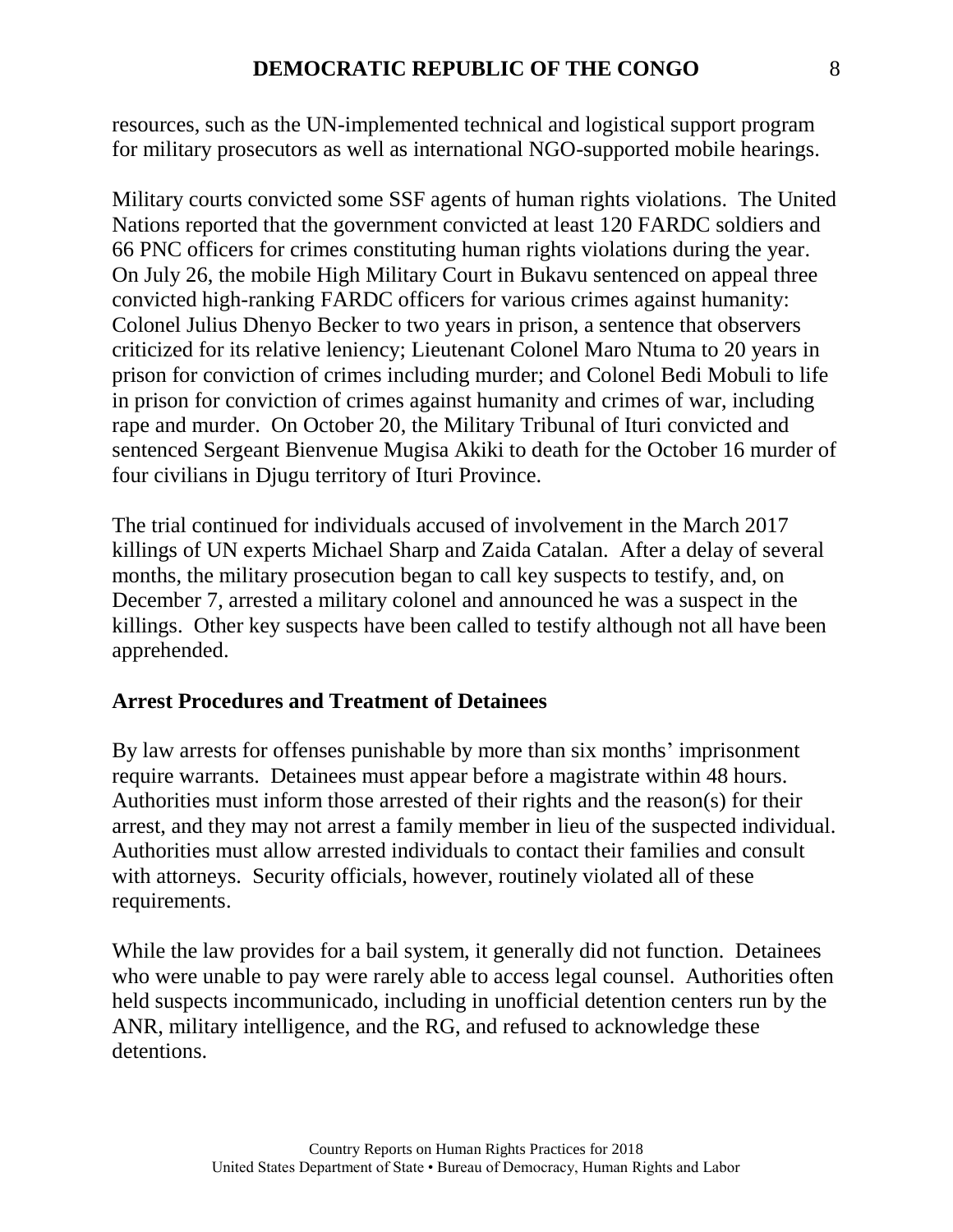Prison officials often held individuals longer than their sentences due to disorganization, inadequate records, judicial inefficiency, or corruption. Prisoners unable to pay their fines often remained indefinitely in prison (see section 1.e.).

In 2014 the PNC issued a decree reforming arrest and detention procedures. The decree required the PNC to verify facts before arresting individuals, separate men from women, and provide sanitary detention centers. Some improvements in recently rehabilitated detention centers were noted although authorities did not consistently implement the decree, including the holding of men and women together.

Arbitrary Arrest: Security personnel arrested and detained numerous civil society activists, journalists, and opposition party members who criticized the government, occasionally under the pretext of state security, and often denied them due process, such as access to an attorney (see sections 1.a., 2.a., and 5). Throughout the year security forces regularly held protestors and civil society activists incommunicado and without charge for extended periods. The United Nations reported the SSF arbitrarily arrested at least 2,933 persons across the country from January through August. In September the UNJHRO reported that at least 561 women were victims of arbitrary arrest from January through August.

In November 2017 civil society activist and member of the opposition Union for Democracy and Social Progress (UDPS) party Christian Lumu, was arrested and then transferred to an ANR detention cell. He was held without charge and on November 28, was transferred to a military prison where he remained as of December 31. Witnesses stated that he received electric shocks and was beaten while in detention.

On January 21, more than 100 persons were arbitrarily arrested across the country according to the United Nations, for participation in peaceful demonstrations organized by Catholic and some Protestant church leaders in support of credible elections and implementation of the December 2016 Agreement. On February 25, the United Nations reported that at least 7,194 persons were arbitrarily arrested during protests organized by the Catholic Lay Association. The United Nations reported at least 89 persons, including one minor, were arrested and kept under preventive detention during protests organized in support of opposition politician Moise Katumbi in Lubumbashi and Kasumbalesa in Haut Katanga province on August 3-7.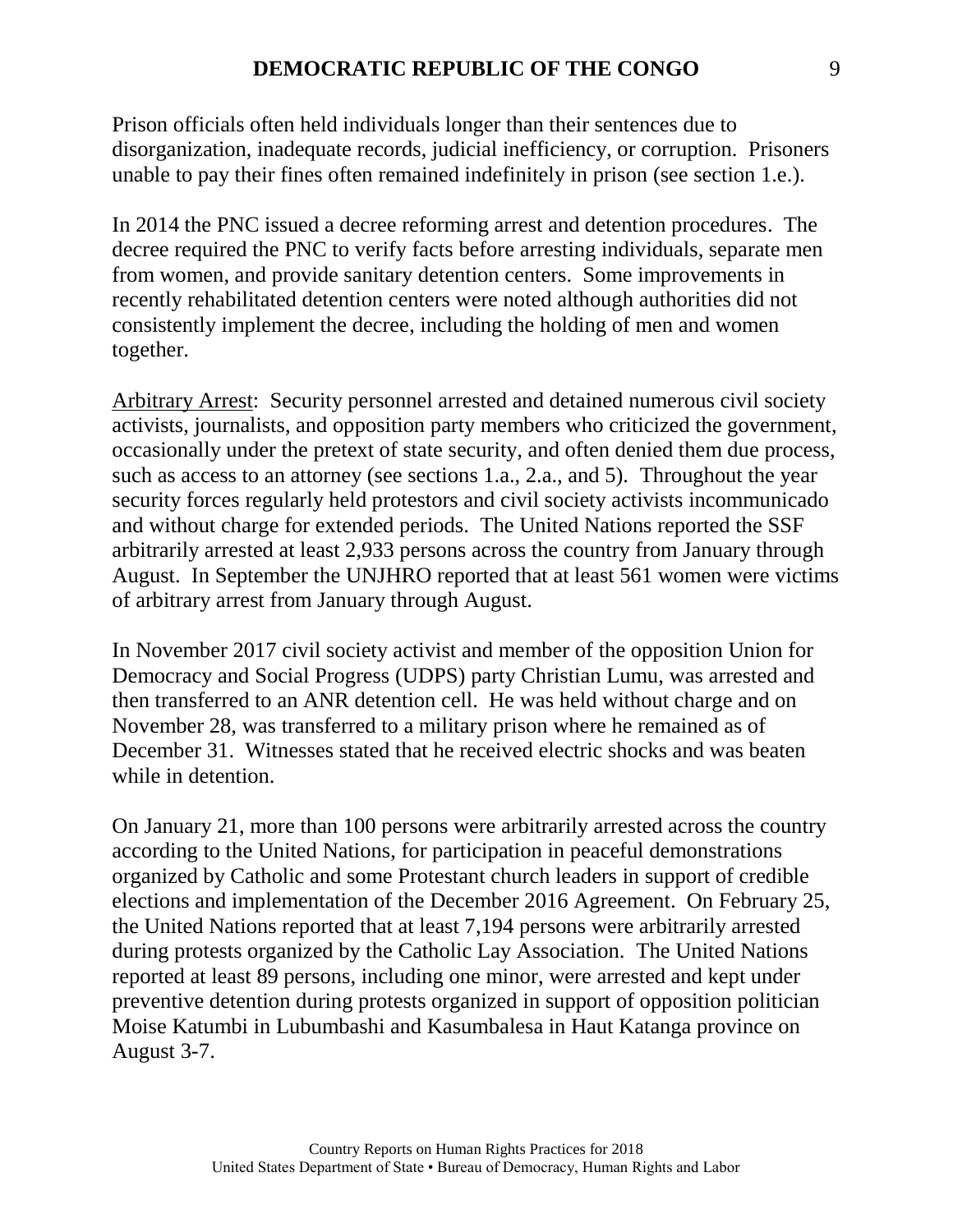Police sometimes arbitrarily arrested and detained persons without filing charges to extort money from family members or because administrative systems were not well established.

Pretrial Detention: Prolonged pretrial detention, ranging from months to years, remained a problem. NGOs estimated that at least three quarters to four-fifths of the prison population was in pretrial detention. Judicial inefficiency, administrative obstacles, corruption, financial constraints, and staff shortages also caused trial delays. On September 15, a report by the regional civil society development network CRONGD documented that, of 461 persons arrested in March 2017 on suspicion of RMG involvement, 44 were in detention without charge.

Detainee's Ability to Challenge Lawfulness of Detention before a Court: Detainees are entitled to challenge in court the legal basis or arbitrary nature of their detention; however, few were able to obtain prompt release and compensation.

Amnesty: A total of 148 persons were released following the signing of four executive orders by the minister of justice in January and February. Two of the executive orders applied the law on amnesty of 2014 (43 persons released) and the two others granted conditional release to persons sentenced for participation in an insurrectional movement, war crimes, and political offenses.

On December 29, Justice Minister Alexis Thambwe Mwamba announced the pardon of "several hundred" prisoners for the New Year and said these individuals would be released. The prisoners were not released by year's end.

# **e. Denial of Fair Public Trial**

Although the law provides for an independent judiciary, the judiciary was corrupt and subject to influence. Officials and other influential individuals often subjected judges to coercion. On August 16, the minister of justice claimed to have issued an international arrest warrant for businessman and opposition politician Moise Katumbi, who was convicted in 2015 of real estate fraud despite a Catholic Council of Bishops (CENCO) 2017 report concluding that the SSF pressured judicial officials to convict him. It was not clear that any warrant was actually issued. CENCO also concluded that a similar property fraud case against opposition member and businessman Jean-Claude Muyambo was equally unfounded and amounted to "judicial harassment." Muyambo, who claimed to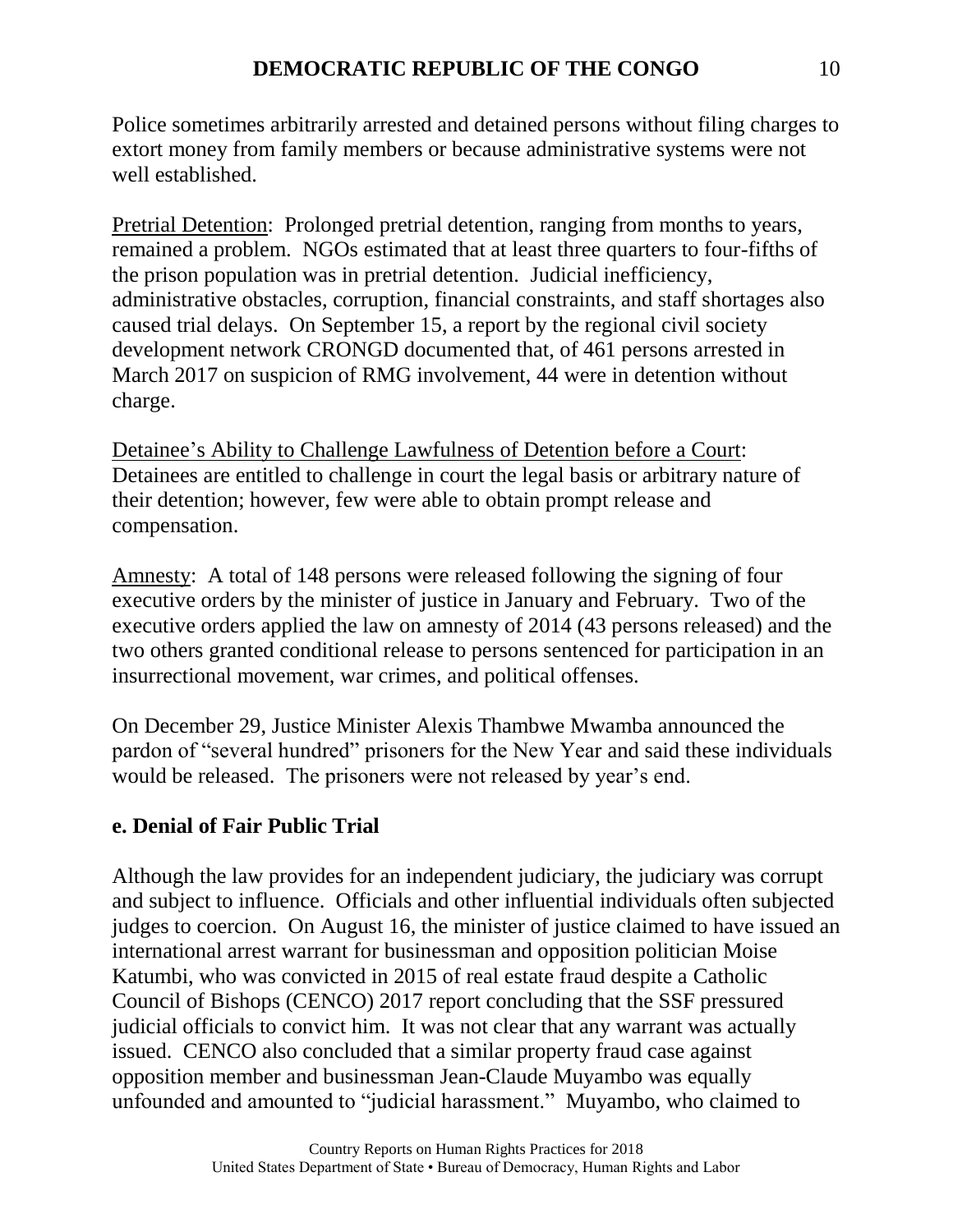have permanent damage to his foot following beatings during his arrest in 2015, was sentenced to five years in prison in 2017 and ordered to pay 1,580,000 Congolese francs (\$9,900) in damages for conviction of breach of trust and illegal retention of documents. Muyambo was among the prisoners slated to be released by the justice ministry on December 30, but he remained in prison at year's end.

A shortage of judges hindered the government's ability to provide expeditious trials, and judges occasionally refused transfers to remote areas where shortages were most acute because the government could not support them there. Authorities routinely did not respect court orders. Disciplinary boards created under the High Council of Magistrates continued to rule on numerous cases of corruption and malpractice each month. Many of these rulings included the firing, suspension, or fining of judges and magistrates. One judge on the High Council said its March investigation into corruption concluded that 250 magistrates were guilty of counterfeiting, including fake diplomas, and failure to pass the recruitment test.

A recruitment drive during the year, however, increased to 3,000 the number of military and civilian judges, and in July the minister of justice announced the recruitment of appellate court judges throughout the country. That same month, three members of the nine-member constitutional court were inducted, including one advisor to the president and another prominent member of the president's ruling party.

# **Trial Procedures**

The constitution provides for a presumption of innocence, but this was not always observed. Authorities are required to inform defendants promptly and in detail of the charges against them, with free interpretation as necessary, but this did not always occur. The public may attend trials at the discretion of the presiding judge. Defendants have the right to a trial within 15 days of being charged, but judges may extend this period to a maximum of 45 days. Authorities only occasionally abided by this requirement. The government is not required to provide counsel in most cases, with the exception of murder trials. While the government regularly provided free legal counsel to indigent defendants in capital cases, lawyers often did not have adequate access to their clients. Defendants have the right to be present and to have a defense attorney represent them. Authorities occasionally disregarded these rights. Authorities generally allowed adequate time to prepare a defense, although there were few resources available. Defendants have the right to confront witnesses against them and to present evidence and witnesses in their own defense, but witnesses often were reluctant to testify due to fear of retaliation.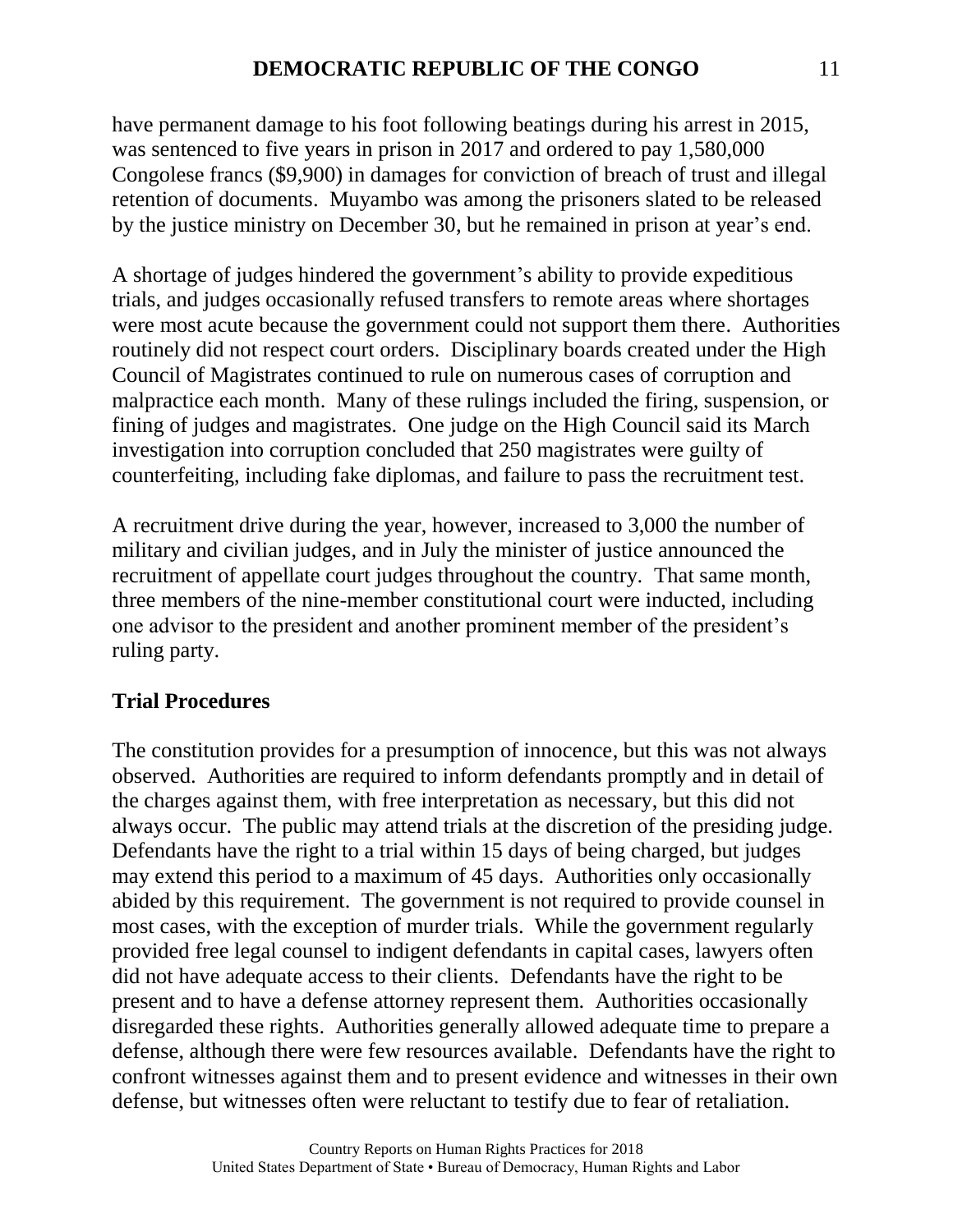Defendants are not compelled to testify or confess guilt. Defendants have the right to appeal, except in cases involving national security, armed robbery, and smuggling, which the Court of State Security usually adjudicates. These rights extend to all citizens.

# **Political Prisoners and Detainees**

There were numerous reports of political prisoners and detainees. Authorities charged political prisoners with a variety of offenses, including offending the person or threatening the life of the head of state, inciting tribal hatred or civil disobedience, spreading false rumors, treason, and attacking state security. While the government permitted international human rights and humanitarian organizations and MONUSCO access to some of these prisoners, authorities always denied access to detention facilities run by the RG, military intelligence, and the ANR (see section 1.c.).

As of year's end, the United Nations estimated that at least 71 persons were held in detention for their political opinions or legitimate citizens' activities, although the United Nations reported that many more persons deemed political prisoners might be held in unreported locations. A local NGO, Congolese Association for Access to Justice (ACAJ), reported at the UN Security Council on November 13 that 54 political prisoners were in detention. On September 25, a court sentenced activists Carbone Beni and three other members of the citizen movement Filimbi to 12 months in prison for offenses against the head of state, undermining state security, and distributing subversive material. They were originally arrested in December 2017 following advocacy for peaceful protests organized by the Catholic Church in support of the December 2016 Agreement and credible elections. They were held without charge in ANR cells for nearly six months before they were taken to the Prosecutor General's Office in Kinshasa for questioning and transferred to Makala Prison. Observers criticized the proceedings for presenting confessions obtained under duress and for fabricating evidence. An international human rights NGO stated that police and intelligence agents beat the Filimbi members while they were in detention and during interrogation. On December 25, Beni and the three other Filimbi members were released for time served.

On July 16, Justice Minister Alexis Thambwe announced the government had liberated 4,019 prisoners as part of the December Agreement's "confidence building" measures. Most of the prisoners, however, were released some time earlier under the terms of the 2013 Nairobi agreement between rebel group M23 and the government and were not political prisoners.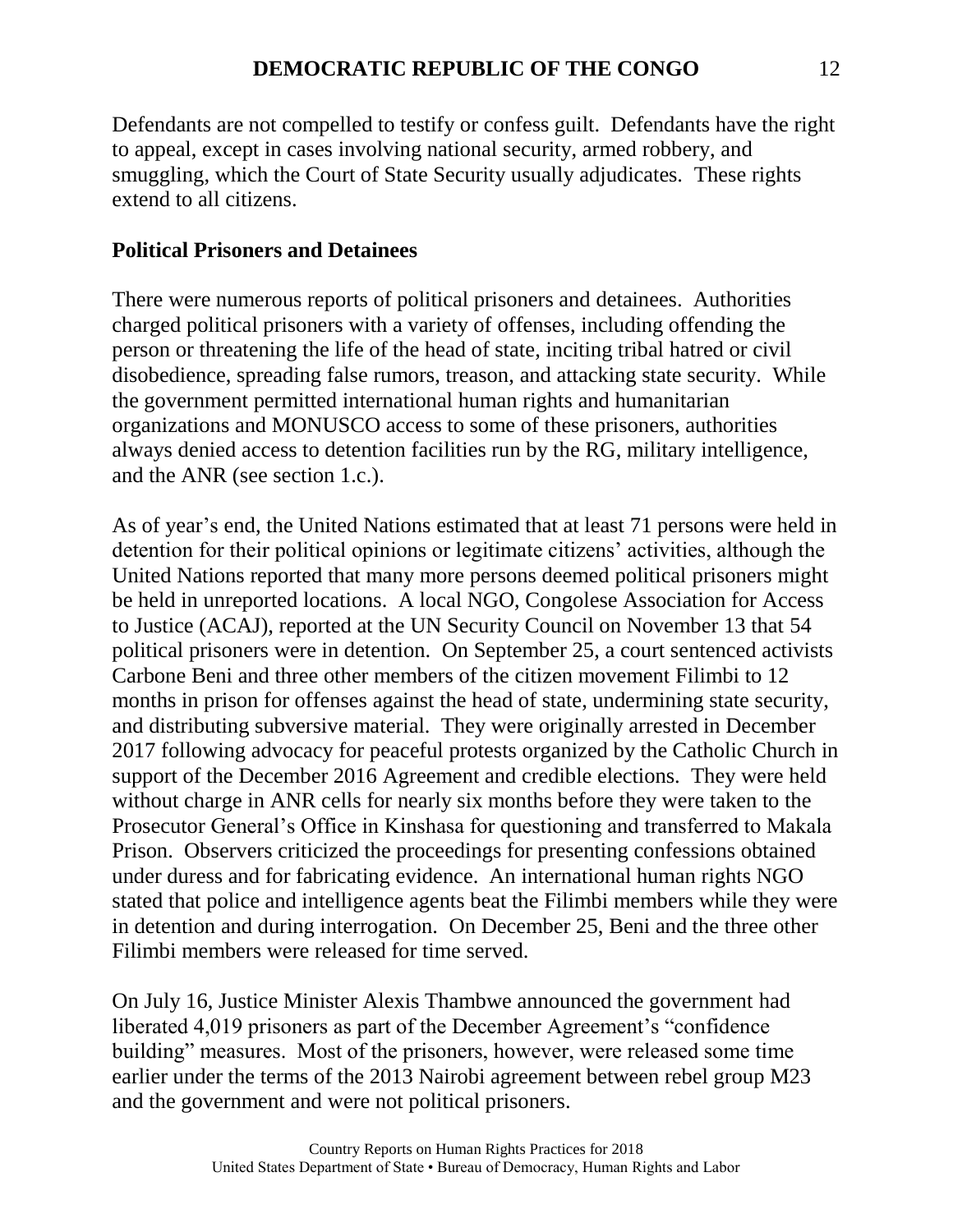In August, four civil society activists who were arrested in July 2017 for attempting to march and deliver a letter to the Lubumbashi Independent National Electoral Commission (CENI) office were convicted of disturbing the peace and sentenced to eight months in prison. In November 2017 a fifth member of this group, NGO activist and human rights lawyer Timothee Mbuya, was convicted of provocation and incitement of disobedience and sentenced to 12 months in prison. Mbuya served six months in jail before he was released on February 13 while the four other activists were released shortly before him.

# **Civil Judicial Procedures and Remedies**

Individuals may seek civil remedies for human rights violations within the civil court system. Most individuals, however, preferred to seek redress in the criminal courts.

#### **f. Arbitrary or Unlawful Interference with Privacy, Family, Home, or Correspondence**

Although the law prohibits arbitrary interference with privacy, family, home, or correspondence, the SSF routinely ignored these provisions. The SSF harassed and robbed civilians, entered and searched homes and vehicles without warrants, and looted homes, businesses, and schools. The United Nations previously reported that FARDC soldiers conducted door-to-door searches in the Nganza commune of Kananga, Kasai Central Province, in March 2017 looking for suspected Kamuina Nsapu militia sympathizers. The OHCHR report on the Kasais released in July attributed 89 civilian deaths, including at least 11 children, to the March 2017 FARDC operation (See 1.a.).

# **g. Abuses in Internal Conflict**

Conflicts continued in parts of eastern DRC, particularly in the provinces of North Kivu, South Kivu, Tanganyika, Ituri, Upper Uele, Lower Uele, and provinces in the Kasai region (Kasai Central, Kasai, Kasai Oriental, Sankuru, and Lomami provinces). Foreign RMGs, such as the Democratic Forces for the Liberation of Rwanda (FDLR), the Allied Democratic Forces/National Army for the Liberation of Uganda (ADF/NALU), the National Forces of Liberation, and the Lord's Resistance Army (LRA), as well as indigenous RMGs such as various Mai Mai (local militia) groups, Kamuina Nsapu, and the Bana Mura continued to perpetrate violence against civilians.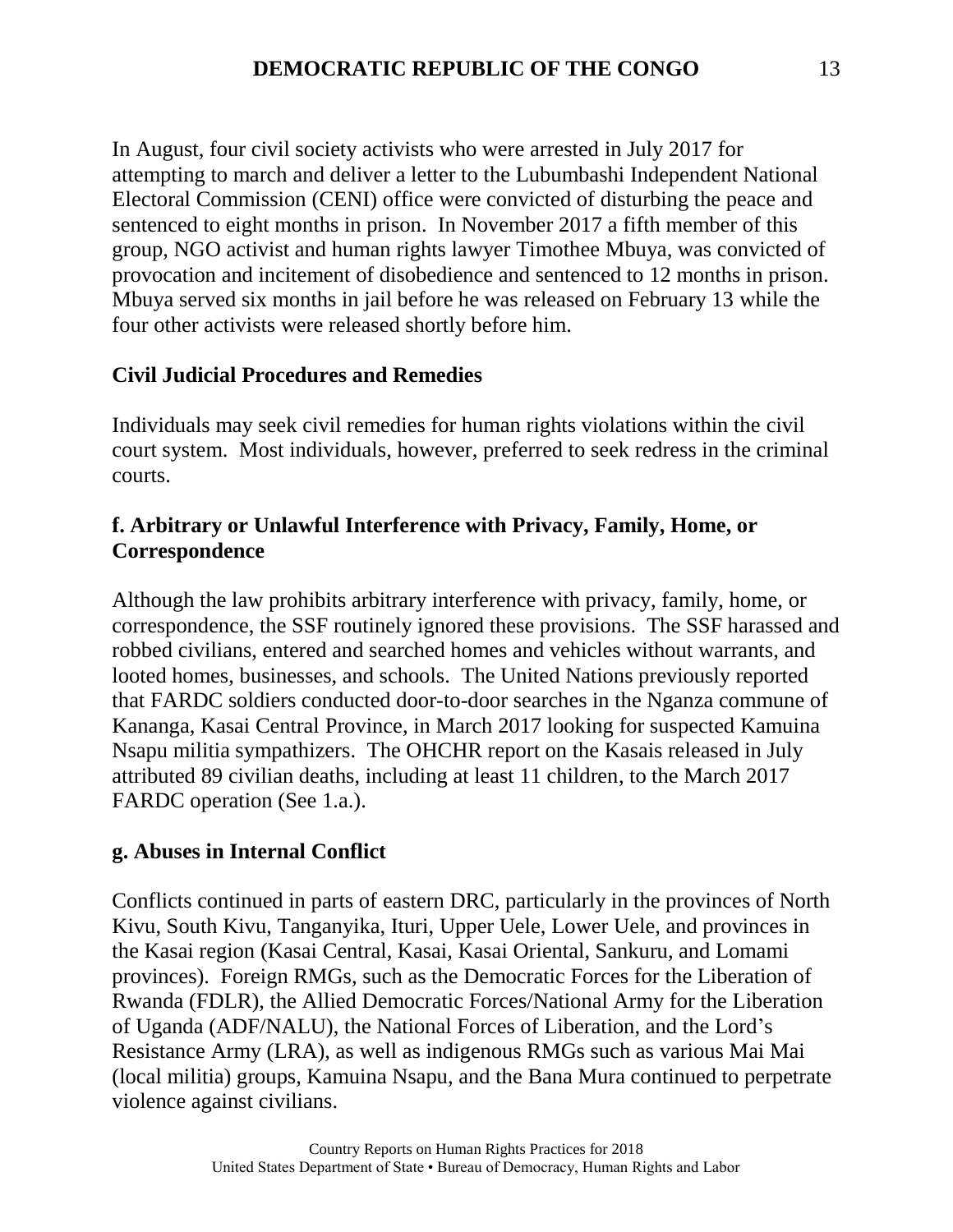Conflict among armed groups caused significant population displacement and led to many human rights violations. In North Kivu, the Nduma Defense of Congo-- Renewal (NDC-R), Mai Mai Mazembe, the Alliance of Patriots for a Free and Sovereign Congo (ALPCS), the FDLR, as well as a host of smaller armed groups fought among themselves and caused significant population displacements as they fought over territory. In June the UN Group of Experts (UNGOE) reported that the SSF worked in coordination with armed groups, including by supplying materials, to foster conflict among armed groups in North Kivu. The UNGOE reported that FARDC and NDC-R commanders regularly conferred informally to discuss attacks on other armed groups. In July, however, the FARDC launched a significant offensive against the NDC-R.

By impeding humanitarian aid and development assistance in some areas, the fighting in the east exacerbated an already severe humanitarian crisis. There were credible reports that local authorities also impeded humanitarian assistance and used force to expel the populations in three internally displaced persons (IDP) camps in Tanganyika Province, where thousands of persons were displaced by violence between the Twa and Luba communities. In Djugu territory in Ituri, the PNC and FARDC prevented humanitarian aid from accessing a significant percentage of the territory where a series of community attacks took place.

There were credible reports that the SSF and RMGs perpetrated serious human rights violations and abuses during internal conflicts. These RMGs included the ALPCS, the ADF, the FDLR, the Forces of the Patriotic Resistance of Ituri (FRPI), the LRA, various ethnic Hutu factions of Nyatura, the Nduma Defense of Congo, Raia Mutomboki, Kamuina Nsapu, Bana Mura, ethnic Tshokwe and Pende militias, several Burundian antigovernment militias, and the following Mai Mai groups, Mazembe, Charles Shetani, and William Yakutumba, among others. Bakata Katanga leader Gedeon Kyungu Mutunga, who in 2009 was convicted in a national court for crimes against humanity but escaped from prison in 2011, surrendered to the government in 2016 and remained under a form of governmentsupported house arrest as of year's end instead of being returned to prison. The government took no steps to hold him accountable.

The United Nations reported that the Kamuina Nsapu militia, based in the central Kasai region, carried out targeted killings of members of the military, police, public officials, and civilians perceived to cooperate with them (see section 1.a.). On July 4, the OHCHR released a report on abuses in the Kasai region that accused the Kamuina Nsapu, the Bana Mura, and the SSF of war crimes and crimes against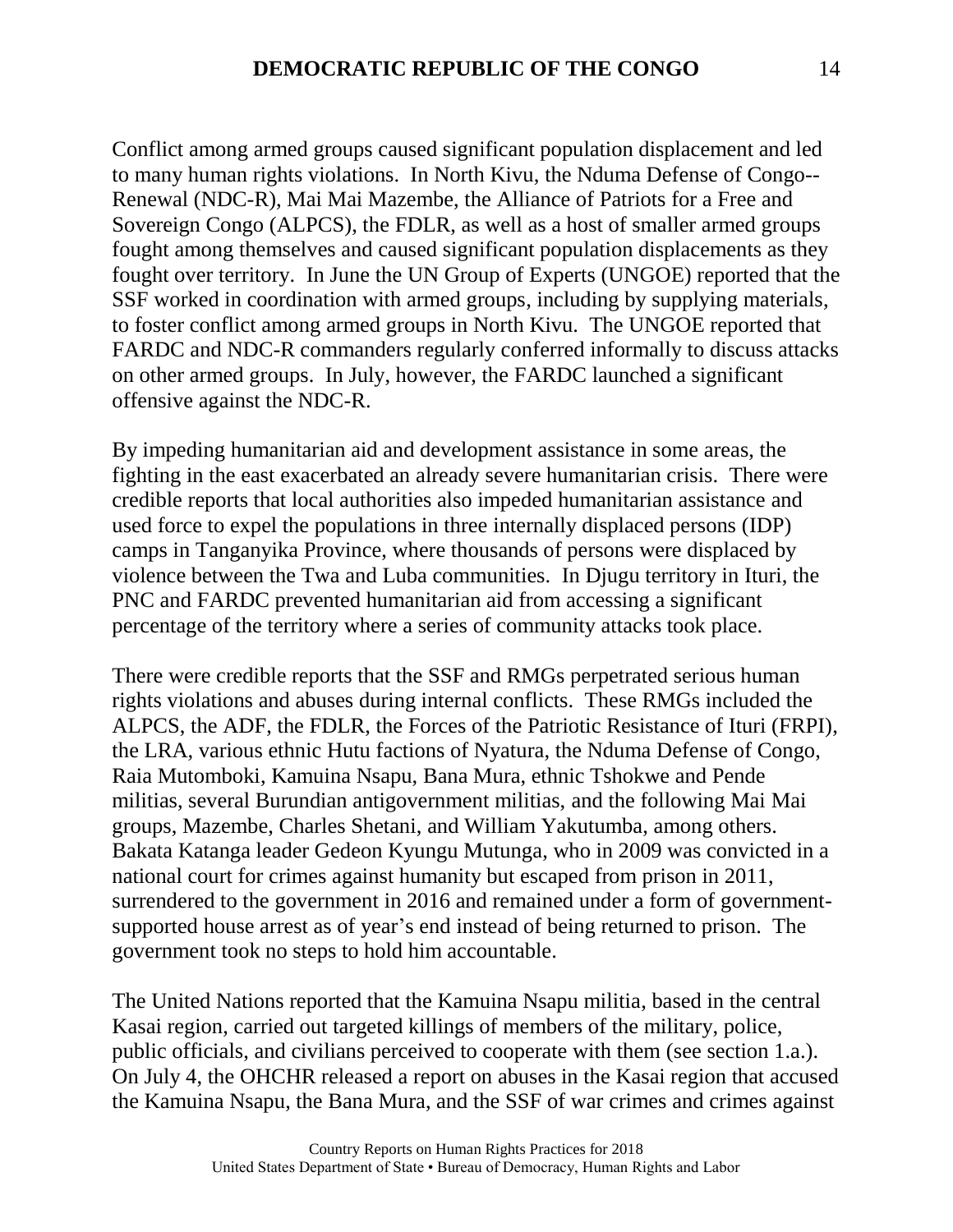humanity. Based on interviews with 524 persons, the experts' report accused the military of an excessively violent response to conflict in the region, in particular the 2101st Regiment. The report estimated that the conflict, which was most violent in 2017, resulted in "thousands of deaths and a disastrous human rights situation" and displaced 1.4 million persons. Among other incidents, the report documented an SSF attack in May 2017 in Tshikulu that resulted in the summary execution of at least 79 civilians, including at least 19 children.

Kamuina Nsapu and Bana Mura militias also committed serious human rights abuses against children (see section 6).

During the year attacks attributed to the ADF killed more than 200 civilians. On September 22, an attack attributed to the ADF in Beni killed 12 civilians and four soldiers and caused civil unrest that prevented aid workers from responding to a growing Ebola outbreak for several days.

The government took military action against several major RMGs, including establishing a new operational zone in the Kasai region to fight Kamuina Nsapu militias. Operational cooperation between MONUSCO and the government continued in the East but not in the Kasai region, where FARDC troops were accused of serious human rights abuses that a United Nations report stated could amount to crimes against humanity. MONUSCO and the FARDC cooperated against the FDLR, the ADF, and the FRPI during the year. In July, Nduma Defense of Congo leader Ntabo Ntaberi Cheka, charged with crimes related to the 2010 Walikale rapes, surrendered to MONUSCO forces and on August 5, was transferred to government custody. A military trial began for Cheka on November 27 for crimes against humanity to include rape, murder, looting, torture, and war crimes such as the recruitment of children. The trial was still underway as of year's end.

There was widespread killing, rape, and displacement of civilians by ethnic militias. In Ituri a series of attacks by unidentified local militias against villages caused widespread displacement as the local population feared a return of ethnic conflict that had been largely dormant since 2007. More than 40 persons were killed, mostly in attacks by militias with machetes. Approximately 350,000 persons were displaced by the conflict, including an estimated 42,000 refugees who fled to Uganda. By July enough stability had returned to the area to allow some of the displaced to return.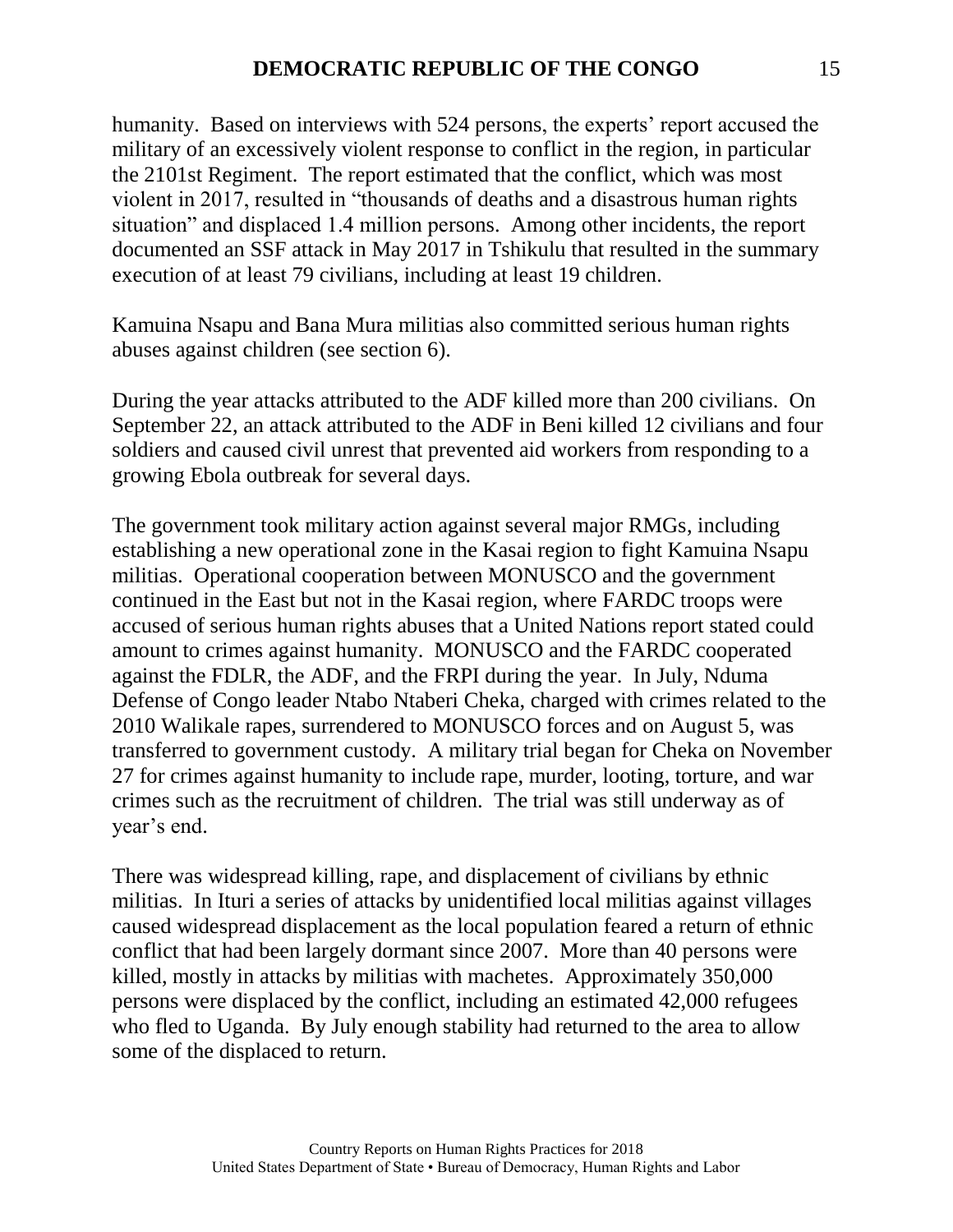On March 27, the UN Security Council extended MONUSCO's mandate for 12 months and renewed the intervention brigade to neutralize armed groups. The mandate prioritized protection of civilians and support to the implementation of the December 2016 Agreement with a focus on supporting the electoral process. As of September MONUSCO consisted of approximately 16,940 peacekeepers, military observers, and police.

Killings: From January to June, the United Nations reported RMGs killed 386 civilians, an increase of 43 deaths compared with the same period in 2017. The FRPI was responsible for 177 killings, all in Irumu territory of Ituri province and largely during ambushes and attacks against villages targeting civilians. Mai Mai groups summarily executed 33 civilians in North Kivu province, and the Gumino RMG in High Plateau area of South Kivu summarily executed at least 25 civilians, including six women.

According to the United Nations, at least 890 persons were killed during communal violence from December 16 to 18 in Yumbi, Mai-Ndombe Province, following a dispute regarding the burial ground for a deceased local leader. The violence included widespread burning and pillaging of villages. As many as 16,000 persons were displaced and thousands fled the violence by crossing the Congo River into the Republic of Congo.

Abductions: UN agencies and NGOs reported that RMGs abducted individuals, generally to serve as porters or guides or to demand ransom for them. From January through August, the United Nations reported that RMGs abducted 1,726 persons, including 330 women. The NDC was the greatest perpetrator of abductions; 364 persons were abducted from January through August. Victims of kidnappings by unknown assailants or suspected RMGs in North Kivu province reported they were detained outside or in unknown locations for days, stripped of their clothes and belongings, tortured, and then abandoned. Observers noted a marked reduction in LRA abductions during the year compared with 2017.

Physical Abuse, Punishment, and Torture: UN agencies and NGOs reported the SSF arrested, illegally detained, raped, and tortured 662 civilians, including 68 women, through August 31 in conflict-affected areas.

RMGs committed abuses in rural areas of North Kivu, South Kivu, the Kasai provinces, and the former provinces of Katanga and Orientale, including killing, raping, and torturing civilians. The ADF launched numerous attacks during the year that killed civilians, FARDC, and MONUSCO peacekeepers. On September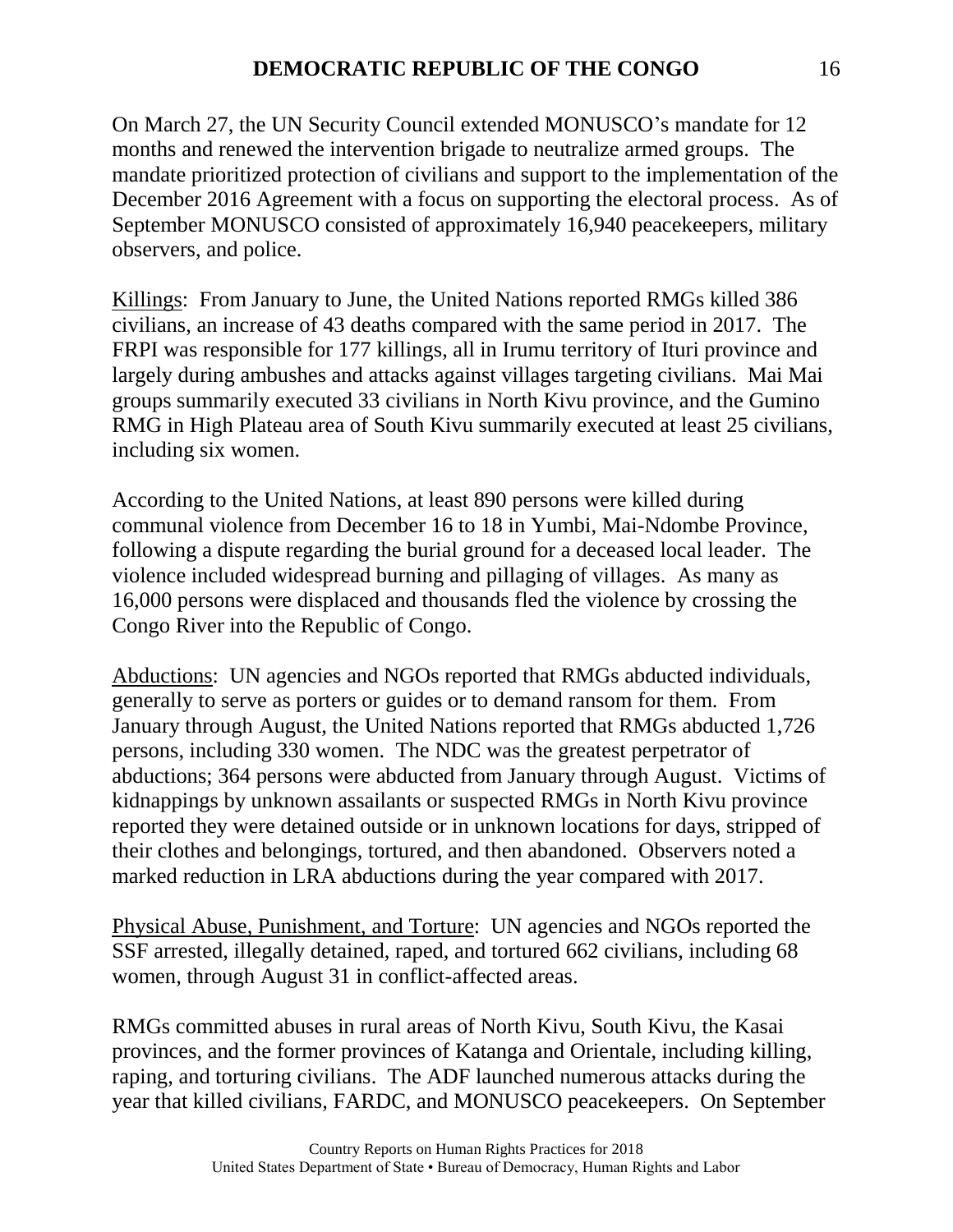22, the ADF launched an attack in Beni, North Kivu Province, killing at least 18 persons.

RMG members raped men, women, and minors as part of the violence among and between them and the FARDC. Statistics on rape, including rape of men, were not available. On May 21, in Bijombo in South Kivu province, a 45-year-old woman and two girls ages 16 and 17 were raped by FARDC. The victims were searching for their belongings after having run away from their village. On July 2, in Kananga of Kasai Central province, two girls ages 15 and 17 and two women were raped by approximately 10 armed men, among whom at least one was recognized as a police officer.

Child Soldiers: The MONUSCO Child Protection Section (CPS) reported RMGs released at least 2,253 children from their ranks during the year. MONUSCO CPS previously reported nearly 37 percent of child recruits were younger than 15 years of age when recruited, which could constitute a war crime. This represented a 40 percent increase in overall recruitment and a 13 percent increase in children younger than age 15 compared with the same period in 2016. UNICEF assisted the children through a number of NGOs. From January through September, children were separated from various RMGs including Nyatura (661), Mai Mai Mazembe (505), Kamuina Nsapu (242), Raia Mutomboki (168), the Democratic Forces for the Liberation of Rwanda-Abacunguzi Combattant Forces (166), ADF (80), Nduma Defense of Congo/Renove/Guidon (74), the Alliance of Patriots for a Free and Sovereign Congo/Janvier (71), and other groups (106). Most of the children were separated in North Kivu followed by the Kasai region.

According to the United Nations, children made up approximately 50-70 percent of Kamuina Nsapu militia ranks, including those used as fighters and human shields. The United Nations reported Kamuina Nsapu leaders drugged children and then slashed them across their stomachs and shoulders as part of their initiation ritual to test whether they would have protective powers against bullets. Children died as a result of this initiation process due to the deep incisions from spears and sticks.

The SSF continued to arrest and detain children for their association with armed groups. On May 26, media reported that 13 minors were released from Kananga central prison in Kasai province. Some children reported having been held for weeks at other remote facilities before being transferred to Kananga.

A presidential advisor on sexual violence and child recruitment, appointed in 2014, raised awareness of the problems of sexual violence throughout the country and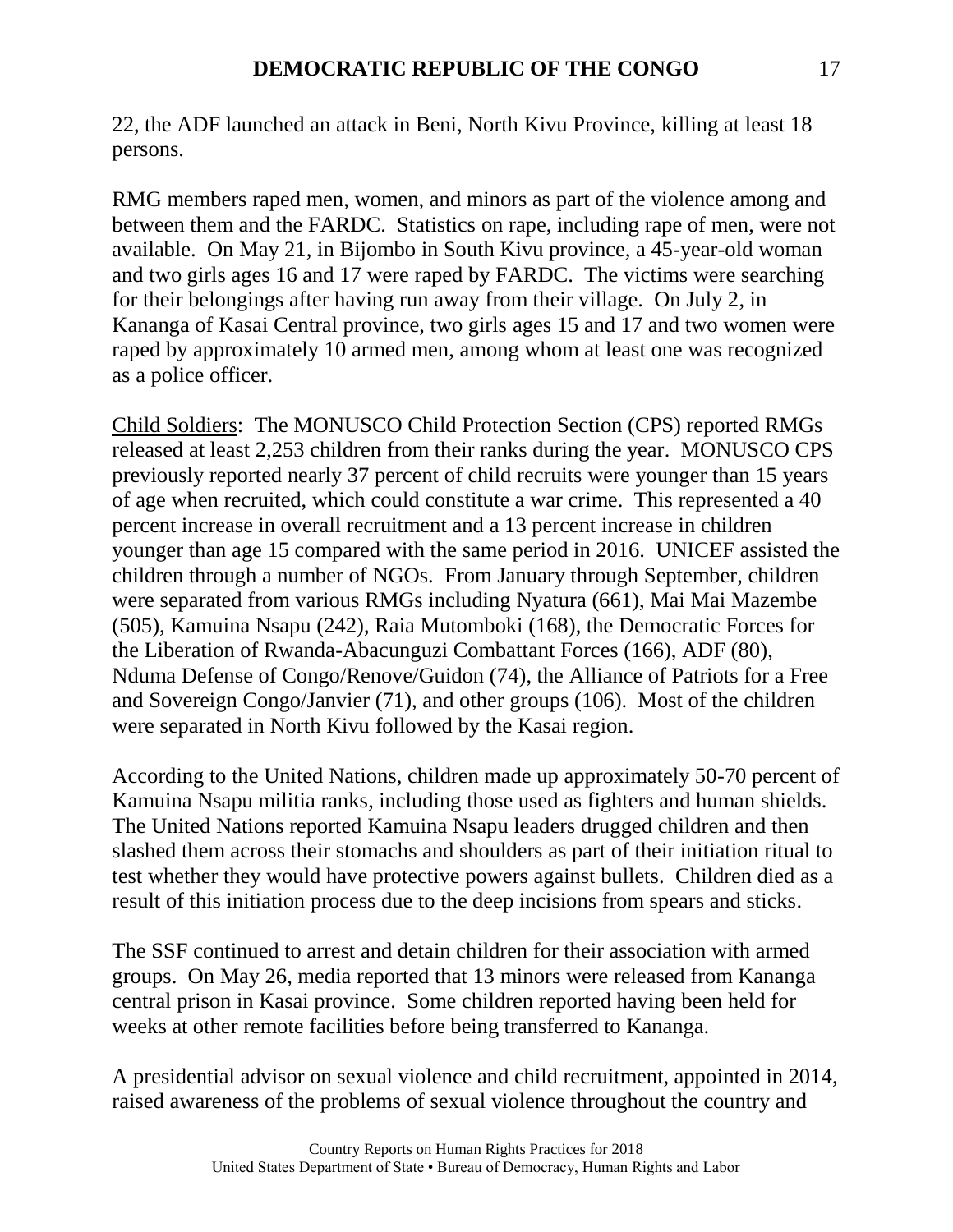encouraged efforts to remove child soldiers from the SSF and provide services to victims. On February 14, a FARDC unit deployed in Djugu territory of Ituri Province reportedly used four boys, ages 14 to 16, as porters and water fetchers. All four boys were released the following day. The United Nations reported that from January through September FARDC were involved in 27 cases of killing and maiming children. The United Nations also reported that the FARDC had a proxy relationship with the NDC-R, which recruited and used children during the year. The government cooperated with international organizations to eliminate recruitment and remove children from the SSF and RMGs including the NDC-R. During the year NDC-R leader Guidon Shimeray Mwissa signed a pledge and in November committed to a roadmap to remove all children from his ranks and prevent any further child recruitment. In February the United Nations sanctioned Guidon for, among other things, his use of child soldiers. The United Nations and several civil society actors indicated that all child soldiers were released from the NDC-R and that Guidon was abiding by his pledge not to recruit children.

ADF continued to kidnap children and use them as combatants.

Also see the Department of State's annual *Trafficking in Persons Report* at [www.state.gov/j/tip/rls/tiprpt/.](http://www.state.gov/j/tip/rls/tiprpt/)

Other Conflict-related Abuse: Fighting between the FARDC and RMGs as well as among RMGs continued to displace populations and limit humanitarian access, particularly in the Kasai provinces; Rutshuru, Masisi, Walikale, Lubero, Beni, and Nyiragongo territories in North Kivu Province; South Kivu Province; and Tanganyika Province.

In North Kivu, South Kivu, East Kasai, and Upper Katanga provinces, RMGs and FARDC soldiers continued to illegally tax, exploit, and trade natural resources for revenue and power. The FARDC executed unarmed children who were suspected of belonging to the Kamuina Nsapu armed group. Clandestine trade in minerals and other natural resources facilitated the purchase of weapons and reduced government revenues. The natural resources most exploited were gold, cassiterite (tin ore), coltan (tantalum ore), and wolframite (tungsten ore) but also included wildlife products, timber, charcoal, and fish.

According to media and civil society, the LRA trafficked in elephant ivory from Garamba National Park to finance its operations, likely by smuggling ivory through the Central African Republic, South Sudan, and the disputed Kafia Kingi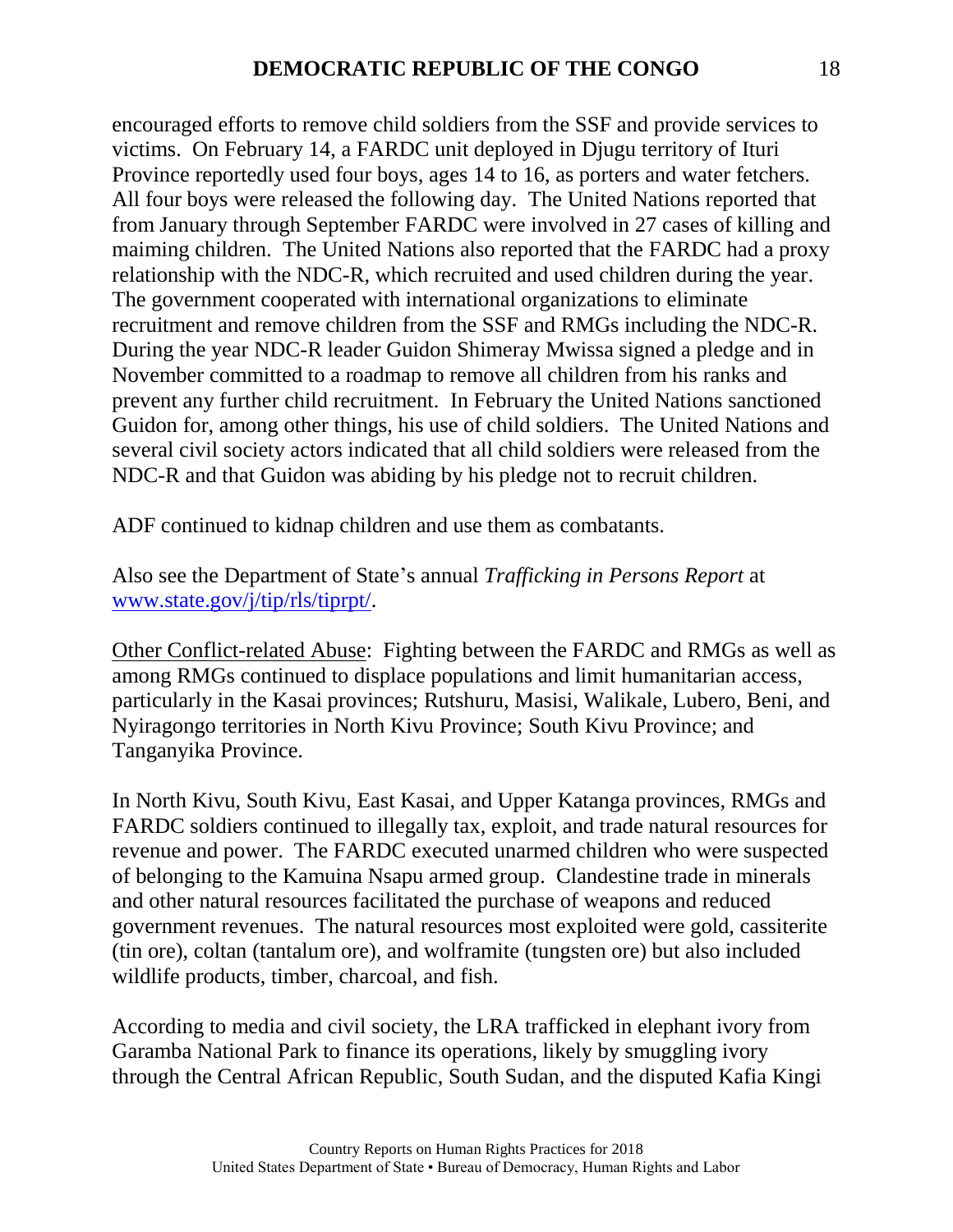region controlled by Sudan, to link with illicit networks transferring these goods to China.

The illegal trade in minerals was both a symptom and a cause of weak governance. It financed the SSF and RMGs, and sometimes generated revenue for traditional authorities and local and provincial governments. With enhanced government regulation encouraged by global advocacy efforts and donor support, the mining of cassiterite, coltan, and wolframite resulted in a small but increasing amount of legal conflict-free export from North and South Kivu, Upper Katanga, and Maniema provinces. The year also saw the first small shipment of conflict-free gold from DRC. The SSF and RMGs continued to control, extort, and threaten remote mining areas in North Kivu, South Kivu, Ituri, Maniema, the Kasai region, and Haut Katanga provinces.

The law prohibits the FARDC and RMGs from engaging in mineral trade, but the government did not effectively enforce the law. Criminal involvement by FARDC units and RMGs included protection rackets, extortion, and theft. For example, in March UNGOE documented an attempt by FARDC officers to steal 2,860 pounds of coltan. The UNGOE also received credible information that state security officials participated in gold smuggling and illegal mining operations. There were unsubstantiated reports government officials were involved in illegal gold mining.

The UNGOE reported that several RMGs and elements of the FARDC profited from illegal trade and exploitation in the minerals sector (see section 7.b.). The UNGOE reported that a large part of the gold that was sourced (claimed to be) from Rwanda and Uganda was obtained fraudulently in neighboring countries, including the DRC. For example, it documented a smuggling operation of illegally sourced gold that was ultimately sold in Uganda and the United Arab Emirates.

# **Section 2. Respect for Civil Liberties, Including:**

#### **a. Freedom of Expression, Including for the Press**

The law provides for freedom of speech, including for the press. The press frequently and openly criticized public officials and public policy decisions. Individuals generally could criticize the government, its officials, and other citizens in private without being subject to official reprisals. Public criticism, however, of government officials, the president, or government policies regarding elections, democracy, and corruption sometimes resulted in intimidation, threats, and arrest. The government also prevented journalists from filming or covering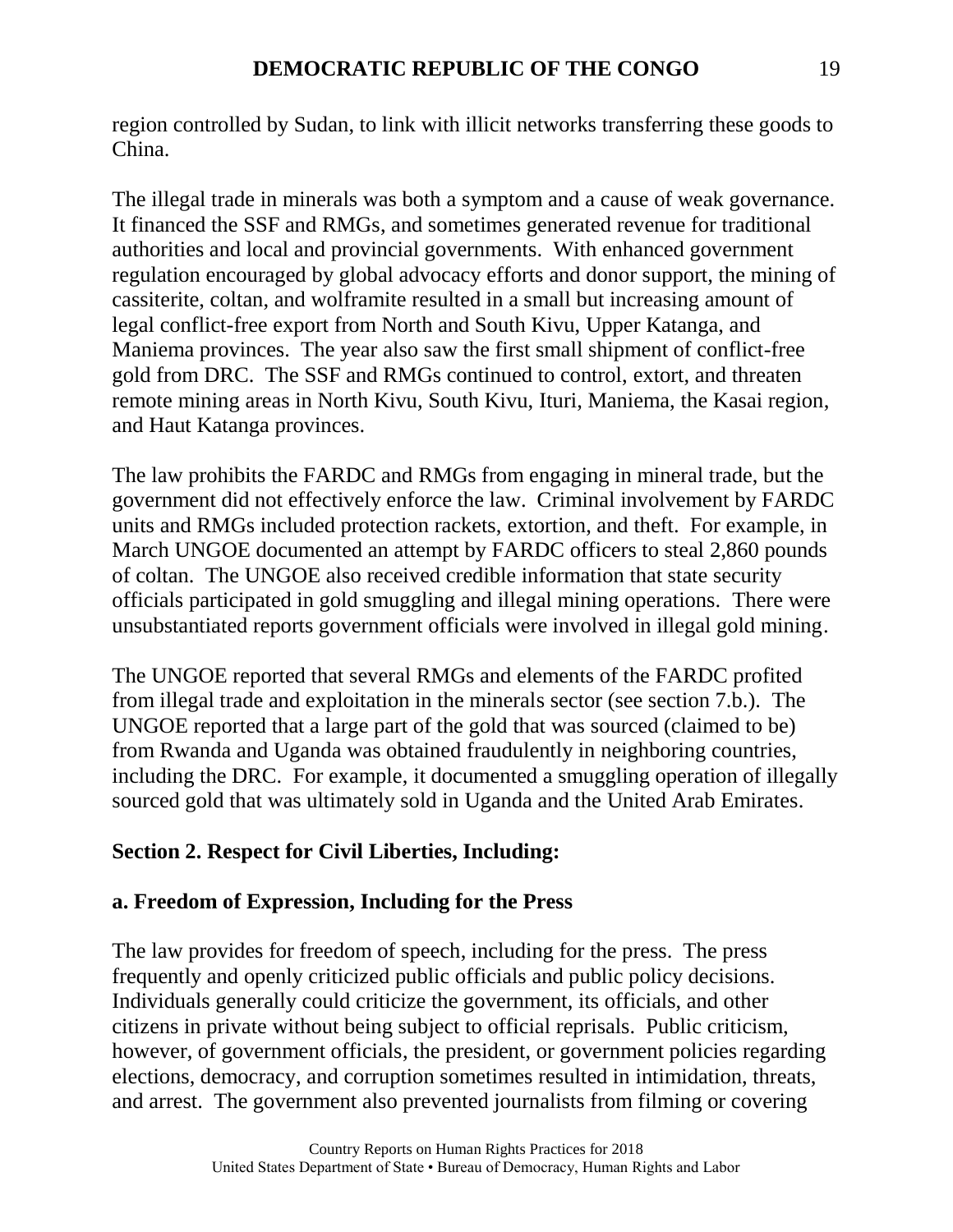some protests and refused to renew or grant visas for several foreign media correspondents.

Freedom of Expression: The law prohibits insulting the head of state, malicious and public slander, and language presumed to threaten national security. Authorities sometimes detained journalists, activists, and politicians when they publicly criticized the government, the president, or the SSF. Plainclothes and uniformed security agents allegedly monitored political rallies and events.

Press and Media Freedom: The law mandates the High Council for the Audiovisual and Communications (CSAC) to provide for freedom of the press and equal access to communications media and information for political parties, associations, and citizens. A large and active private press functioned predominantly in Kinshasa, although with some representation across the country, and the government licensed a large number of daily newspapers. Radio remained the principal medium of public information due to limited literacy and the relatively high cost of newspapers and television. The state owned three radio stations and three television stations, and the president's family owned two additional television stations. Government officials, politicians, and to a lesser extent church leaders, owned or operated the majority of media outlets.

The government required newspapers to pay a one-time license fee of 250,000 Congolese francs (\$156) and complete several administrative requirements before publishing. Broadcast media were also subject to a Directorate for Administrative and Land Revenue advertisement tax. Many journalists lacked professional training, received little or no set salary, could not access government information, and exercised self-censorship due to concerns of harassment, intimidation, or arrest.

In November local NGO Journalists in Danger (JED) reported 121 cases of attacks on media from November 2017 to October and attributed 77 percent of these attacks to government agents, including nearly half to state security forces. JED reported that the number of attacks on media had not changed from 2017. JED reported 53 cases of arrests of journalists, including 15 who remained in detention for more than the legal limit of 48 hours without being charged. In September the District Court of Kinshasa found editor of satirical newspaper *Le Grognon* Tharcisse Zongia guilty by default of criminal defamation charges for accusing Barthelemy Okito, secretary general of the Sports Ministry, of embezzling public funds meant for the national football team. He was sentenced to one year in prison.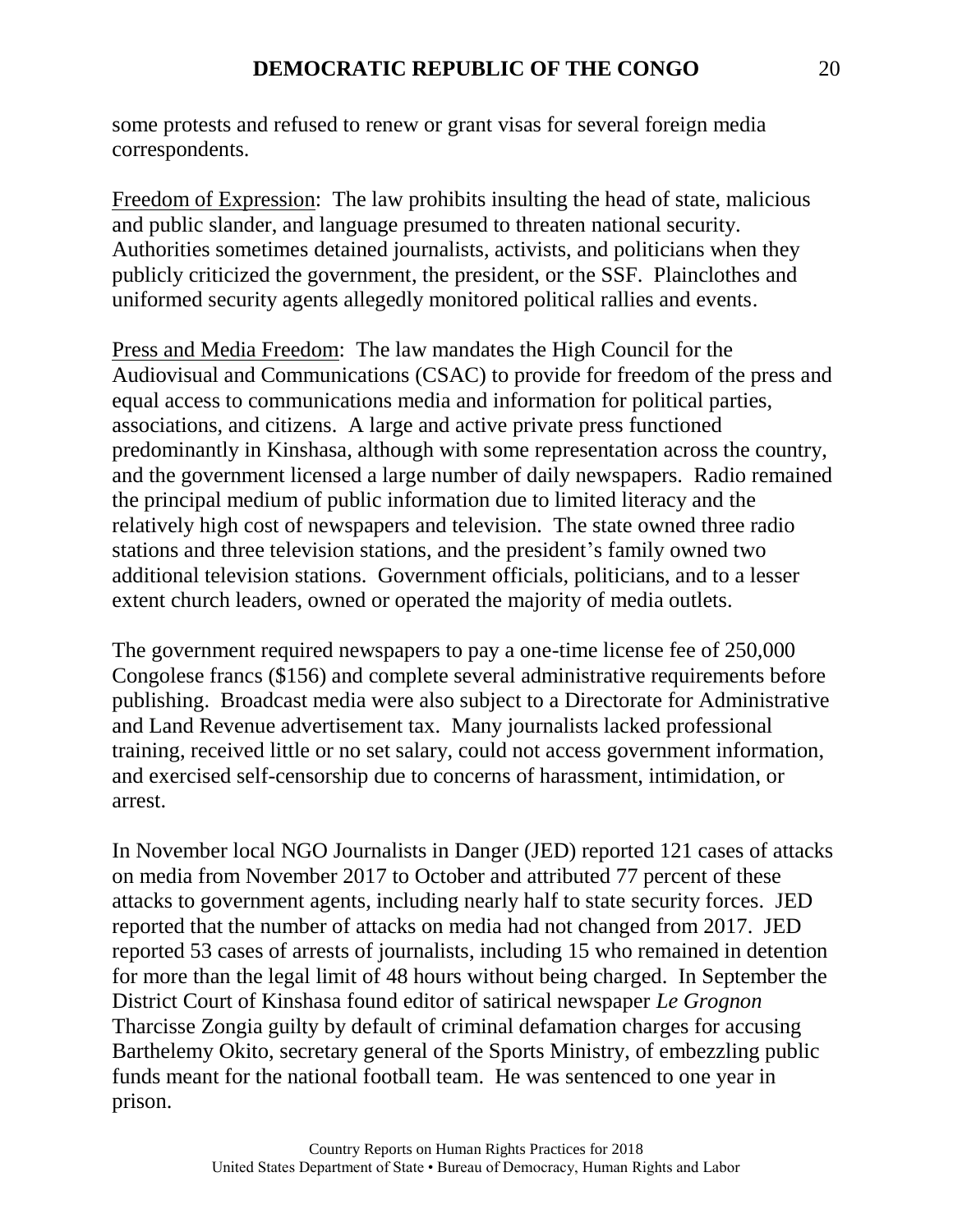Violence and Harassment: Local journalists were vulnerable to intimidation and violence by the SSF. On July 6, Bukavu correspondent for Africanews Gael Mpoyo and his family went into hiding after receiving multiple death threats for posting a documentary film concerning the forcible eviction of residents in Mbobero from a property belonging to President Kabila.

The 121 documented press freedom violations reported by JED included 53 journalists detained or arrested, 30 cases of journalists threatened or attacked, and 21 instances of authorities preventing the free flow of information. Other incidents included efforts to subject journalists to administrative, judicial, or economic pressure. At year's end the government had not sanctioned or charged any perpetrator of press freedom violations.

Censorship or Content Restrictions: While the CSAC is the only institution with legal authority to restrict broadcasts, the government, including the SSF and provincial officials, also exercised this power. Some press officers in government agencies allegedly censored news articles by privately owned publications. Privately owned media increasingly practiced self-censorship due to fear of potential suppression and the prospect of the government shutting them down as it had done previously to a handful of major pro-opposition media outlets.

Media representatives reported they were pressured by the government not to cover events organized by the opposition or news concerning opposition leaders.

Libel/Slander Laws: The national and provincial governments used criminal defamation laws to intimidate and punish critics. For example, during the year Minister of Kasai Oriental Alphonse Ngoyi Kasanji charged television journalist Eliezer Ntambwe with defamation for an accusation during an interview that the governor had stolen a 35-carat diamond. Ntambwe was arrested on April 2, but released on April 11 after the governor withdrew his charge.

National Security: The national government used a law that prohibits anyone from making general defamatory accusations against the military to restrict free speech.

Nongovernmental Impact: RMGs and their political wings regularly restricted press freedom in the areas where they operated.

# **Internet Freedom**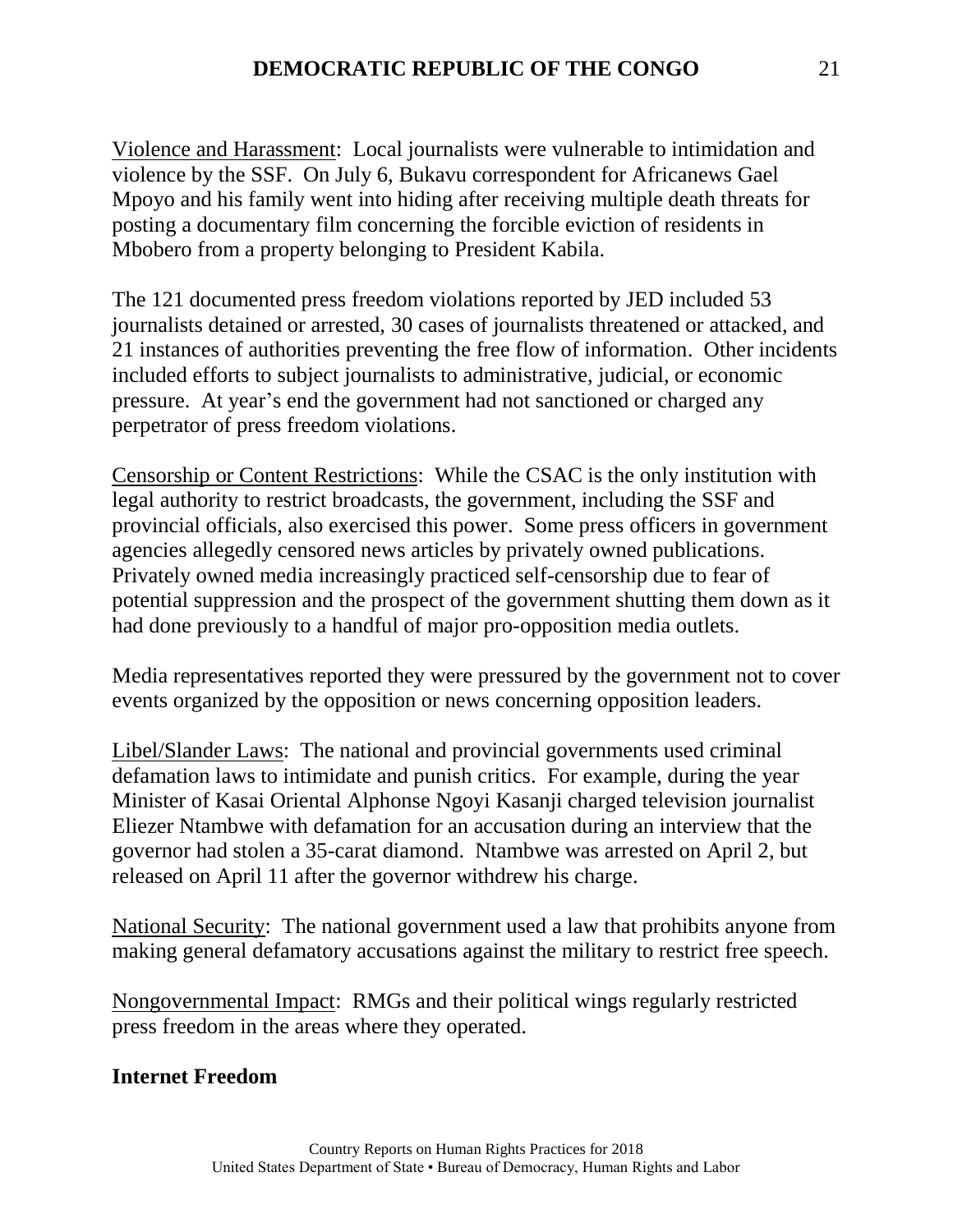Some private entrepreneurs made moderately priced internet access available through internet cafes in large cities throughout the country. Data-enabled mobile telephones were an increasingly popular way to access the internet. According to the International Telecommunication Union, 8.6 percent of individuals in the country used the internet in 2017.

According to Freedom House, there were reports that government authorities disrupted access to news coverage to prevent critical reports on the government and government figures.

On December 30, 2017, the day before planned protests calling on President Kabila to step down, Posts and Telecommunications Minister Emery Okundi Ndjovu directed internet providers and cell phone companies to "suspend" short message service and internet service throughout the country "for reasons of State security." On January 1, internet access was restored. The government cut most internet service from January 21 to January 24 during church-led protests calling on the government to hold elections and implement the December 2016 Agreement. The government cut internet service again on February 25 during additional protests. On December 31, the day after nationwide elections, the government cut internet again. The internet remained blocked at year's end. Authorities continued to reserve the right to implement internet blackouts, citing a 2002 act that grants government officials the power to shut down communications and conduct invasive surveillance. Additionally, the Criminal Code of 1940 and Press Freedom Act of 1996 have been used to restrict freedom of expression.

# **Academic Freedom and Cultural Events**

There were no reported government restrictions on academic freedom or cultural events.

#### **b. Freedoms of Peaceful Assembly and Association**

#### **Freedom of Peaceful Assembly**

The constitution provides for freedom of peaceful assembly, but the government frequently restricted this right and prevented those critical of the government from exercising their right to peaceful assembly. The law requires organizers of public events to notify local authorities in advance of the event. The government maintained that public events required advance permission and regularly declined to authorize public meetings or protests organized by opposition parties or civil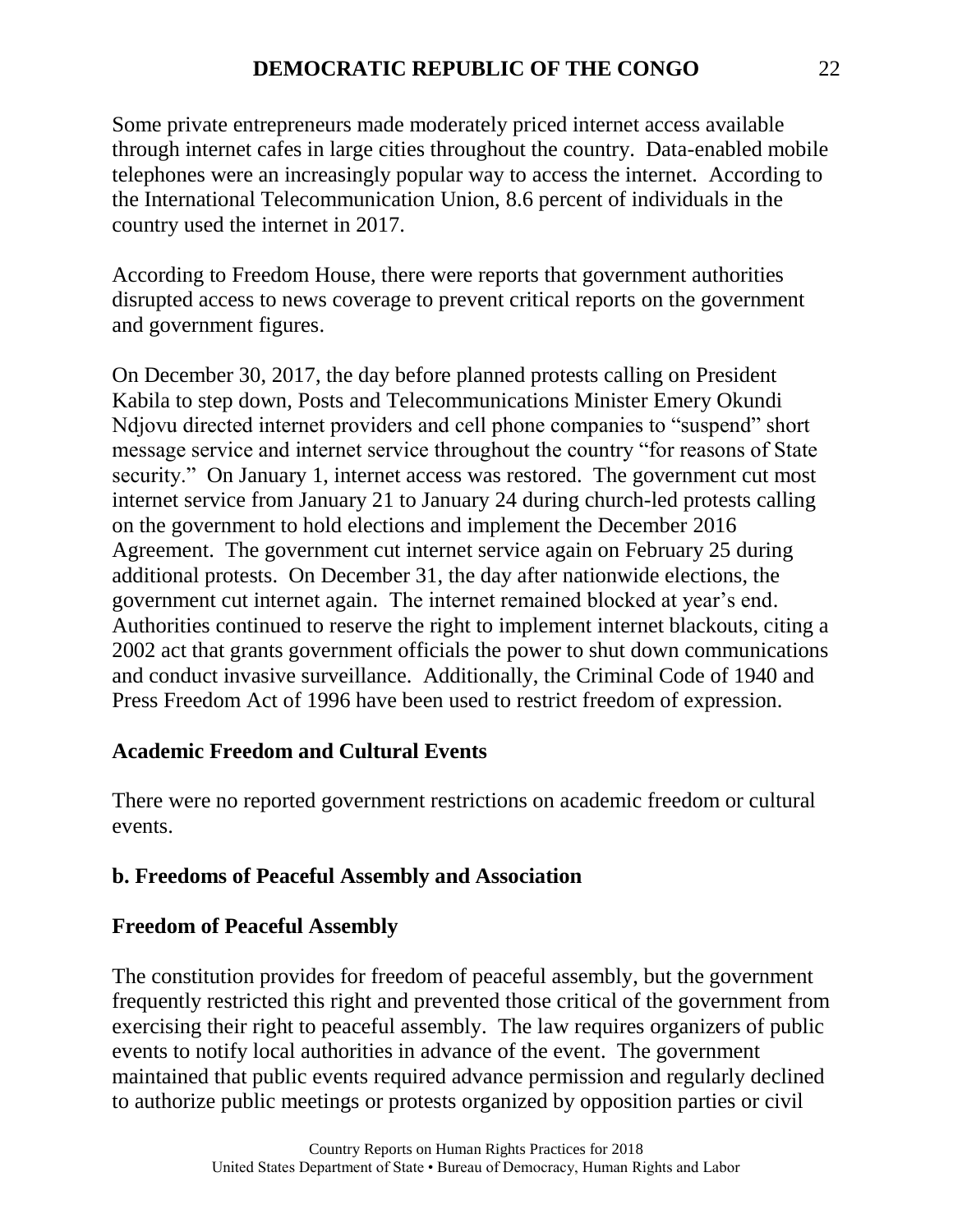society groups critical of the government. The government did, however, authorize protests and assemblies organized by progovernment groups and political parties. During the year the SSF beat, detained, or arrested persons participating in protests, marches, and meetings. The SSF also used tear gas, rubber bullets, and at times live ammunition, resulting in numerous civilian deaths and injuries.

According to MONUSCO there were 633 violations of democratic space from January through August. These included restrictions on freedom of assembly, the right to liberty and security of person, and of the right to freedom of opinion and expression.

On March 19, a joint report of the UNJHRO and the OHCHR for 2017 stated that the SSF used illegal, systematic, and disproportionate force against protesters, resulting in 47 civilian deaths and several hundred wounded during protests. The report stressed the illegality of government prohibitions on public demonstrations and accused the FARDC's 11th Rapid Reaction Brigade and the Republican Guard of grave violations of human rights for indiscriminately using live rounds specifically against civilians in August 2017 after members of the RMG *Bundu dia Kongo* separatist group attacked police and civilians in Kinshasa. The report also cited instances of threats and intimidation against protestors by government officials and outlined specific attacks and restrictions against UNJHRO personnel. The report confirmed at least nine deaths during December 2017 demonstrations, at least 98 wounded, and 185 arbitrarily arrested. For the January 21 demonstrations, the report cited at least seven persons killed, 67 wounded, and at least 121 persons arbitrarily arrested, including four children. The report also stressed that security force members were rarely, if ever, held accountable for disproportionate use of force during protests. It stated the United Nations was aware of only a few instances in which security force members were held accountable, including the case of one police officer who was sentenced to three years' imprisonment in Bukavu for conviction related to his actions during a protest in July 2017.

In March government and civil society representatives released a report of investigations into abuses related to protests during December 2017, on January 21, and on February 25, alleging 14 deaths, 65 injuries, and 40 persons arrested, detained, and in some cases tortured.

In Kinshasa opposition parties were regularly allowed to hold political rallies. On April 24, the opposition UDPS party held a rally in the capital. On September 29, opposition parties held a rally in Kinshasa, but reports and photographs showed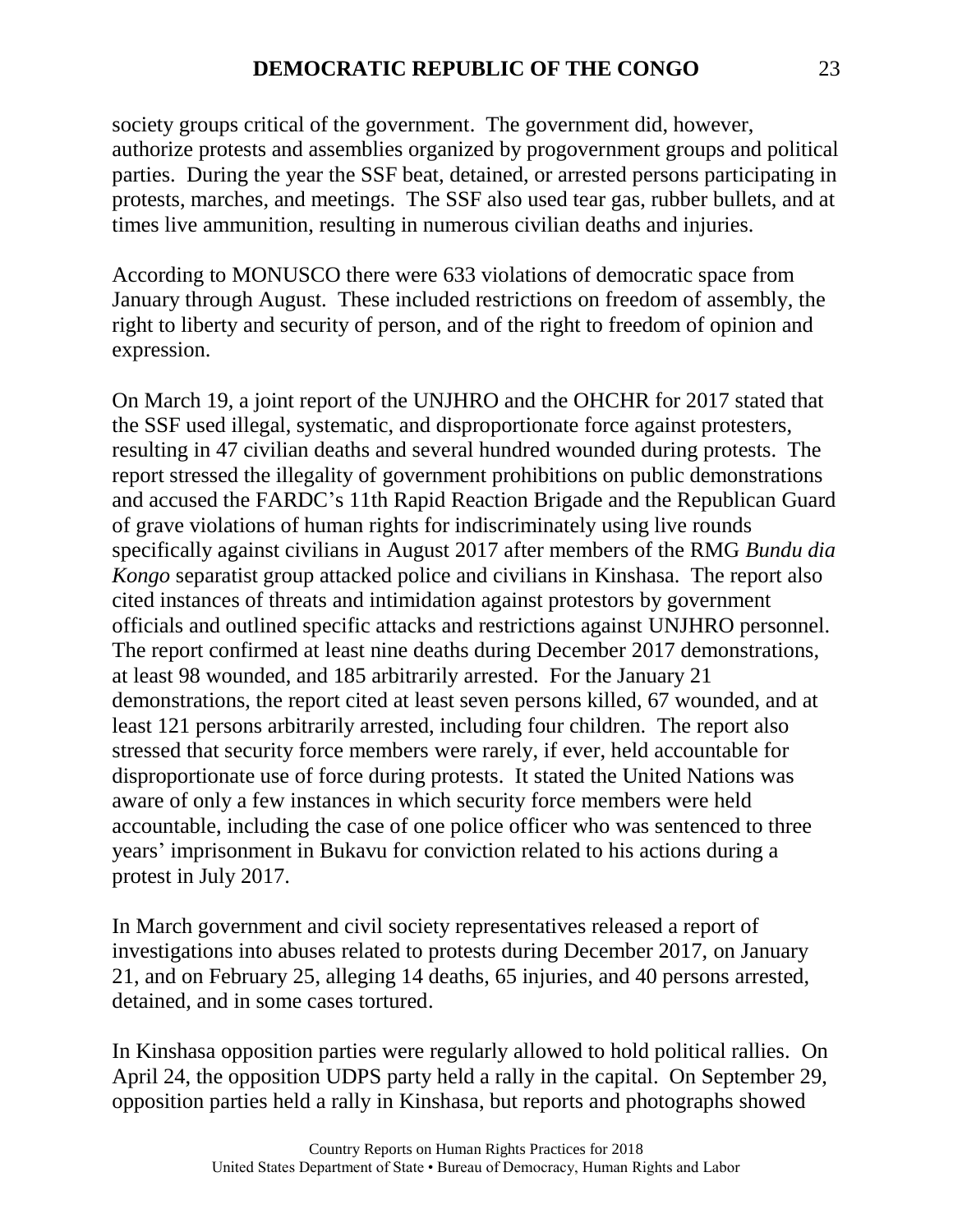that the government sought to deter attendance by halting public transportation, raising fuel prices, and dumping garbage near the site of the rally.

The government, which must simply be informed of nonviolent demonstrations and is not vested with authorizing their occurrence, consistently prohibited nonviolent demonstrations elsewhere in the country, notably in Lubumbashi, Kananga, and Goma. On October 13, government officials and the SSF blocked opposition leaders from organizing a political rally in Lubumbashi to highlight concerns regarding the electoral process. The SSF prevented opposition leaders from accessing a residence of the rally leader and fired live ammunition into the air while opposition members attempted to reach the planned rally point. From November 21 to election day on December 30, the JHRO recorded 16 electionrelated deaths. This included three deaths in Lubumbashi on December 11, one death in Tanganyika on December 12, one death in Mbuji-Mayi on December 13, one death in Kisangani on December 14, one death in Tshikapa on December 18, one death in Lubumbashi on December 19, six deaths in Tanganyika on December 27, one death in Beni on December 28, and one death in South Kivu province on election day on December 30.

#### **Freedom of Association**

The constitution provides for freedom of association, and the government generally respected this right. Civil society organizations and NGOs are required to register with the government and may receive funds only through donations; they may not generate any revenue, even if it is not at a profit. The registration process is burdensome and very slow. Some groups, particularly within the LGBTI community, reported the government had denied their registration requests.

During an interactive dialogue with civil society in Kinshasa in March 2016, the minister of justice and human rights stated that only 63 of more than 21,000 NGOs in the country were formally registered. Many NGOs reported that, even when carefully following the registration process, it often took years to receive legal certification. Many interpreted registration difficulties as intentional government obstacles for impeding NGO activity.

#### **c. Freedom of Religion**

See the Department of State's *International Religious Freedom Report* at [www.state.gov/religiousfreedomreport/.](http://www.state.gov/religiousfreedomreport/)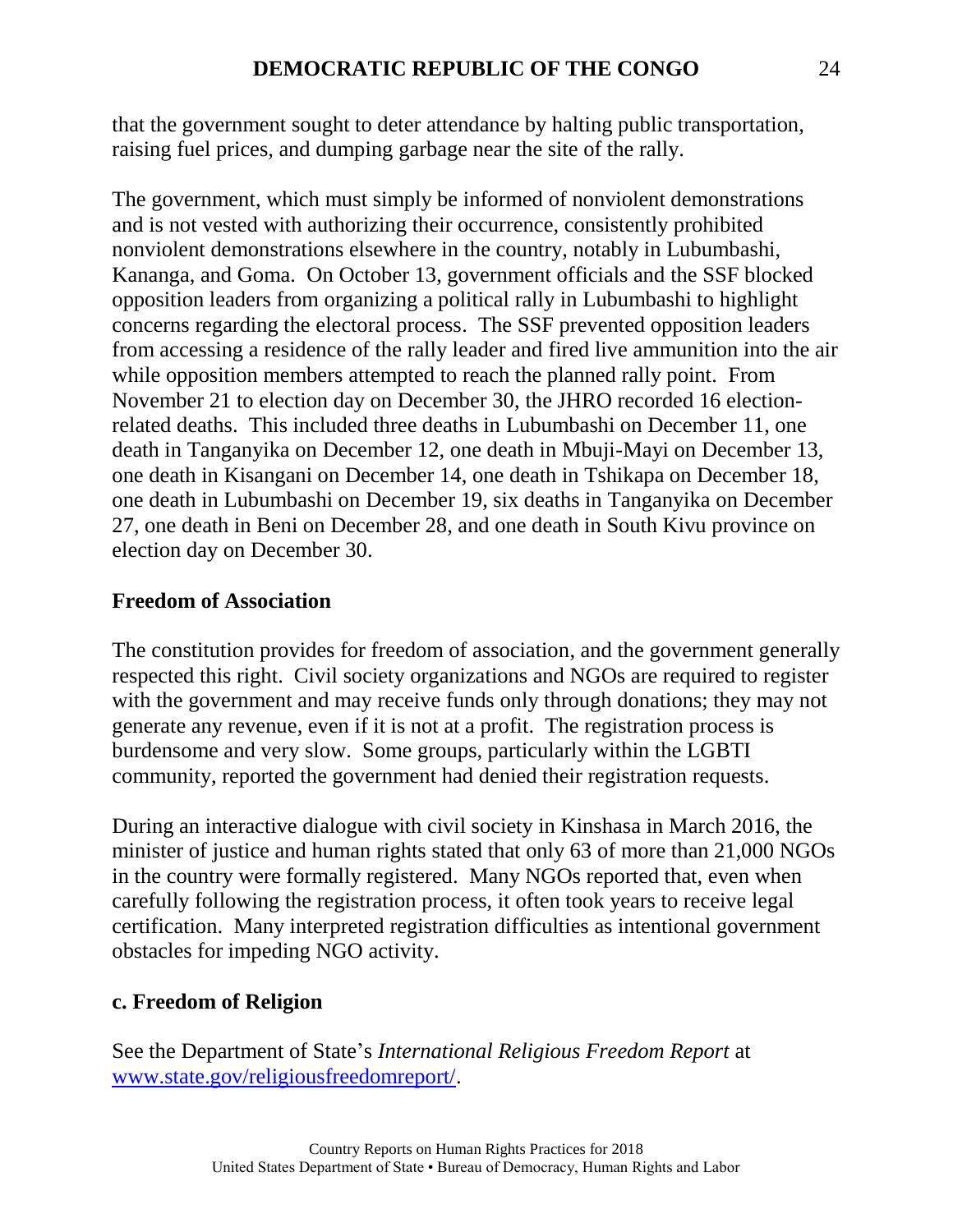#### **d. Freedom of Movement**

The law provides for freedom of internal movement, foreign travel, emigration, and repatriation. The government sometimes restricted these rights.

The government occasionally cooperated with the Office of the UN High Commissioner for Refugees (UNHCR) and other humanitarian organizations in providing protection and assistance to IDPs, refugees, returning refugees, asylum seekers, stateless persons, or other persons of concern. In August and September, authorities forcibly closed three IDP camps in Tanganyika Province despite repeated concerns expressed by humanitarian agencies.

In 2016 the country sent one of several delegations from African nations, UNHCR, and the African Union that, after seven years of negotiations, reached an agreement on steps to end the protracted Rwandan refugee situation by the end of 2017. Between January and August, more than 2,460 Rwandans voluntarily repatriated from the country. As of August 31, UNHCR estimated there were 217,766 Rwandan refugees in the country.

In August the government allegedly took steps to prevent political opposition leader Moise Katumbi from returning to the country and registering himself as a presidential candidate. The government allegedly failed to provide landing clearance for his private plane and then closed the land border with Zambia to prevent him from crossing the border by road. The government denied these allegations.

In November 2017 the Directorate General of Migration confiscated the passport of opposition UDPS party secretary general Jean Marc Kabund Kabund at Kinshasa's airport and prevented him from leaving the country. As of September 22, Kabund did not have a passport, although human rights lawyer Georges Kapiamba received his passport in March after it was similarly confiscated in November 2017.

Abuse of Migrants, Refugees, and Stateless Persons: Continuing conflict in North Kivu, Ituri, and Tanganyika provinces harmed refugees and IDPs in the region, with attacks often resulting in deaths and further displacement. In August the government forcibly closed three IDP camps in Tanganyika Province, displacing approximately 24,000 IDPs, and denied the humanitarian community access to the sites during and subsequent to their closure. The armed conflict sometimes exacerbated ethnic tensions and clashes among communities and displaced groups.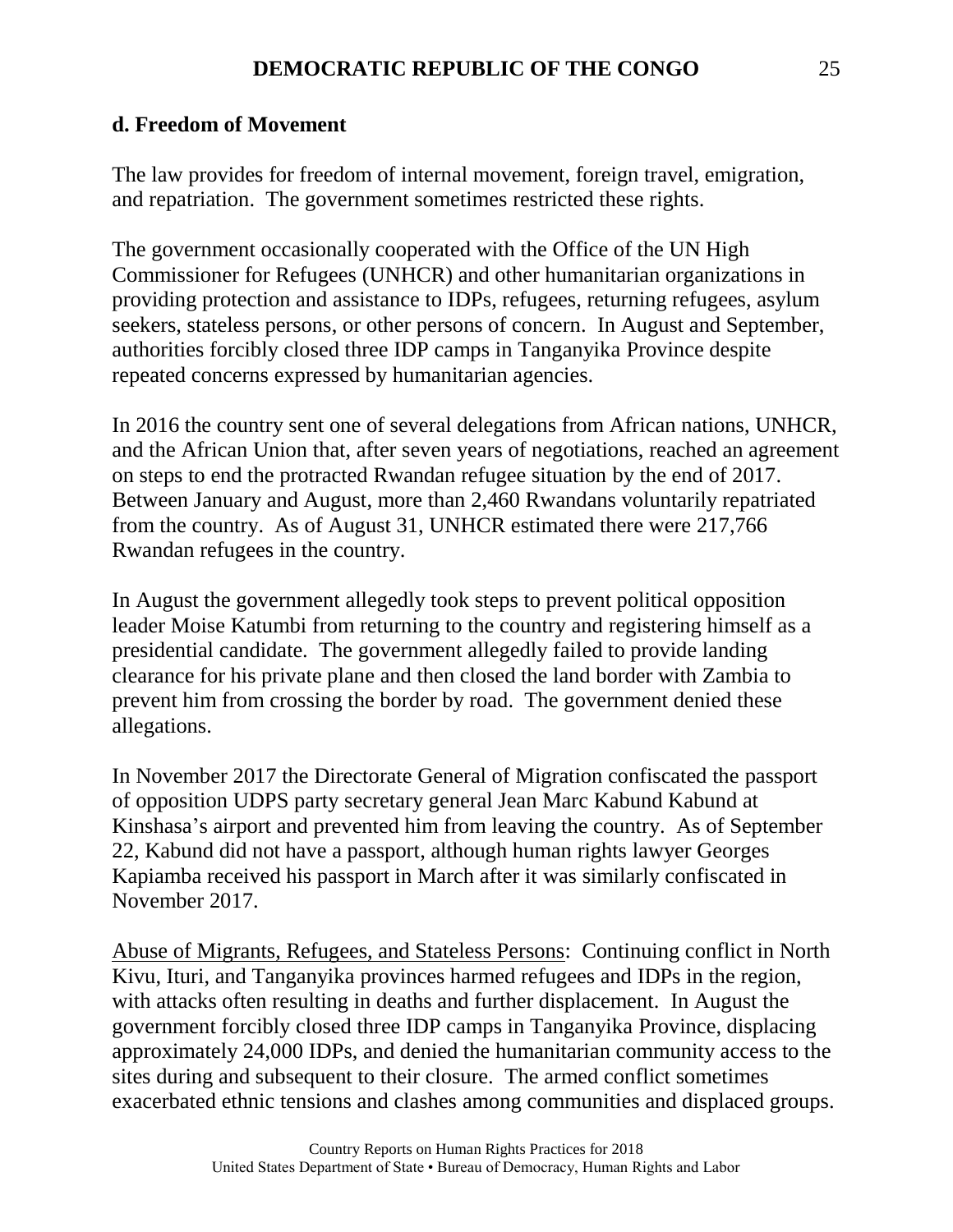In-country Movement: The SSF and RMGs established barriers and checkpoints on roads and at airports and markets, ostensibly for security reasons, and routinely harassed and extorted money from civilians for supposed violations, sometimes detaining them until they or a relative paid. The government required travelers to submit to control procedures at airports and ports during domestic travel and when entering and leaving towns.

Local authorities continued to collect illegal taxes and fees for boats to travel on many parts of the Congo River. There also were widespread reports that FARDC soldiers and RMG combatants extorted fees from persons taking goods to market or traveling between towns (see section 1.g.).

The SSF sometimes required travelers to present travel orders from an employer or government official, although the law does not require such documentation. The SSF often detained and sometimes exacted bribes from individuals traveling without orders.

Foreign Travel: Because of inadequate administrative systems, passport issuance was irregular. As of January only fully biometric DRC passports were recognized. Officials accepted bribes to expedite passport issuance, and there were reports the price of fully biometric passports varied widely. There were also credible reports that the government refused to issue passports to civil society activists and opposition members critical of the government. On September 25, ACAJ director Georges Kapiamba reported that he was able to travel after his passport was confiscated in 2017.

# **Internally Displaced Persons (IDPs)**

In November the UN Office for the Coordination of Humanitarian Affairs (OCHA) reported that there were 1.37 million IDPs in the country. This was a reduction of 3 million IDPs from the previous year. This reduced number stemmed from agreement between OCHA and the government to change the way in which IDPs were defined. Under this new formula, individuals displaced for more than 12 months were no longer counted as IDPs. The government was unable to protect or assist IDPs adequately but generally allowed domestic and international humanitarian organizations to do so. UNHCR and other international humanitarian organizations worked to close IDP sites where the security situation was relatively stable.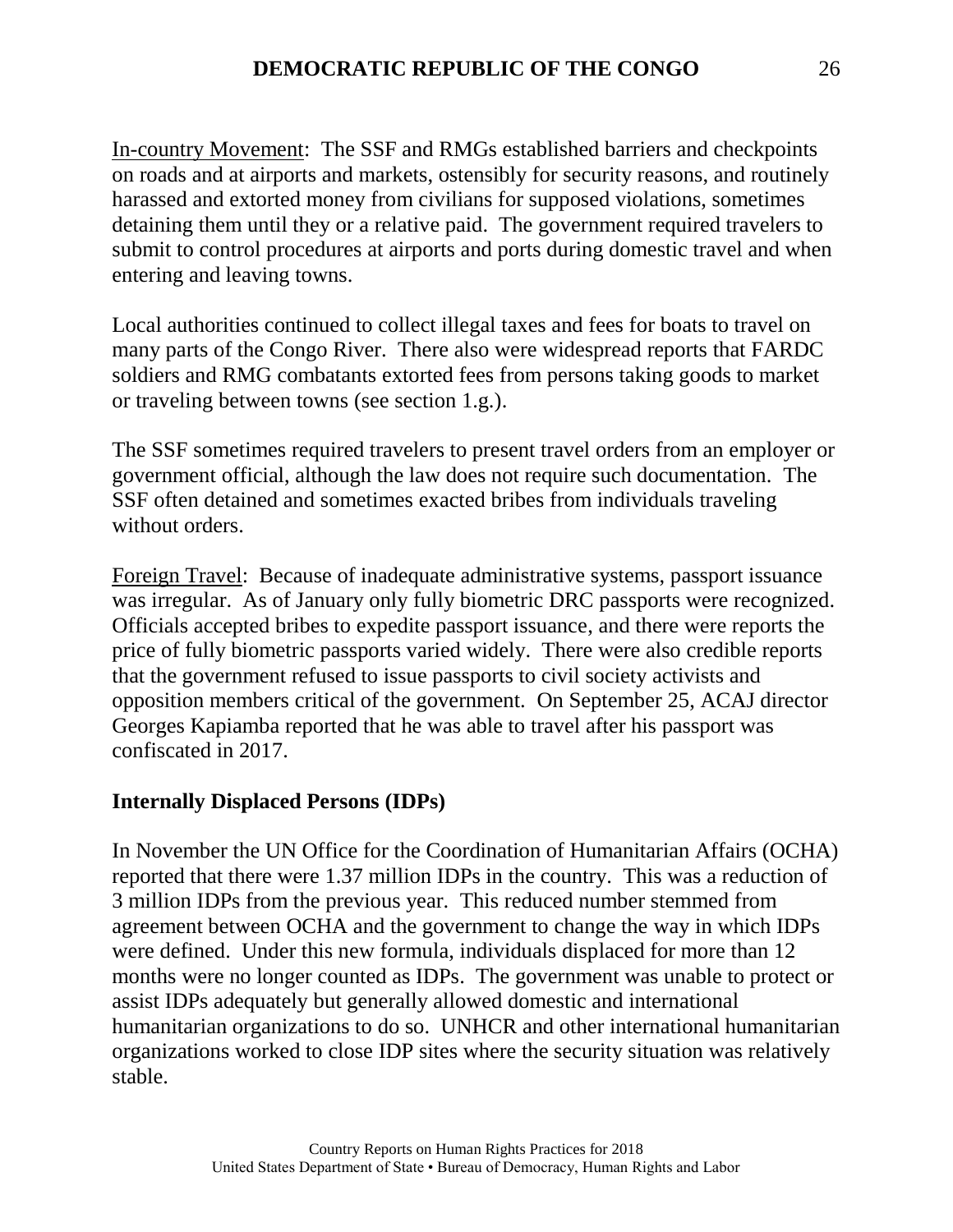Conflict, insecurity, poor infrastructure and a change in government policy adversely affected humanitarian efforts to assist IDPs. From August to September, the government forcibly closed three IDP camps in Tanganyika province, displacing approximately 24,000 persons. Population displacements continued throughout the year, particularly in the east. Many areas continued to experience insecurity, such as North Kivu's Beni Territory, Ituri province, South Kivu's Fizi Territory, and Tanganyika Province. Intercommunal violence and fighting among armed groups in the East resulted in continued population displacement and increased humanitarian needs for IDPs and host communities.

Due to the remote location of the Kasai region, humanitarian access was difficult, and IDPs lived in poor conditions without adequate shelter or protection. Women and girls were particularly vulnerable to sexual violence, including gang rape. In October and November, an Angolan government policy led to the return of nearly 400,000 Congolese to Kongo Central, Kwango, Kasai Central, Kasai Oriental and Lualaba provinces. Included among the returnees were more than 2,000 refouled Congolese refugees, most of whom intended to remain in DRC.

Combatants and other civilians abused IDPs. Abuses included killings, sexual exploitation of women and children (including rape), abduction, forced conscription, looting, illegal taxation, and general harassment.

More than one million IDPs returned to their areas of origin in 2017 according to UNHCR. This included 491,000 returnees in Kasai-Central, 270,000 in North Kivu, 154,000 in Tanganyika, 121,000 each in Lomami and South Kivu, and 45,000 each in Maniema and Ituri. In the Kasai provinces, UNHCR reported that more than one million IDPs started to return to their homes in 2017, but continued insecurity, abuses by the SSF and RMGs, as well as thorough destruction of homes impeded returns. UNHCR considered most of the returnees to be living in extremely precarious conditions.

# **Protection of Refugees**

As of August 31, UNHCR reported 536,271 refugees in the country from seven adjacent countries, of which approximately 218,000 were from Rwanda.

Access to Asylum: The law provides for the granting of asylum or refugee status, and the government established a rudimentary system for providing protection to refugees. The system granted refugee and asylum status and provided protection against the expulsion or return of refugees to countries where their lives or freedom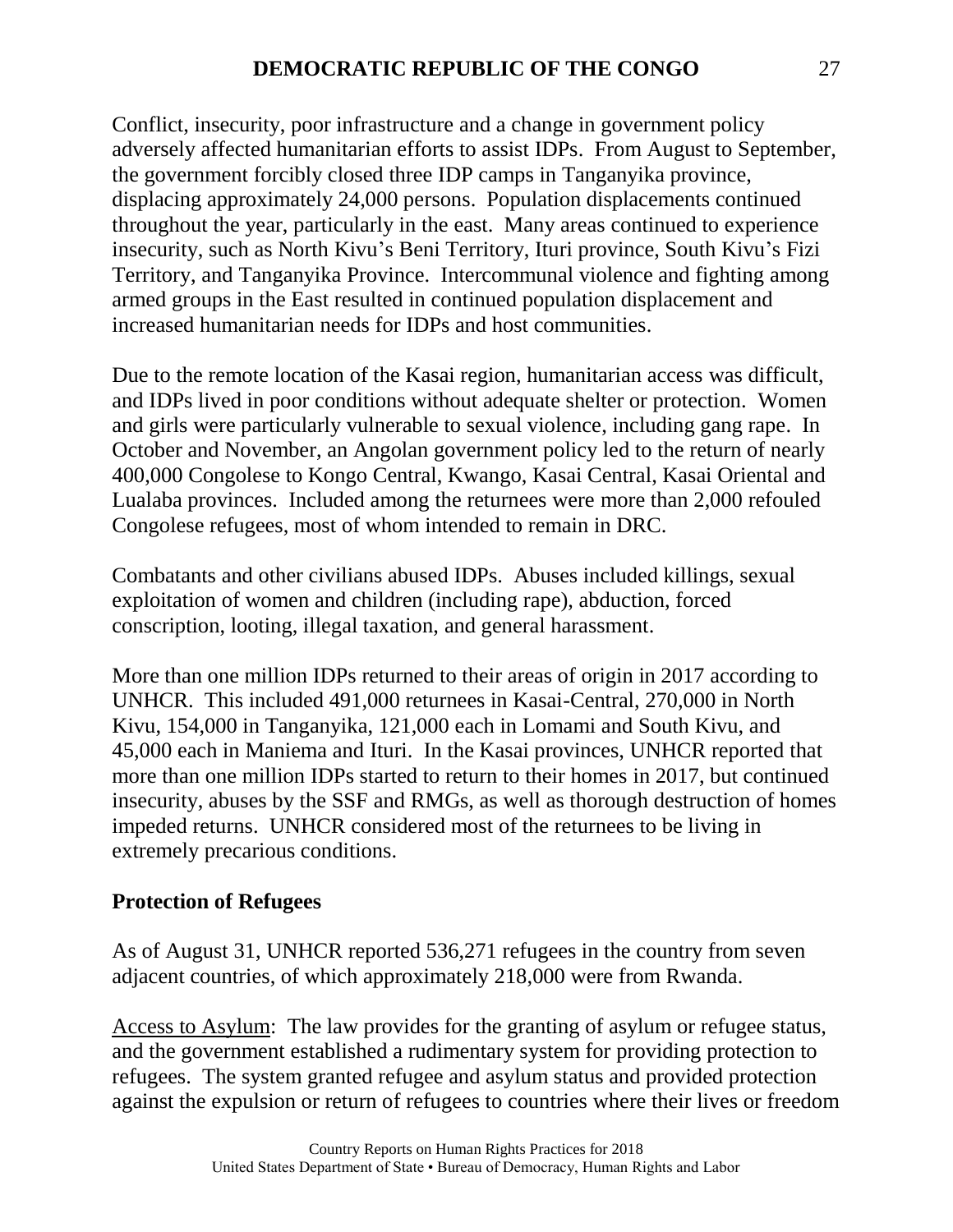would be threatened on account of their race, religion, nationality, membership in a particular social group, or political opinion.

As of August 31, there were 3,546 asylum seekers in the country. The government cooperated with UNHCR and other humanitarian organizations in assisting refugees and asylum seekers with welfare and safety needs. The government assisted in the safe, voluntary return of refugees to their homes by allowing their entry into the country and facilitating immigration processing. In establishing security mechanisms, government authorities did not treat refugees differently than citizens.

Durable Solutions: Through the application of the cessation clauses of the 1951 Convention and the 1969 Organization of African Unity Convention, Angolans who fled the Angolan civil war (which ended in 2002) ceased to be refugees in 2012. In 2014 UNHCR launched the final assisted voluntary repatriation of former Angolan refugees. From January through September 2015, 3,916 Angolans returned home; another 21,290 Angolans in Kinshasa, Kongo Central, and Upper Katanga provinces awaited return. UNHCR helped another 18,638 Angolan refugees to file for local integration in 2015, including paying for their residency permits. As of June, 494 Angolan refugees remained in the country.

The country has not invoked the cessation clause effective in 2013 for Rwandan refugees who fled Rwanda before the end of 1998. In 2016 the government joined other refugee-hosting countries and UNHCR to commit to facilitating repatriation of Rwandans from countries of asylum through December 31. To implement the tripartite agreement from 2014, the National Commission on Refugees (CNR) and UNHCR began in 2016 the process of biometrically registering Rwandan refugees. The FDLR impeded the process in North Kivu, where most of the refugees were located. UNHCR and the CNR suspended biometric registration following FDLR attacks on UNHCR-supported registration teams in 2016, during which the teams lost all of their data. An effort during the year registered 42,000 Rwandan refugees in South Kivu. UNHCR continued to support voluntary repatriation and between January and April it assisted in repatriating 1,347 Rwandan refugees.

Temporary Protection: The government provided temporary protection to an undetermined number of individuals who may not qualify as refugees (see section 1.g.).

#### **Section 3. Freedom to Participate in the Political Process**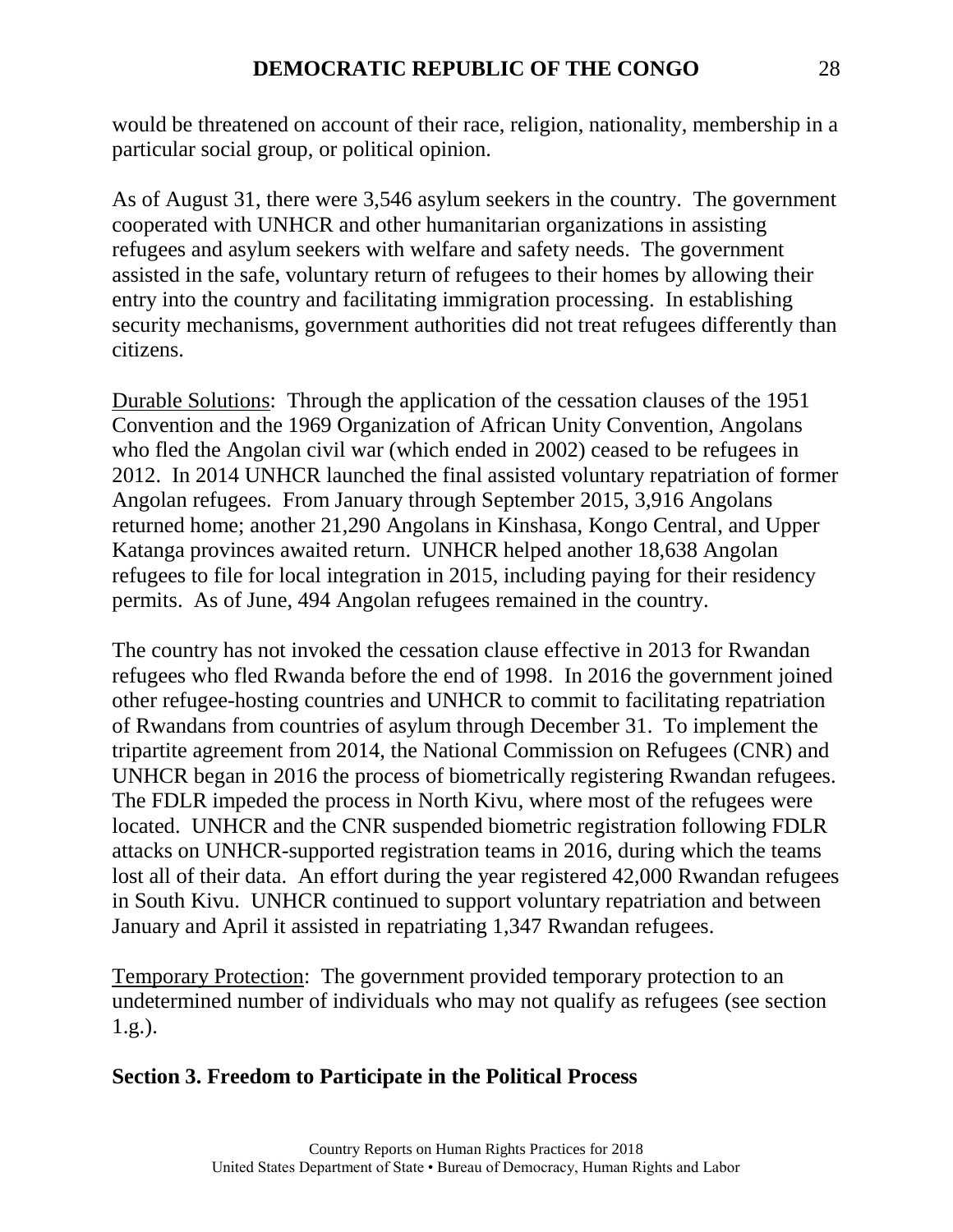The constitution provides citizens the ability to choose their government in free and fair periodic elections held by secret ballot and based on universal and equal suffrage. Although CENI organized elections during the year, more than a million voters were disenfranchised by CENI's decision to cancel elections in the Ebolaaffected areas of Beni and Butembo in eastern DRC ostensibly for public health and security reasons. Elections were also canceled in the western town of Yumbi after intercommunal violence killed nearly 1,000 persons from December 16 to 18. Unknown numbers of voters were also disenfranchised on election day due to CENI's failure to produce accurate voter lists or publicize the location of polling stations.

#### **Elections and Political Participation**

Recent Elections: Presidential, legislative, and provincial elections were held on December 30 but widely criticized due to irregularities and a lack of transparency. Results were not announced by year's end.

The government stated it accredited 270,000 domestic observers but denied accreditation to many international elections observers and media outlets. Election observers reported significant irregularities on election day due to delays opening some voting stations, confusion regarding the use of electronic voting machines, the location of polling stations, and the posting of voter lists.

On December 12, a fire at the CENI warehouse in Kinshasa allegedly destroyed approximately 8,000 voting machines and other voting materials needed to hold elections in Kinshasa. On December 20, the CENI announced elections would be delayed by seven days in order to replace the voting equipment destroyed in the fire. On December 26, CENI cancelled presidential elections in Beni and Butembo in North Kivu province citing risks of Ebola and insecurity and in Yumbi in Mai-Ndombe province due to recent intercommunal violence. CENI announced that legislative and provincial elections in those areas would be held in March 2019.

Gubernatorial elections took place in the provinces of Maniema and Kwango in March. However, the Supreme Court invalidated the Maniema gubernatorial election and the vice governor was appointed as acting governor.

Political Parties and Political Participation: Outgoing president Joseph Kabila's Presidential Majority political alliance--which included his former party (the People's Party for Reconstruction and Democracy), the Alliance of Democratic Forces for Congo, and other parties--enjoyed majority representation in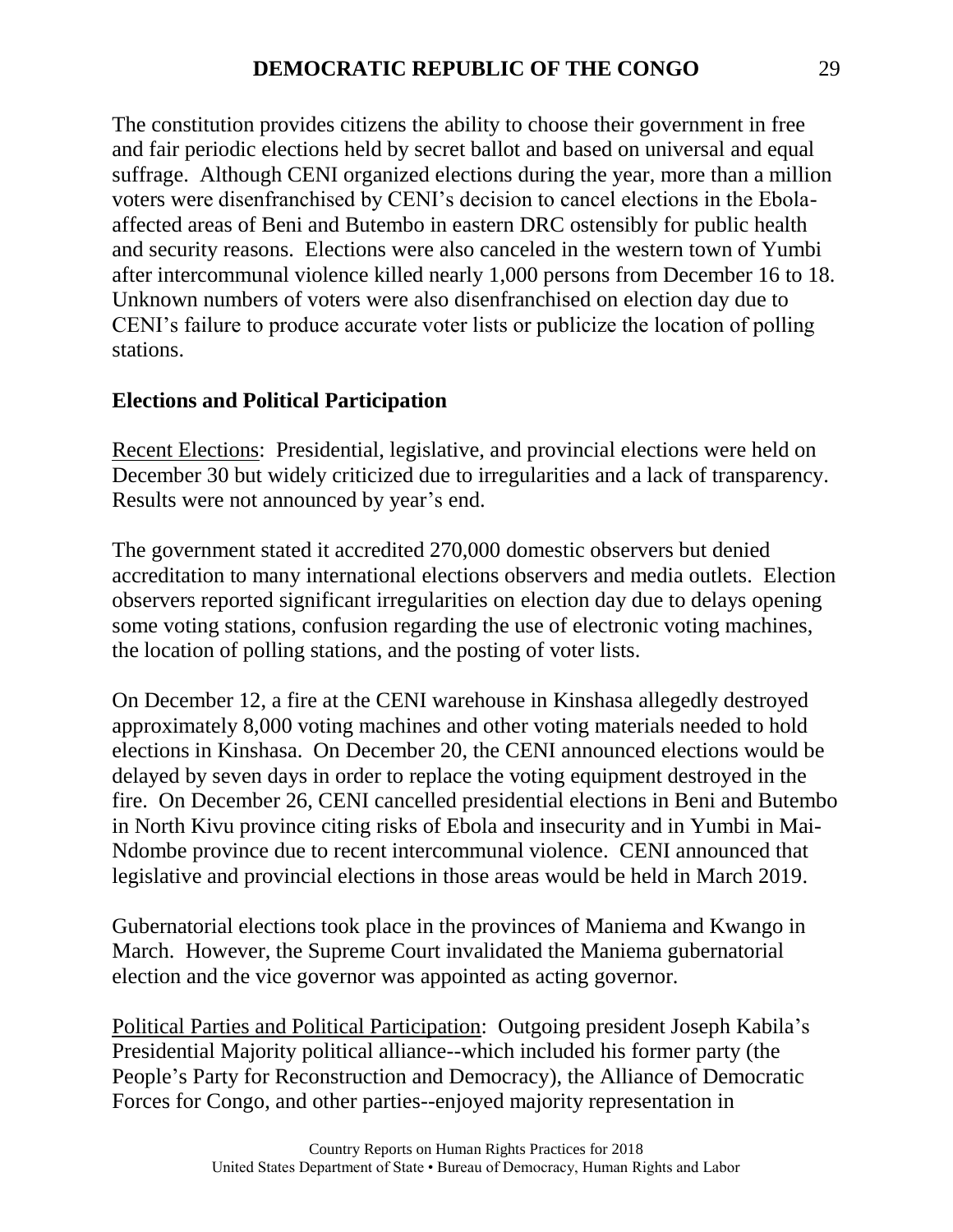government, the parliament, and judicial bodies, including on the Constitutional Court and CENI. State-run media, including television and radio stations, remained the largest source of information for the public and government (see section 2.a.). There were reports of government intimidation of opposition members, such as denying opposition groups the right to assemble peacefully (see section 2.b.), limiting travel within or outside the country, targeting opposition leaders in politically motivated judicial actions, and exercising political influence in the distribution of media content. On December 19, the Governor of Kinshasa prohibited presidential candidates from holding campaign activities in Kinshasa allegedly due to security concerns. The announcement, however, was widely believed to be politically motivated to suppress support for opposition candidates.

The law recognizes opposition parties and provides them with "sacred" rights and obligations. Government authorities and the SSF, however, prevented opposition parties from holding public meetings, assemblies, and peaceful protests. The government and the SSF also limited opposition leaders' freedom of movement and arbitrarily arrested opposition party members. At various points during the year, including the election campaign period, the SSF used force to prevent or disrupt opposition-organized events. On December 11, in Lubumbashi, PNC agents used tear gas and live ammunition to disperse violently opposition candidate Martin Fayulu from holding a campaign rally, resulting in deaths. The JHRO recorded 16 election-related deaths during the campaign period, from November 21 to election day on December 30. This included three deaths Lubumbashi on December 11, one death in Tanganyika on December 12, one death in Mbuji-Mayi on December 13, one death in Kisangani on December 14, one death in Tshikapa on December 18, one death in Lubumbashi on December 19, six deaths in Tanganyika on December 27, one death in Beni on December 28, and one death in South Kivu province on election day on December 30.

National Assembly president Aubin Minaku continued to prevent the opposition UDPS party from changing its representative to the CENI in violation of a December 2016 Agreement between the government and opposition parties.

In a number of districts, known as "chefferies," traditional chiefs perform the role of a local government administrator. Unelected, they are selected based on local tribal customs (generally based on family inheritance) and if approved are then paid by the government.

Participation of Women and Minorities: Women held 9 percent of seats in the National Assembly (44 of 500) and 6 percent in the provincial assemblies (43 of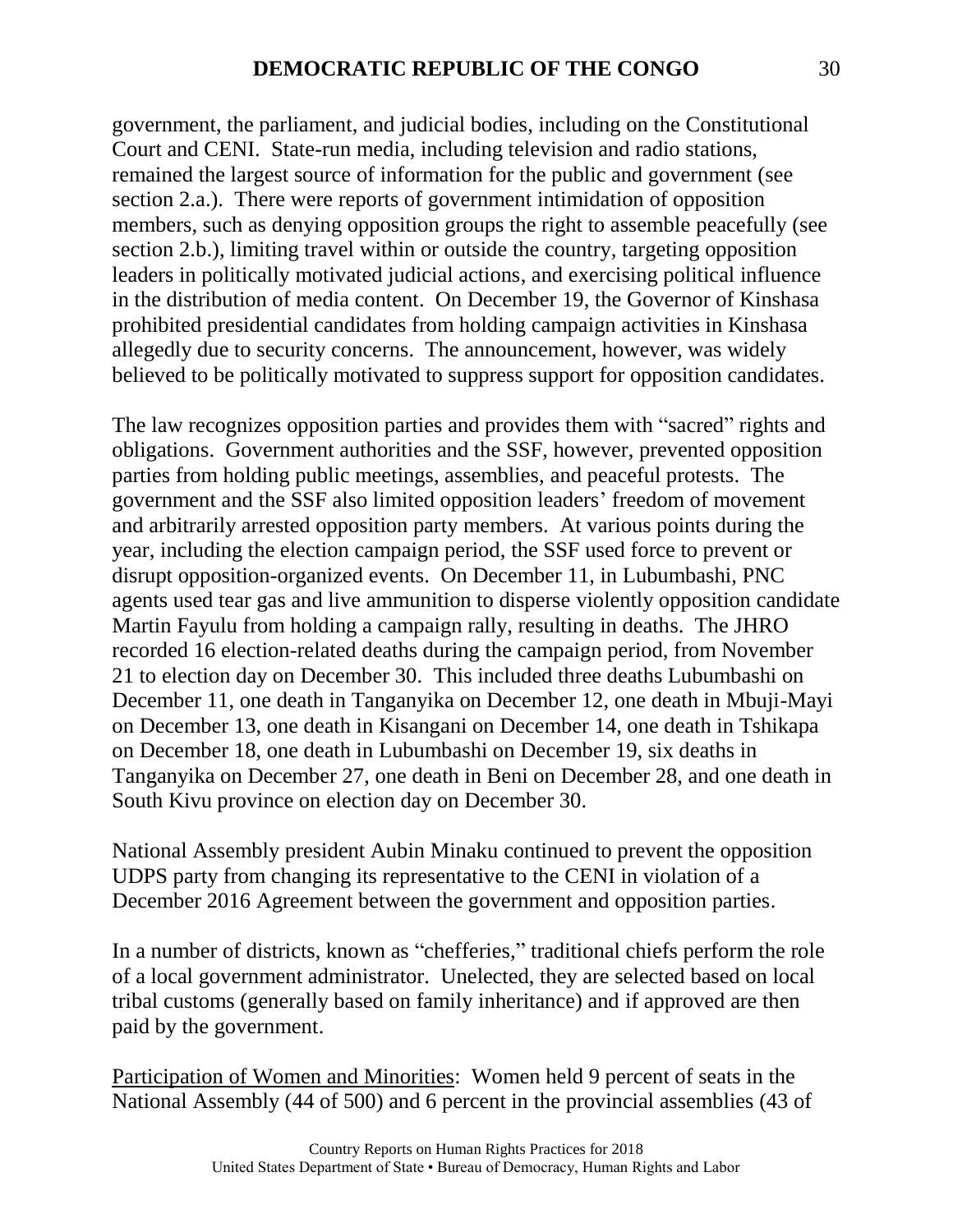690). Five of 108 senators were women. Among the 59 government vice prime ministers, ministers, ministers of state, and vice ministers, six were women, a decrease in the total number from that of the government formed in 2016 (from 11 percent of 68 such positions to 10 percent of 59 such positions). Some observers believed cultural and traditional factors prevented women from participating in political life to the same extent as men.

Some groups, including indigenous persons, claimed they had no representation in the Senate, National Assembly, or provincial assemblies. Discrimination against indigenous groups continued in some areas, such as Equateur, East Kasai, and Upper Katanga provinces, and contributed to their lack of political participation (see section 5).

The national electoral law prohibits certain groups of citizens from voting in elections, in particular members of the armed forces and the national police.

# **Section 4. Corruption and Lack of Transparency in Government**

The law provides criminal penalties for corruption by officials, but the government did not implement the law effectively, and officials frequently engaged in corrupt practices with impunity.

Corruption: Corruption by officials at all levels as well as within state-owned enterprises continued to deprive state coffers of hundreds of millions of dollars per year. NGOs and media reports during the year alleged irregularities in the public contract management process for the awarding of contracts related to the voter registration process. A September report by NGO The Sentry alleged corruption and self-enrichment by CENI officials in the awarding of a no-bid \$150 million contract for electronic voting machines to be used in the December elections. Additional revenue losses were due to racketeering and exploitation of minerals in the east by the SSF, FARDC elements, and RMGs. Artisanal mining remained predominantly informal and illicit and strongly linked to armed groups and elements of the FARDC. Artisanal mining products, particularly gold, were smuggled into Uganda and Rwanda, often with the connivance of government officials. As of 2017 research by NGO International Peace Information Service estimated 44 percent of artisanal mine sites in the east were free of illegal control or taxation by the SSF or RMGs; 38 percent were under the control of elements of the FARDC; and the remainder was under the control of various armed groups. In 2014 the government launched a mechanism to standardize supply-chain processes across the Great Lakes Region for artisanally produced cassiterite (tin ore),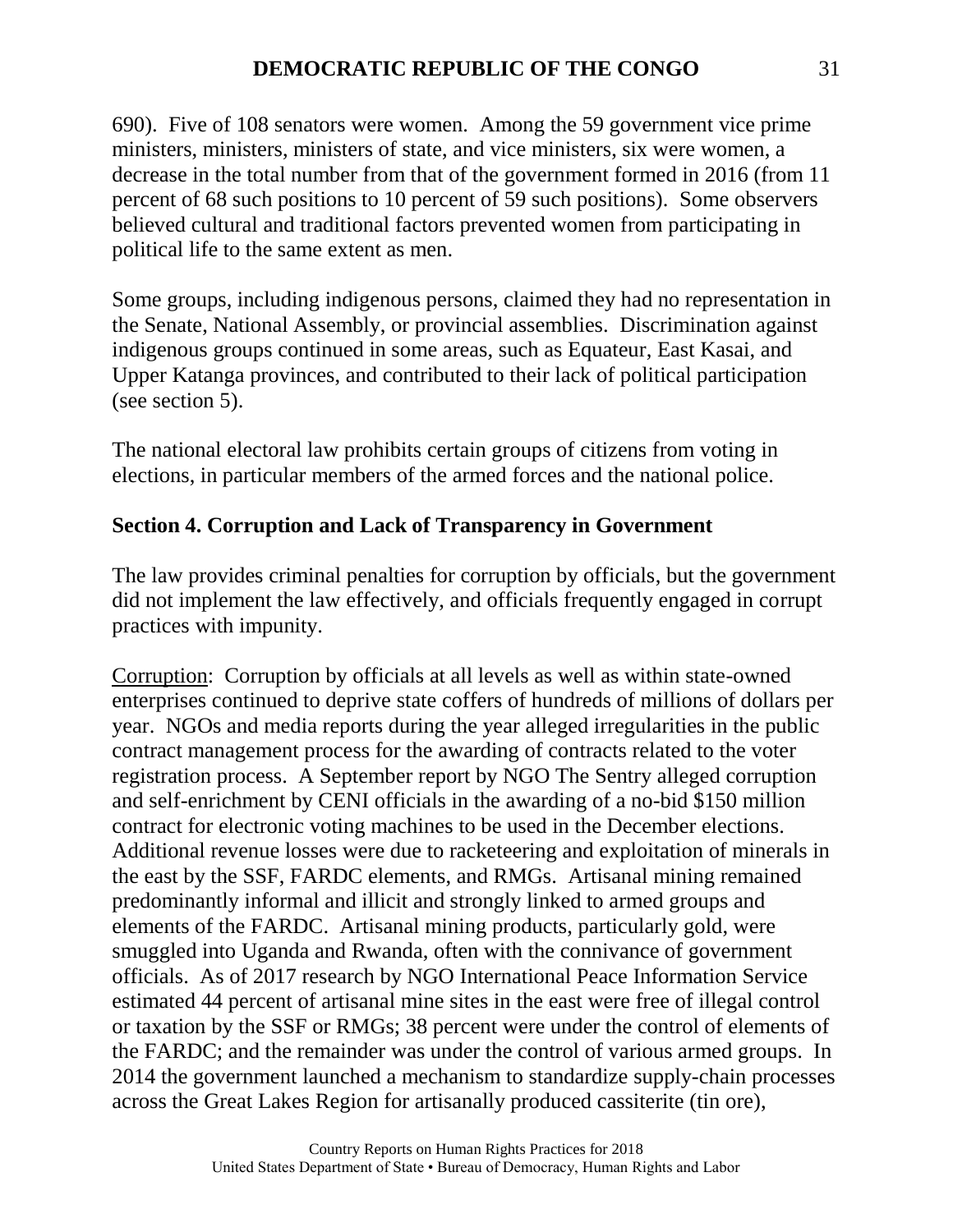wolframite (tungsten ore), and coltan (tantalum ore), the implementation of which continued. On June 12, the government publicly launched an artisanal gold traceability initiative but had not begun implementation by year's end. The mining code of 2018 mandates membership in mining cooperatives for all artisanal miners, and requires accreditation to transform, transport, and conduct transactions in artisanal mining products.

In 2013 Kofi Annan's Africa Progress Panel estimated that the country lost \$1.36 billion between 2010 and 2012 due to undervalued mining asset sales. In July the NGO Global Witness reported that more than \$750 million in payments by mining companies to country's tax agencies and state mining companies between 2013 and 2015 never reached the national treasury. In November the Carter Center reported 1.2 trillion Congolese francs (\$750 million) in unaccounted for mining revenues earned by the parastatal Gecamines from 2011 to 2014. This constituted more than two-thirds of the 1.75 trillion Congolese francs (\$1.1 billion) in mining revenues earned by Gecamines during this period. The Carter Center's analysis of Gecamines contracts and finances found that the government could also not account for more than half a billion dollars in infrastructure loans from Chinese banks. The report documented how government officials circumvented the mining code and regulations governing state-owned enterprises to divert revenue and observed that suspicious financial transactions appeared to coincide with the country's electoral cycles. In a public statement after the Carter Center's report was released, Gecamines chief executive officer Albert Yuma claimed all revenues were accounted for and denied the allegations.

An UNGOE report published in June noted that armed groups and criminal networks, including DRC security officers, continued to derive illegal revenues through gold smuggling and illicit taxation. The UNGOE provided information that a significant portion of the gold traded by Uganda and Rwanda is sourced fraudulently from neighboring countries, including the DRC, and then exported to countries including the UAE. The UNGOE previously reported cases involving FARDC elements and RMGs in the exploitation and trade of gold in the country, including that of Major General Gabriel Amisi Kumba, also known as Tango Four. According to the report, Amisi owned several gold dredges through a local gold mining company that benefited from FARDC protection. The UNGOE previously reported "almost all artisanally sourced gold in the DRC is exported illegally and underestimated in both value and volume." The June UNGOE report also documented cases of fraud in the tagging and transport processes of various minerals in the east, noting that, while some projects are underway to strengthen the government's technical capacity to detect fraud in the transport of minerals, the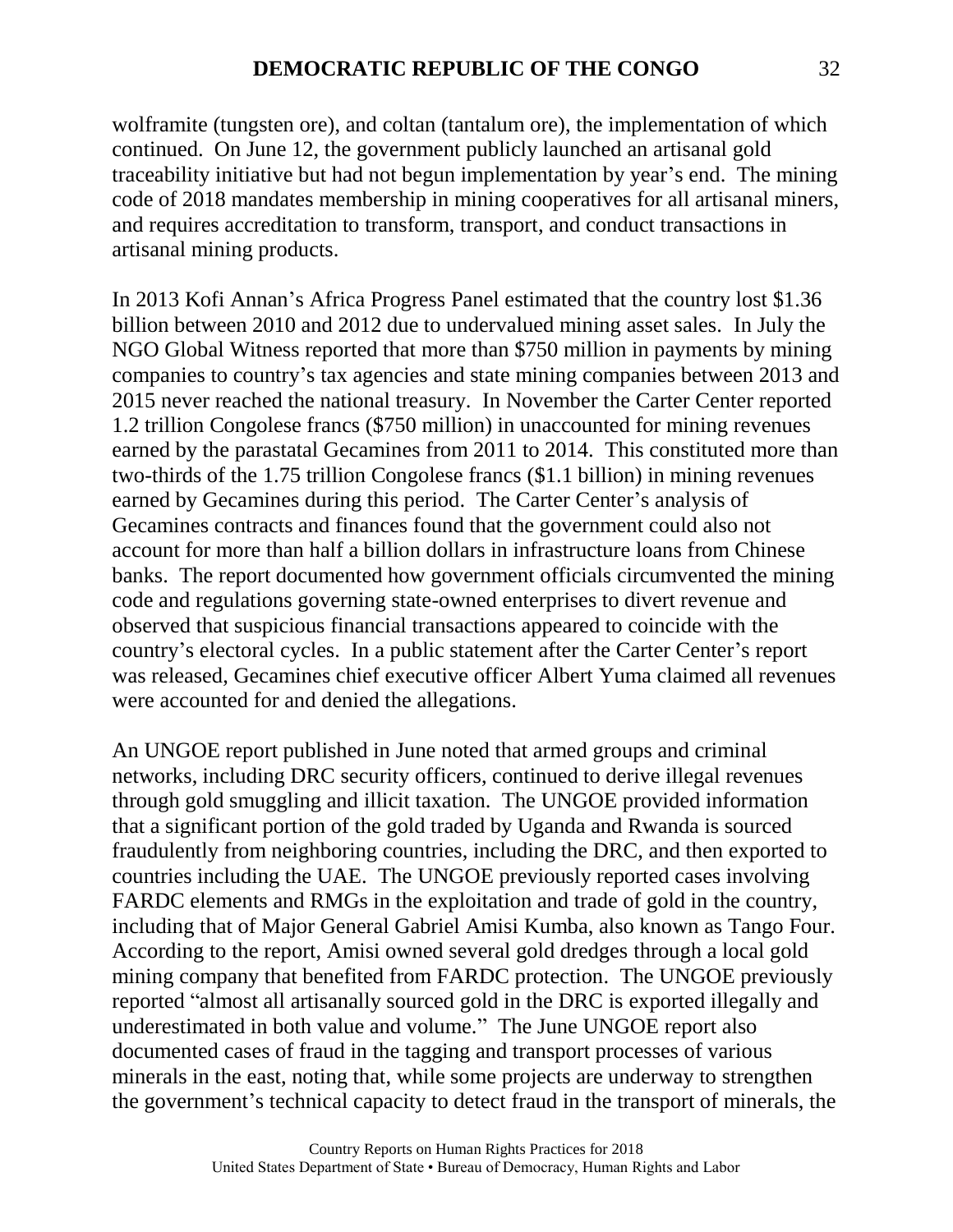UNGOE believed structural measures were also needed to address the problem of corruption among agents responsible for tagging. In June the UNGOE reported several cases where FARDC officers violated the Tin Supply Chain Initiative traceability system by fraudulently tagging minerals. The group also found that some FARDC officers participated in the smuggling and illegal transportation of minerals. In September the Congolese Association for the Fight Against Corruption alleged Congolese citizens smuggled an estimated \$30 million in gold to Hong Kong via Kenya.

A report published by the UNGOE in 2014 indicated that elements of the FARDC, local poachers, and armed groups remained involved in the illegal exploitation of and trade in wildlife products, including ivory (see section 1.g.).

In 2016 the government launched an initiative to boost the economy that included specific measures to fight tax evasion and enforce penalties against corrupt civil servants. In 2016 the prime minister established the Corruption and Ethics Monitoring Observatory (OSCEP) to monitor corruption in the civil service. OSCEP's mandate includes generating a database of corruption-related activities as well as coordinating anticorruption activities among government agencies, including the antifraud brigades of the Customs Authority, the Ministry of Mines, the General Inspectorate of Finance, the Financial Intelligence Unit (CENAREF), and the Bureau of the Special Advisor of the Head of State in Charge of Good Governance. Although CENAREF undertook some anti-money-laundering activities, OSCEP remained largely inactive.

In an effort to combat corruption, the government continued a program to pay many civil servants and security forces in major cities by direct deposit, eliminating an important means of graft. Previously, the government utilized a cascading cash payment system, disbursing salaries to senior officials for payment to subordinate officials, who in turn paid their staffs.

The law criminalizes money laundering and terrorist financing. Limited resources and a weak judicial system hampered the ability of CENAREF to enforce regulations against money laundering. Local institutions and personnel lacked the training and capacity to enforce the law and its attendant regulations. Former minister of justice, Luzolo Bambi is the president's special envoy to fight corruption and money laundering. On August 4, Bambi set out his renewed "battle against impunity" in a letter to the attorney general. In 2016 the president issued an executive ordinance granting Bambi's office broad arrest authority. The arrest authority did not prove effective, since the special envoy lacked the personnel to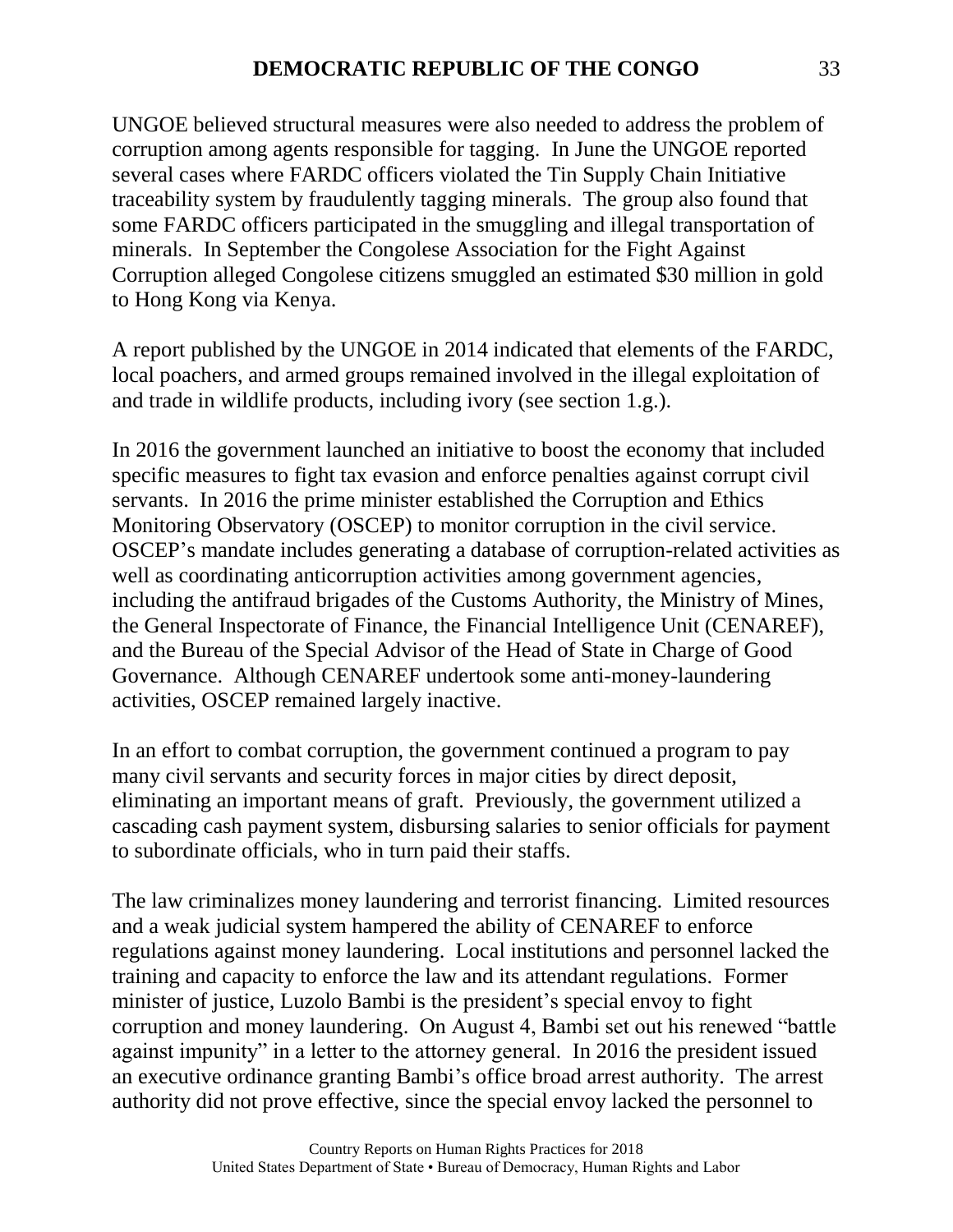make arrests, and for the most part remained limited to referring suspects to the court system for prosecution.

Government authorities and wealthy individuals at times used antidefamation laws that carry criminal punishments, as well as other means of intimidation, to discourage media investigation of government corruption (see section 2.a.).

As in previous years, a significant portion of the country's 2018 enacted budget (approximately 14 percent) consisted of off-budget and special account allocations that were not fully elaborated. These accounts facilitate graft by shielding receipts and disbursements from public scrutiny. Under the Extractive Industries Transparency Initiative standard of 2016, the DRC is required to disclose the allocation of revenues and expenditures from extractive companies. While awaiting the onset of the country's first validation for compliance under this standard, preliminary assessments have revealed serious weaknesses.

Financial Disclosure: The law requires the president and ministers to disclose their assets to a government committee. The president and all ministers and vice ministers reportedly did so when they took office. The committee had yet to make this information public.

# **Section 5. Governmental Attitude Regarding International and Nongovernmental Investigation of Alleged Abuses of Human Rights**

Elements of the SSF continued to kill, harass, beat, intimidate, and arbitrarily arrest and detain domestic human rights advocates and domestic NGO workers, particularly when the NGOs reported on or supported victims of abuses by the SSF or reported on the illegal exploitation of natural resources in the east. In 2016 the government declined to renew the work permit of a Human Rights Watch researcher and revoked the visa of Congo Research Group director Jason Stearns, officially for reasons of "undesirability." During the year the government declined to issue or renew visas for some international journalists and researchers. Representatives from the Ministry of Justice and the ANR met with domestic NGOs and sometimes responded to their inquiries.

The United Nations or Other International Bodies: The government cooperated at times with investigations by the United Nations and other international bodies but was not consistent in doing so. For example, the government refused to grant the United Nations access to certain detention centers, particularly at military installations such as military intelligence headquarters, where political prisoners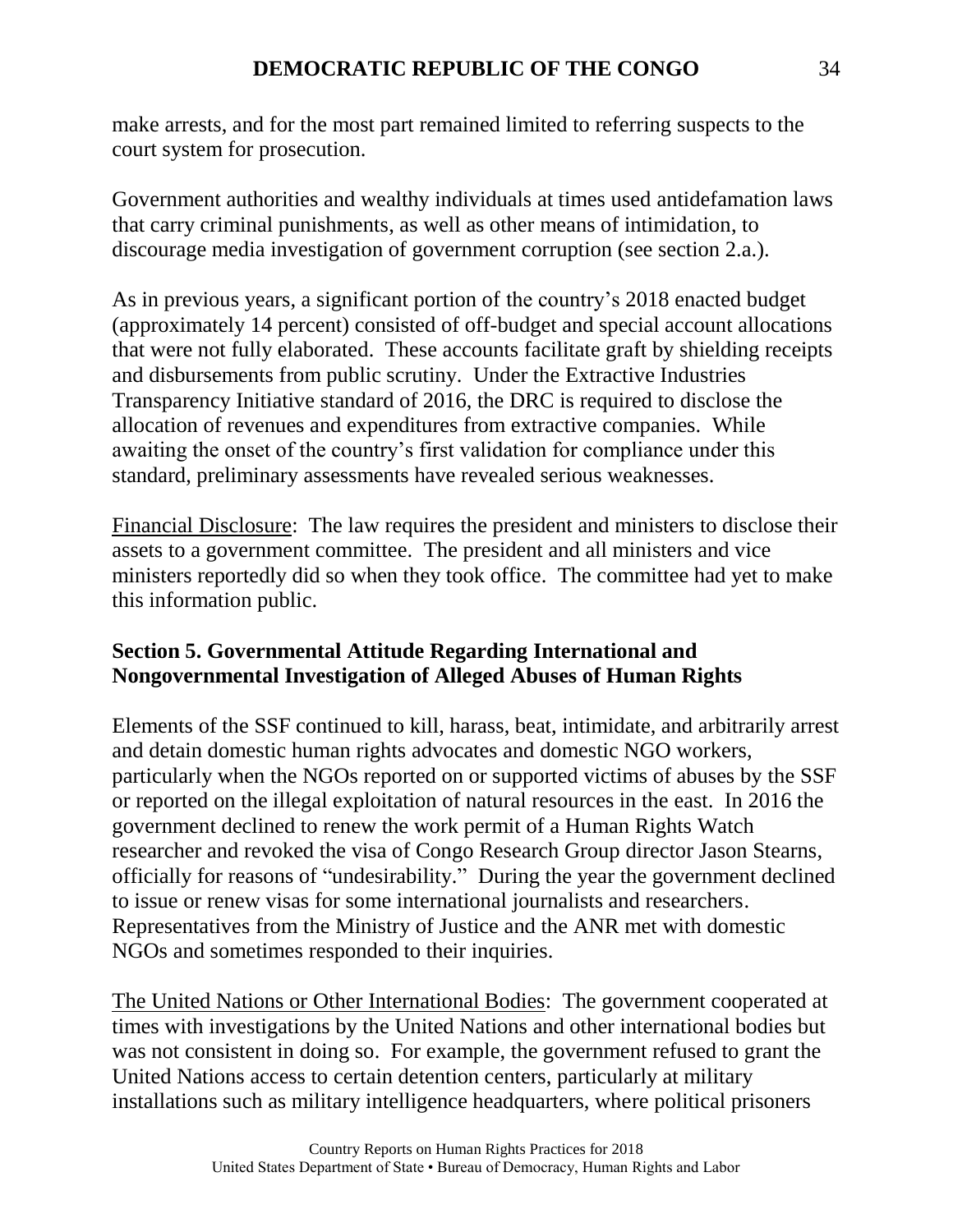were often detained. In Kasai the government and the SSF provided MONUSCO limited access to suspected mass grave sites, including a site located inside the FARDC officers training school in Kananga, and impeded UN access to individuals arrested in connection with the killing of two UN experts, Michael Sharp and Zaida Catalan. The government also blocked UNJHRO access to morgues, hospitals, and detention facilities during protests in January and February in Kinshasa.

In March 2017, UN experts Michael Sharp and Zaida Catalan were killed in Kasai Central Province. Cell phone video footage showed the two being shot and Catalan later being decapitated by a group of militants. The UNGOE called the incident an assassination "in a premeditated setup under hitherto unclear circumstances" and stated the killings constituted "a deliberate attack against the UN Security Council, which is a serious violation of international humanitarian law." The government accused members of the Kamuina Nsapu militia of killing the experts, and in June 2017 a trial began in Kananga of 18 defendants, 14 of whom, including several individuals who appeared in the video, remained at large. In October 2017 the trial was suspended but resumed in August. On December 6, a DRC Military Intelligence Colonel was arrested, one of four government officials implicated in the murders. In its 2017 annual report, the UNGOE wrote that the evidence it reviewed "does not yet allow the Group to attribute responsibility for the murder." The available evidence does not preclude the involvement of different actors, however, such as (pro- or antigovernment) Kamuina Nsapu factions, other armed groups, as well as members of state security services. In May media reported the United Nations stated that the government "hampered" investigations.

Government Human Rights Bodies: During the year the National Commission on Human Rights made some progress, publishing reports on violence in Beni territory, protests during December 2017, January, and February, and the Kamuina Nsapu phenomenon in the Kasais. It also visited detention centers, followed up on complaints of human rights violations from civilians, and held a meeting on the right to demonstrate. It continued to lack sufficient funding for overhead costs or to have representation in all 26 provinces.

#### **Section 6. Discrimination, Societal Abuses, and Trafficking in Persons**

**Women**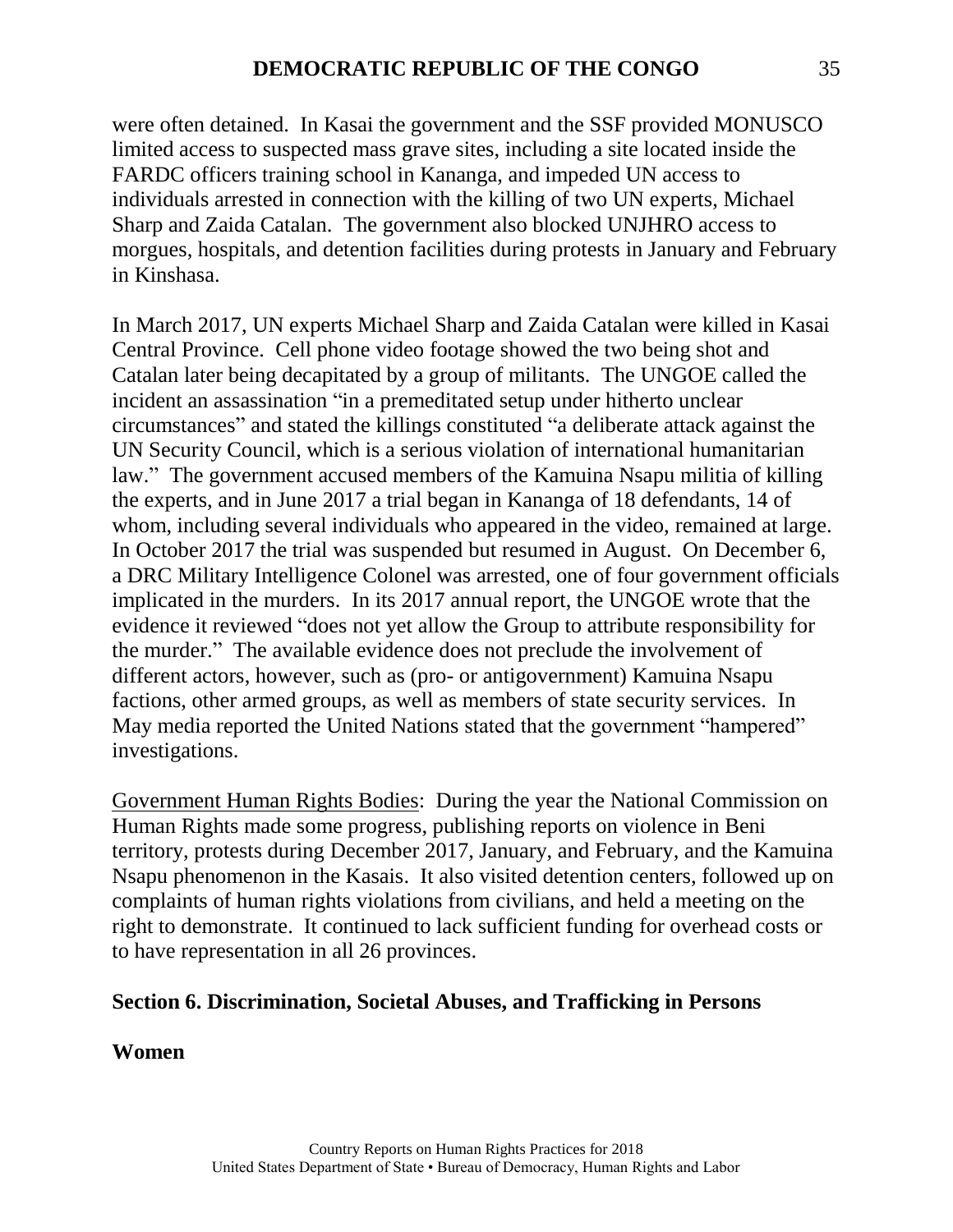Rape and Domestic Violence: The law on sexual violence criminalizes rape, but the offense was not always reported by victims and the law was not always enforced. Rape was common. The legal definition of rape does not include spousal rape. It also prohibits extrajudicial settlements (for example, a customary fine paid by the perpetrator to the family of the victim) and forced marriage, allows victims of sexual violence to waive appearance in court, and permits closed hearings to protect confidentiality. The minimum penalty prescribed for conviction of rape is a prison sentence of five years, and courts regularly imposed such sentences in rape convictions.

From January to August, the UNJHRO reported that at least 893 women and girls were victims of sexual and gender based violence. The UNJHRO stated that perpetrators were primarily armed groups followed by FARDC, police, and intelligence agents. The UNJHRO stated that RMGs, including the Raia Mutomboki, also targeted women and girls during the year. On April 15-19, the United Nations reported that at least 66 women and girls were victims of sexual violence, including rapes and gang rapes, by members of the Raia Mutomboki in the South Kivu provincial towns of Keba, Wameli, Kamungini, and Bimpanga. Implementation, including promulgation of the text of the amended family code adopted in 2016, had not begun by year's end. As of November 19, the United Nations reported that the SSF killed 143 adult women and RMGs killed 111 women and girls.

The SSF, RMGs, and civilians perpetrated widespread sexual violence (see section 1.g.). During the year the United Nations documented adult victims and 183 child victims, including one boy, of sexual violence in conflict. Crimes of sexual violence were sometimes committed as a tactic of war to punish civilians for having perceived allegiances to rival parties or groups. The crimes occurred largely in the conflict zones in North and South Kivu Province, but also throughout the country. The 2013-14 *Demographic and Health Survey* (DHS) found that more than one in four women nationwide (27 percent) had experienced sexual violence at some point in their lives, up from 22 percent in 2007.

Some prosecutions occurred for rape and other types of sexual violence. On July 26, the High Military Court of Bukavu upheld the December 2017 conviction of Frederic Batumuke, a provincial member of parliament, and 10 other persons for murder and crimes against humanity for the rape of 37 girls ranging in age from 18 months to 12 years. The same court also convicted and sentenced Colonel Bedi Mobuli (aka Colonel 106) to life in prison for crimes against humanity, including rape, sexual slavery, looting, and cruel, inhuman, and degrading treatment.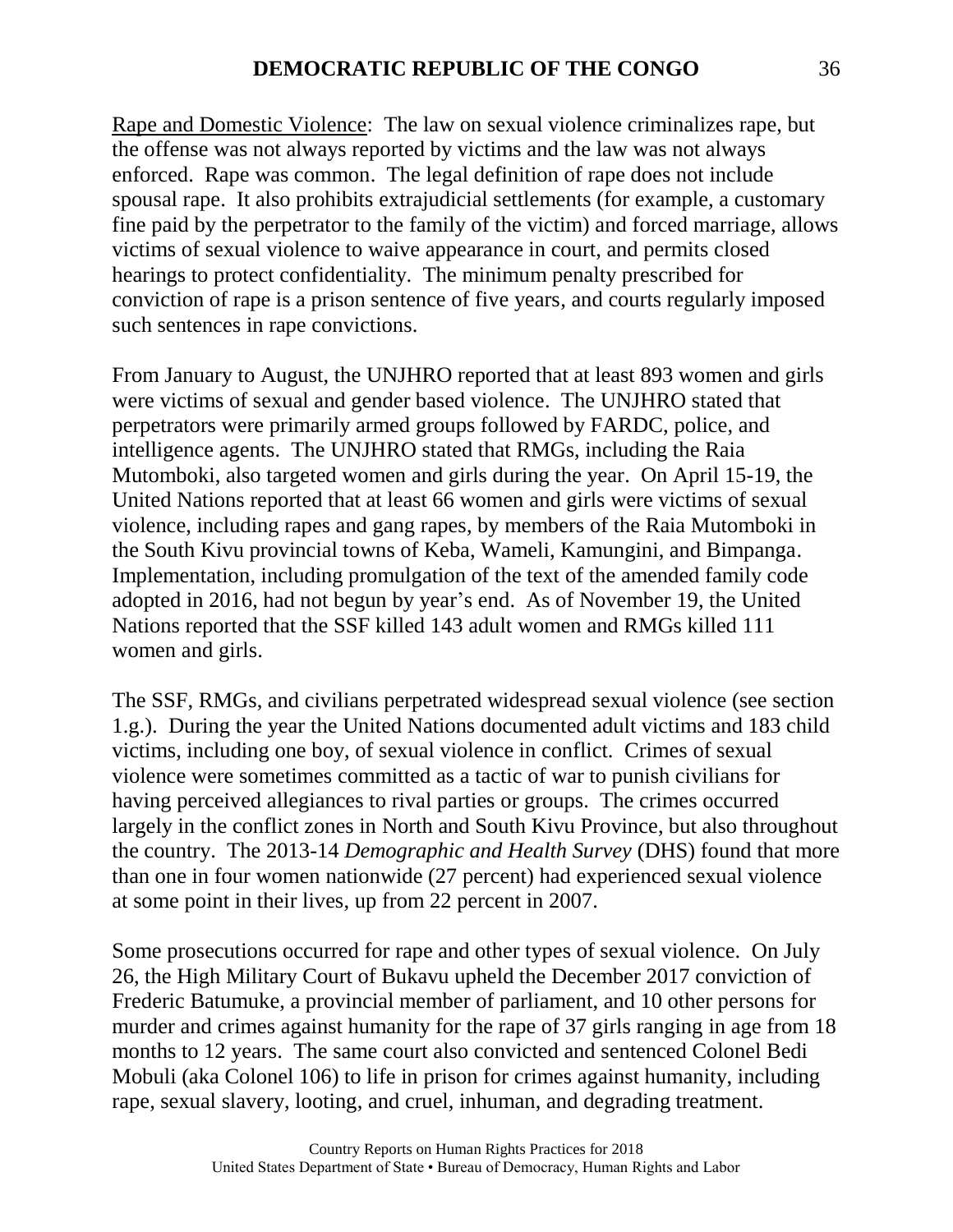Most survivors of rape did not pursue formal legal action due to insufficient resources, lack of confidence in the justice system, family pressure, and fear of subjecting themselves to humiliation, reprisal, or both.

The law does not provide any specific penalty for domestic violence despite its prevalence. Although the law considers assault a crime, police rarely intervened in perceived domestic disputes. There were no reports of judicial authorities taking action in cases of domestic or spousal abuse.

Female Genital Mutilation/Cutting (FGM/C): The law describes FGM/C as a form of sexual violence, provides a sentence if convicted of two to five years in prison, and levies fines of up to 200,000 Congolese francs (\$125); in case of death due to FGM/C, the sentence is life imprisonment.

For more information, see Appendix C.

Other Harmful Traditional Practices: UNICEF and MONUSCO attributed some abuses of children, including mutilation of children and use of children in combat in the Kasais, to harmful traditional and religious practices. The United Nations reported that Kamuina Nsapu militias often put children, particularly young girls, on the front lines of battle, believing they have powers that could protect them as well as other fighters. For example, it reported Kamuina Nsapu militias often believed young girls could trap bullets fired at them and fling them back at attackers. The Kamuina Nsapu also reportedly slashed children's stomachs as part of an initiation ritual to see if they would survive and how the wound would heal.

Sexual Harassment: Sexual harassment occurred throughout the country. Legislation passed in 2006 prohibits sexual harassment with conviction carrying a minimum sentence of one year, but there was little or no effective enforcement of the law.

Coercion in Population Control: There were no reports of coerced abortion or involuntary sterilization. Estimates on maternal mortality and contraceptive prevalence are available in Appendix C.

Discrimination: The constitution prohibits discrimination based on gender, but the law does not provide women the same rights as men. A 2015 women's parity law provides women a number of protections. It permits women to participate in economic domains without approval of male relatives, provides for maternity care,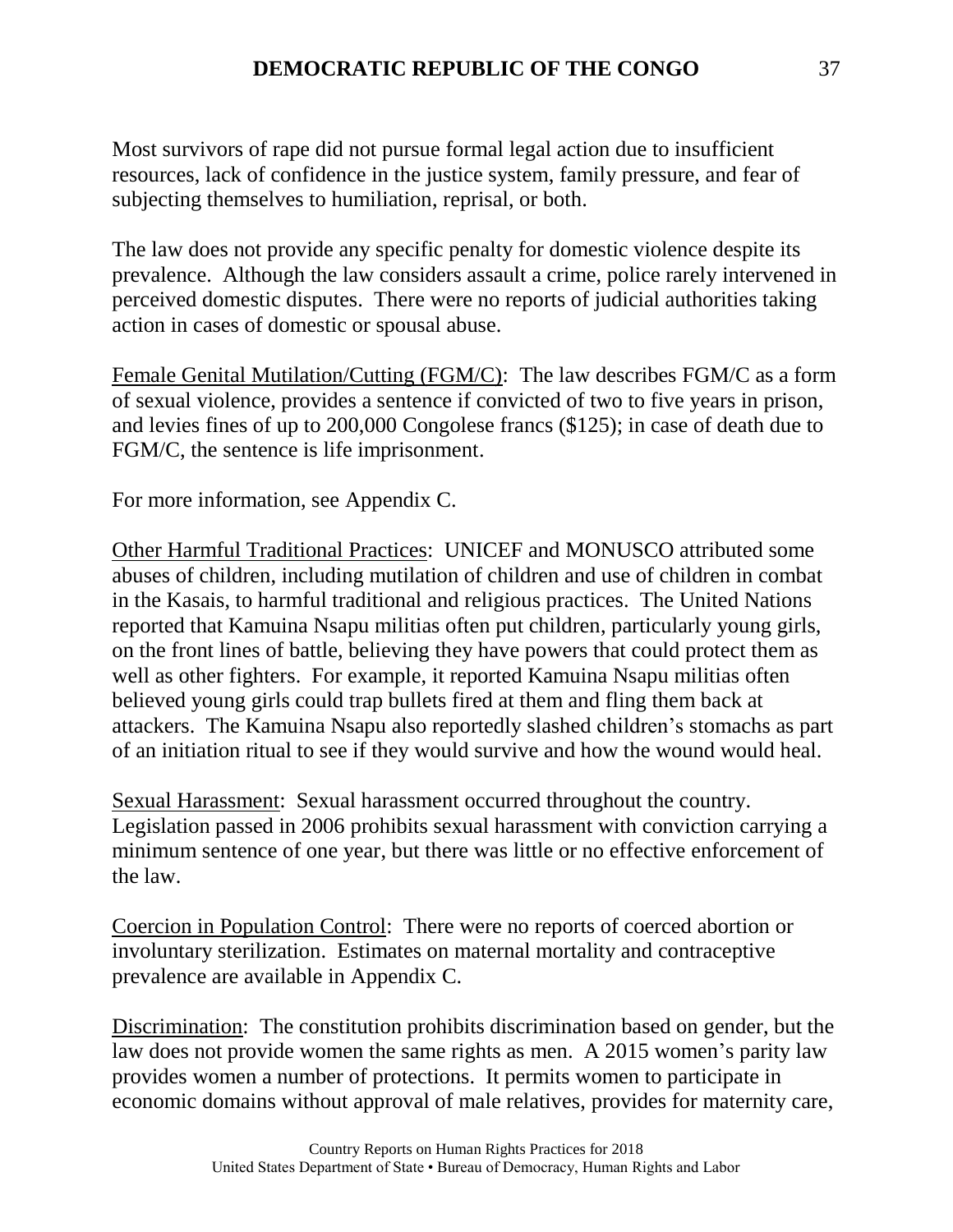disallows inequities linked to dowries, and specifies fines and other sanctions for those who discriminate or engage in gender-based abuse. Women, however, experienced economic discrimination.

According to UNICEF, many widows were unable to inherit their late husbands' property because the law states that in event of a death in which there is no will, the husband's children, including those born out of wedlock (provided that they were officially recognized by the father), rather than the widow, have precedence with regard to inheritance. Courts may sentence women found guilty of adultery to up to one year in prison, while adultery by men is punishable only if judged to have "an injurious quality."

# **Children**

Birth Registration: The law provides for the acquisition of citizenship through birth within the country or from either parent being of an ethnic group documented as having been located in the country in 1960. The government registered 25 percent of children born in some form of medical facility. Lack of registration rarely affected access to government services. For additional information, see Appendix C.

Education: The constitution provides for tuition-free and compulsory primary education. It was not, however, compulsory or tuition free, and the government inconsistently provided it across the provinces. Public schools generally expected parents to contribute to teachers' salaries. These expenses, combined with the potential loss of income from their children's labor while they attended class, rendered many parents unable or unwilling to enroll their children.

Primary and secondary school attendance rates for girls were lower than for boys due to financial, cultural, or security reasons, including early marriage and pregnancy for girls. Additionally, children in school were not particularly safe. Teachers subjected one in four children to corporal punishment and pressured one in five girls to exchange sexual favors for high grades.

Many of the schools in the east were dilapidated and closed due to chronic insecurity. The government used other schools as housing for IDPs. Parents in some areas kept their children from attending school due to fear of RMG forcible recruitment of child soldiers.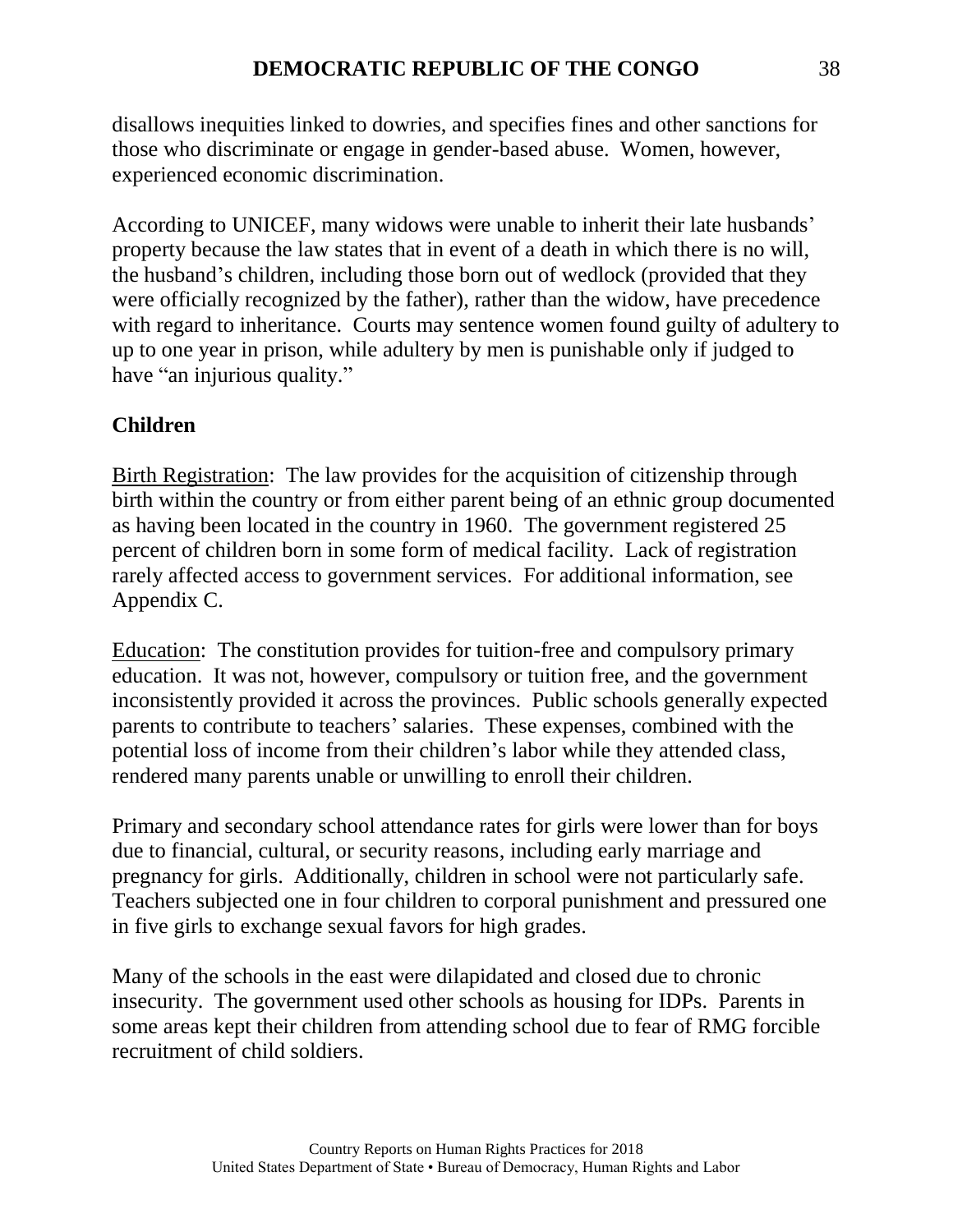#### **DEMOCRATIC REPUBLIC OF THE CONGO** 39

Schools were sometimes targeted in attacks by both the FARDC and RMGs. UNJRO documented 153 attacks on schools, including 118 in Ituri province, the majority that were committed in the context of interethnic conflict.

Child Abuse: Although the law prohibits all forms of child abuse, it regularly occurred.

The constitution prohibits parental abandonment of children accused of sorcery. Nevertheless, parents or other care providers sometimes abandoned or abused such children, frequently invoking "witchcraft" as a rationale. The law provides for the imprisonment of parents and other adults convicted of accusing children of witchcraft. Authorities did not implement the law.

Many churches conducted exorcisms of children accused of witchcraft. These exorcisms involved isolation, beating and whipping, starvation, and forced ingestion of purgatives. According to UNICEF some communities branded children with disabilities or speech impediments as witches. This practice sometimes resulted in parents' abandoning their children.

Many children suffered abuse from militia groups that recruited children and believed they possessed magic powers. The armed group Bana Mura was reportedly responsible for taking women of childbearing age and enslaving them to give birth to children that would be raised in a different ethnic group. The United Nations reported that Kamuina Nsapu militants forced children to undergo a "baptism" ritual of a deep knife cut to the stomach. Those children who did not die of these wounds were reportedly recruited into the militia and used as combatants, often put on the front lines as "fetish keepers" due to their supposed powers. These practices resulted in the deaths of many children during the Kasai conflict in 2017.

Early and Forced Marriage: While the law prohibits marriage of boys and girls younger than age 18, many marriages of underage children took place. Bridewealth (dowry) payment made by a groom or his family to the relatives of the bride to ratify a marriage greatly contributed to underage marriage, as parents forcibly married daughters to collect bridewealth or to finance bridewealth for a son.

The constitution criminalizes forced marriage. Courts may sentence parents convicted of forcing a child to marry to up to 12 years' hard labor and a fine of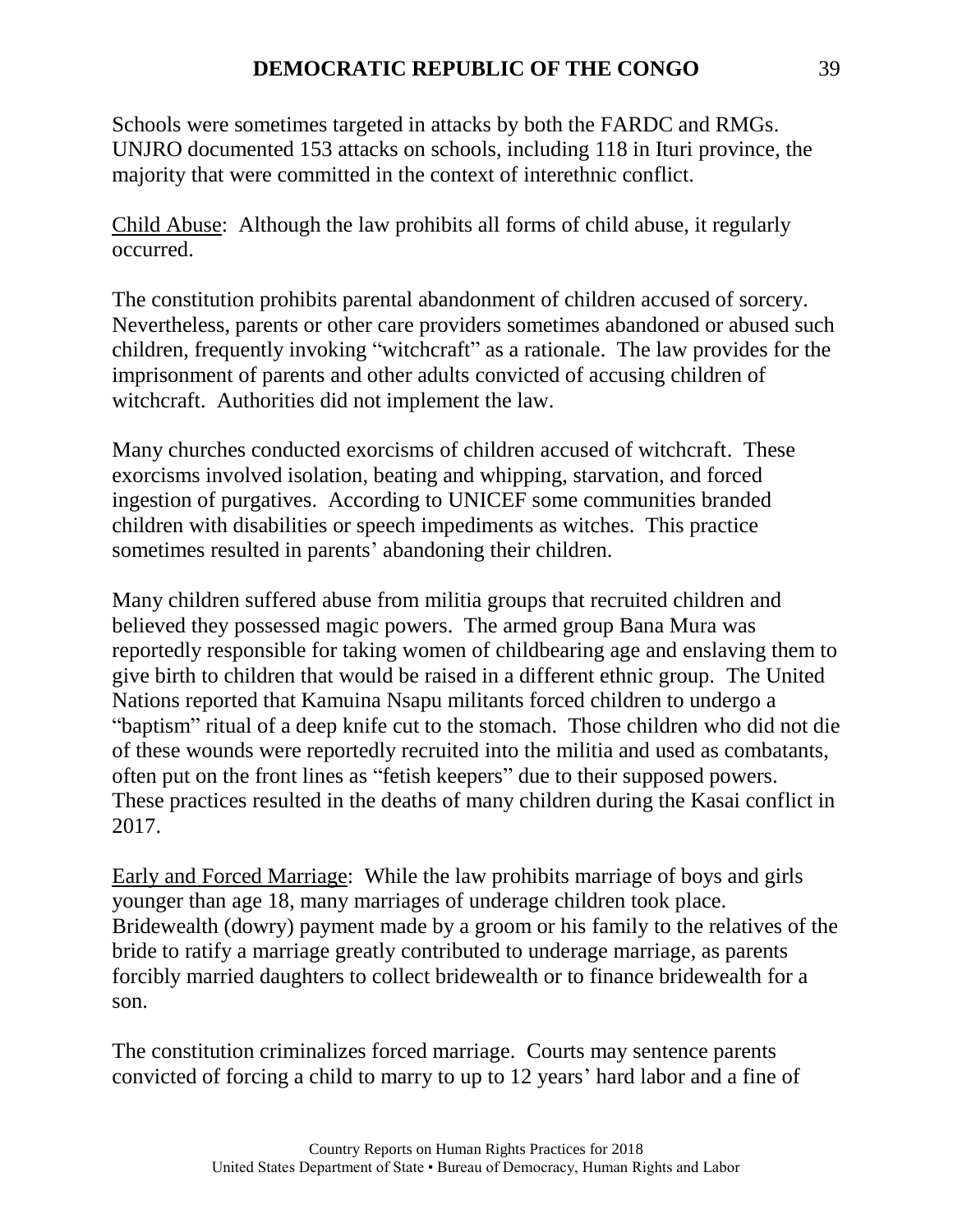92,500 Congolese francs (\$58). The penalty doubles when the child is younger than age 15. For additional information, see Appendix C.

Sexual Exploitation of Children: The minimum age of consensual sex is 18 for both men and women, and the law prohibits prostitution by anyone younger than age 18. The penal code prohibits child pornography, with imprisonment of 10 to 20 years for those convicted. The 2009 Child Protection Code criminalized child sex trafficking, with conviction carrying penalties ranging from 10 to 20 years' imprisonment and a fine of 800,000 to 1,000,000 Congolese francs (\$500 to \$625). From January through July, UNICEF assisted 2,694 children who were victims of sexual exploitation. Approximately half of these children (1,076 girls and 37 boys) were provided with a holistic response including psychosocial care, medical care, socioeconomic reintegration, and legal assistance. There were also reports that child soldiers, particularly girls, faced sexual exploitation (see section 1.g.).

There was an increase in sexual violence against children and infants in Kavumu, South Kivu Province, during 2016 (see section 6). While targeted sexual violence against children decreased in the region following arrests and charges against some militia members responsible, many of the survivors continued to face stigmatization from their communities.

Child Soldiers: Armed groups recruited boys and girls (see section 1.g.).

Displaced Children: According to the 2007 *Rapid Assessment, Analysis, and Action Planning Report*, which remains the most recent data available, there were an estimated 8.2 million orphans and other vulnerable children in the country. Of these, 91 percent received no external support of any kind and only 3 percent received medical support. An estimated 30,000 to 40,000 children lived on the streets, with the highest concentration in Kinshasa. The families of many of these children forced them out of their homes, accusing them of witchcraft and bringing misfortune to their families.

Since 2016 the conflict in the Kasais displaced more than 1.4 million persons, including many children who were kidnapped by militia members or otherwise separated from their families. The government was not equipped to deal with such large numbers of homeless children. The SSF abused and arbitrarily arrested street children.

International Child Abductions: The country is not a party to the 1980 Hague Convention on the Civil Aspects of International Child Abduction. See the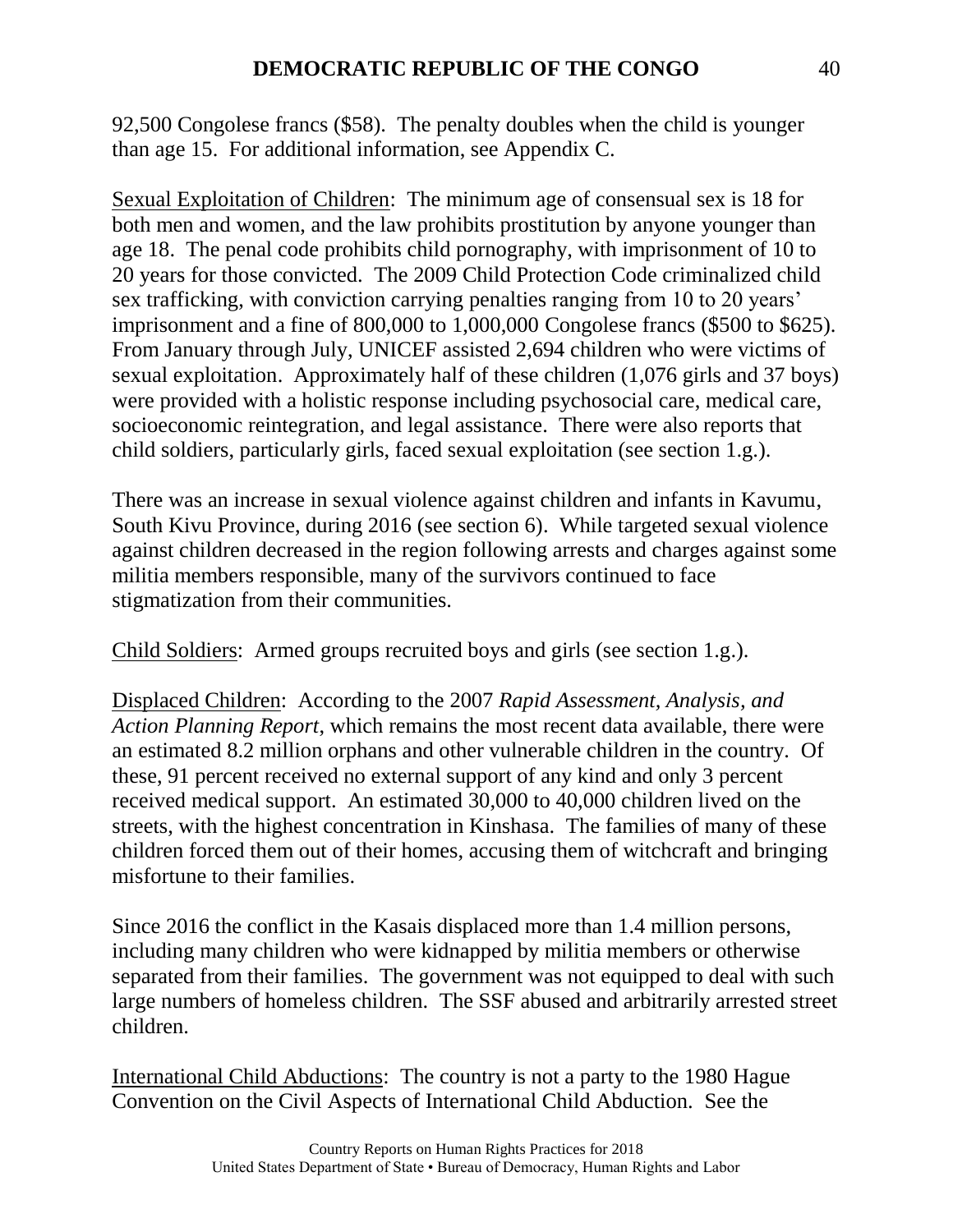#### **DEMOCRATIC REPUBLIC OF THE CONGO** 41

Department of State's *Annual Report on International Parental Child Abduction* at [https://travel.state.gov/content/travel/en/International-Parental-Child-](https://travel.state.gov/content/travel/en/International-Parental-Child-Abduction/for-providers/legal-reports-and-data.html)[Abduction/for-providers/legal-reports-and-data.html.](https://travel.state.gov/content/travel/en/International-Parental-Child-Abduction/for-providers/legal-reports-and-data.html)

# **Anti-Semitism**

The country had a very small Jewish population, and there were no reports of anti-Semitic acts.

# **Trafficking in Persons**

See the Department of State's *Trafficking in Persons Report* at [www.state.gov/j/tip/rls/tiprpt/.](http://www.state.gov/j/tip/rls/tiprpt/)

# **Persons with Disabilities**

The constitution prohibits discrimination against persons with disabilities and provides specific government protection for them. The constitution states all persons should have access to national education. The law states that private, public, and semipublic companies may not discriminate against qualified candidates based on disability. The government did not enforce these provisions effectively, and persons with disabilities often found it difficult to obtain employment, education, and other government services.

The law does not mandate access to government buildings or services for persons with disabilities. While persons with disabilities may attend public primary and secondary schools and have access to higher education, no special provisions are required of educational facilities to accommodate their specific needs. Consequently, 90 percent of adults with disabilities do not achieve basic literacy. The Ministry of Education increased its special education outreach efforts but estimated it was educating fewer than 6,000 children with disabilities.

Disability groups reported extensive social stigmatization, including children with disabilities being expelled from their homes and accused of witchcraft. Families sometimes concealed their children with disabilities from officials to avoid being required to send them to school.

# **National/Racial/Ethnic Minorities**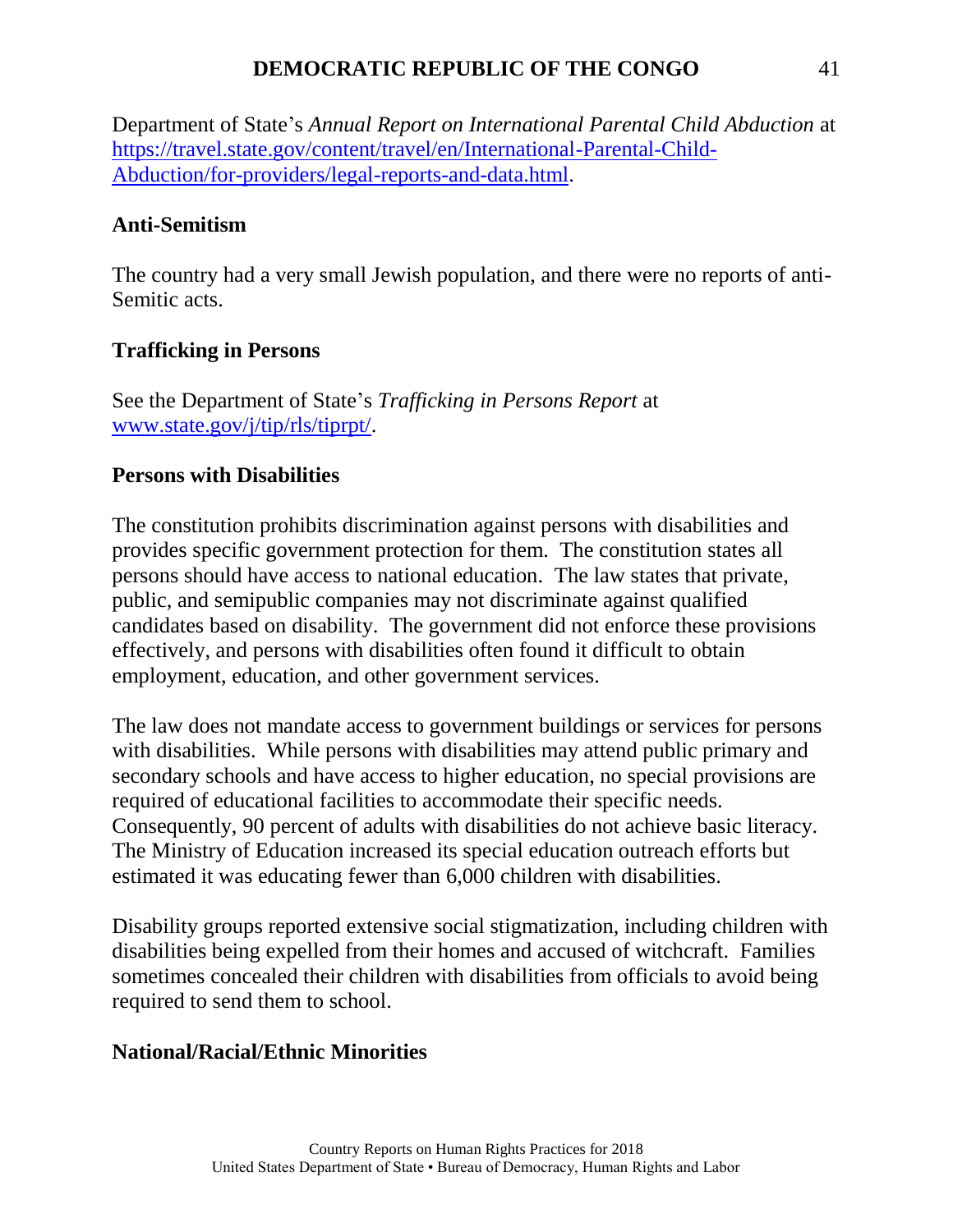Ethnic Twa persons frequently faced severe societal discrimination and had little protection from government officials (see section 1.g.).

There were reports of societal discrimination and violence against foreign minority groups. For example, protesters attacked businesses owned by ethnic Chinese during the January protests.

# **Indigenous People**

Estimates of the country's indigenous population (Twa, Baka, Mbuti, Aka, and others believed to be the country's original inhabitants) varied greatly, from 250,000 to two million. Societal discrimination against these groups was widespread, and the government did not effectively protect their civil and political rights. Most indigenous persons took no part in the political process, and many lived in remote areas. Fighting in the east between RMGs and the SSF, expansion by farmers, and increased trading and excavation activities caused displacement of some indigenous populations.

While the law stipulates that indigenous populations receive 10 percent of the profits gained from use of their land, this provision was not enforced. In some areas, surrounding tribes kidnapped and forced indigenous persons into slavery, sometimes resulting in ethnic conflict (see section 1.g.). Indigenous populations also reported high instances of rape by members of outside groups, which contributed to HIV/AIDS infections and other health complications.

# **Acts of Violence, Discrimination, and Other Abuses Based on Sexual Orientation and Gender Identity**

While no law specifically prohibits consensual sexual conduct between same-sex adults, individuals engaging in public displays of same-sex sexual conduct, such as kissing, were sometimes subject to prosecution under public indecency provisions, which society rarely applied to opposite-sex couples. A local NGO reported that authorities often took no steps to investigate, prosecute, or punish officials, who committed abuses against LGBTI persons, whether in the security forces or elsewhere in the government, and impunity for human rights abuses was a problem.

Identifying as lesbian, gay, bisexual, transgender, or intersex remained a cultural taboo, and harassment by the SSF and judiciary occurred.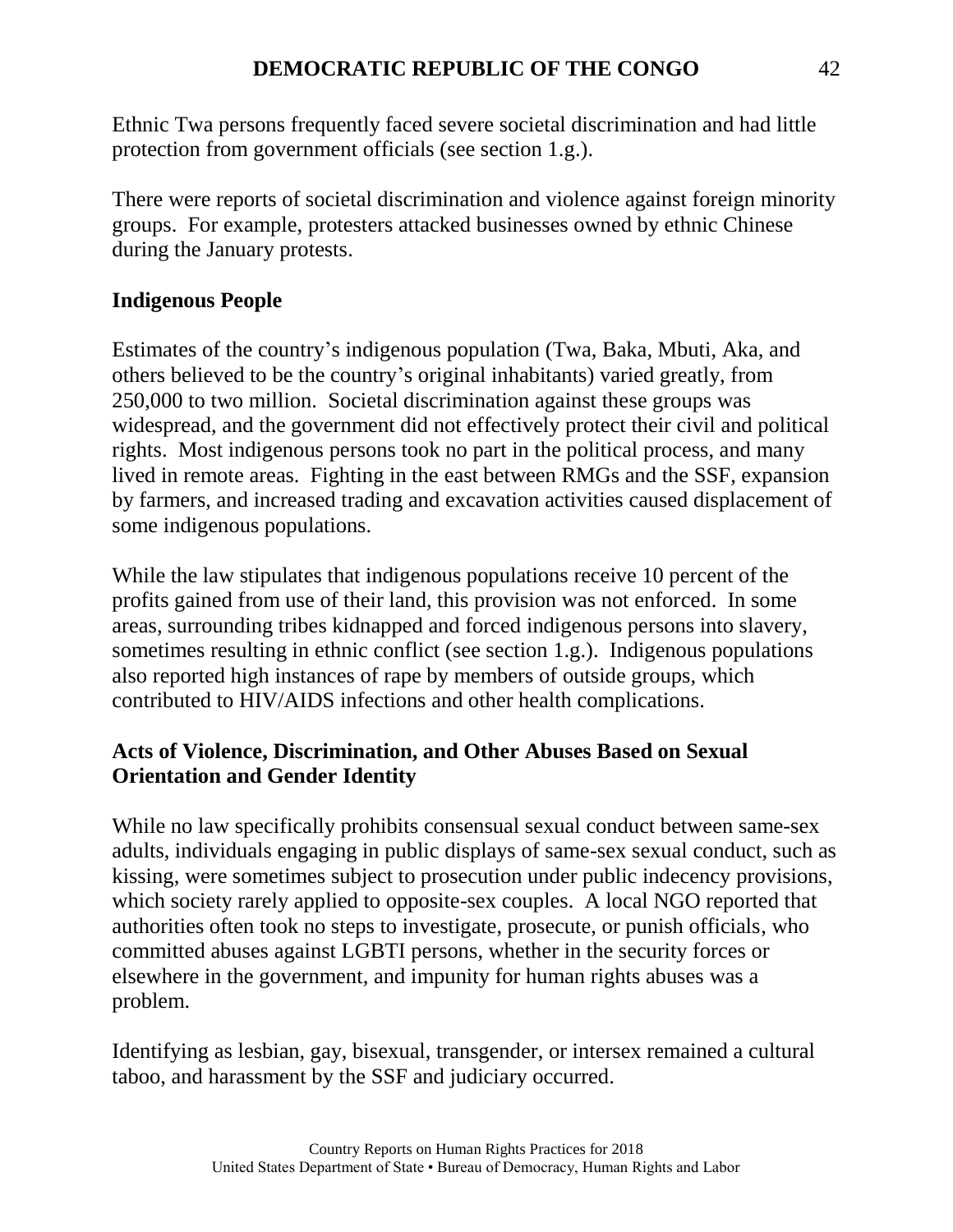LGBTI individuals were subjected to harassment, stigmatization, and violence, including "corrective" rape. Some religious leaders, radio broadcasts, and political organizations played a key role in perpetrating discrimination against LGBTI individuals.

# **HIV and AIDS Social Stigma**

The law prohibits discrimination based on HIV status, but social stigma continued.

The latest available DHS, which dates from 2013-14, captured a proxy indicator measuring the level of tolerance of respondents towards an HIV-positive person (either family member, businessperson, or teacher) and the necessity of hiding the HIV-positive status of a family member. A total of 72 percent of respondents said they were ready to take care of an HIV-positive parent, but only 47 expressed willingness to purchase produce from an HIV-positive seller. A total of 49 percent of respondents would accept having an HIV-positive teacher teach their children, and 26 percent said it would not be necessary to hide the HIV status of a family member. The study estimated a global tolerance level towards HIV-positive persons at 4 percent in women and 12 percent in men.

According to UNAIDS, the HIV prevalence rate of adults and children between 15 and 49 was 0.7 percent, and an estimated 390,000 persons of all ages in the country had HIV in 2017.

# **Other Societal Violence or Discrimination**

Discrimination against persons with albinism was widespread and limited their ability to marry and obtain employment, health care, and education. Families and communities frequently ostracized persons with albinism.

Longstanding ethnic tensions also fueled some community violence. In the wake of an offensive against Mai Mai Yakutumba in South Kivu, the SSF targeted for arrest young men identified by tribal scarring as members of the Bemba community. This harassment by the SSF was given as a reason why several young men subsequently joined the Mai Mai group. Small-scale conflicts in the Rutshuru and Lubero territories of North Kivu conflict exacerbated longstanding tensions between Hutu, on the one hand, and the Kobo, Nyanga, and Nande ethnic communities, on the other hand. In January 2017 the Nande-affiliated Mai Mai Mazembe RMG attacked the town of Kibirizi, decapitating one Hutu, burning one woman to death, and burning 16 homes. In April 2017 intercommunity tensions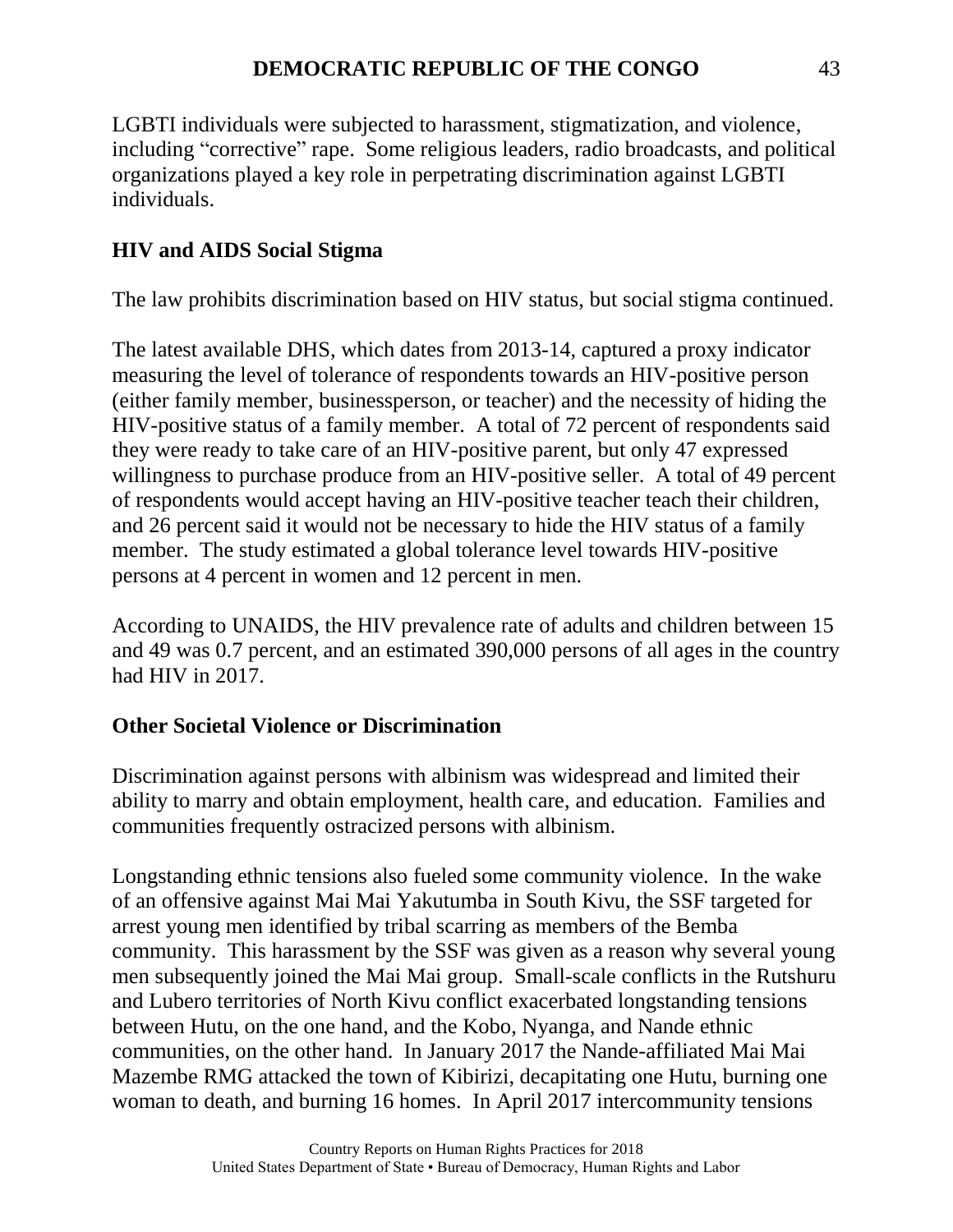between Tshokwe and Pende (accused of being affiliated with the Congolese security forces) and Luba and Lulua communities (accused of being Kamuina Nsapu militia sympathizers) turned violent, particularly in Kamonia territory, Kasai Province. In April 2017 Tshokwe youths armed with rifles and machetes killed at least 38 persons, including eight women and eight children, mainly of Lulua ethnicity, in several parts of the territory.

#### **Section 7. Worker Rights**

#### **a. Freedom of Association and the Right to Collective Bargaining**

The constitution and law provide all workers, including those in both the informal and formal sectors, except top government officials and SSF members, the right to form and join trade unions and to bargain collectively. The law also provides for the right of most workers to conduct legal strikes, although by law police, army, and domestic workers may not strike. The law also prohibits directors in public and private enterprises from striking. The law gives administrative authorities the right to dissolve, suspend, or deregister trade union organizations. The law provides unions the right to conduct activities without interference, although it does not define specific acts of interference. In the private sector, a minimum of 10 employees is required to form a union within a business, and more than one union may be represented within a single business. Foreigners may not hold union office unless they have lived in the country for at least 20 years. Collective bargaining requires a minimum of 10 union committee members plus one employer representative. Union committee members report to the rest of the workforce. In the public sector, the government sets wages by decree after holding prior consultations with the unions. Certain subcategories of public employees, such as staff members of decentralized entities (towns, territories, and sectors) do not have the right to participate in the wage-setting consultations.

The union committee is required to notify the company's management of a planned strike, but it does not need authorization to strike. The law stipulates unions and employers shall adhere to lengthy compulsory arbitration and appeal procedures before unions initiate a strike. Generally, the committee delivers a notice of strike to the employer. If the employer does not reply within 48 hours, the union may strike immediately. If the employer chooses to reply, negotiations, which may take up to three months, begin with a labor inspector and ultimately continue in the Peace Court. Sometimes employees provide minimum services during negotiations, but this is not a requirement. Unless unions notify employers of a planned strike, the law disallows striking workers from occupying the workplace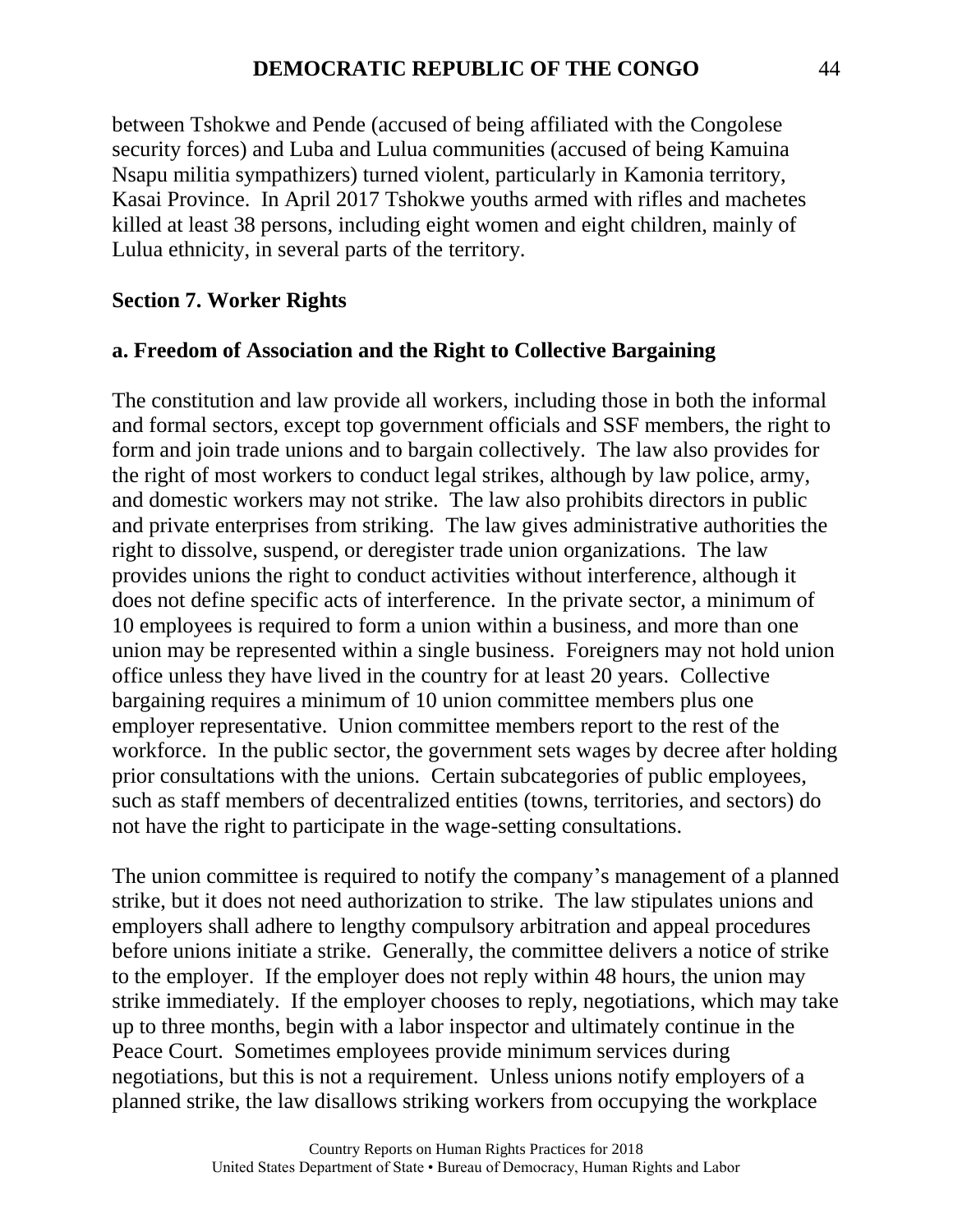during a strike, and an infraction of the rules on strikes may lead to incarceration of up to six months with compulsory prison labor.

The law prohibits discrimination against union employees and requires employers to reinstate workers dismissed for union activities, but the penalties for violations were not adequate to deter violations. The law considers those who have worked for a minimum of three contiguous months as "workers" and thereby protected by relevant labor law. Unless they are part of a union, most workers in agricultural activities and artisanal mining, domestic and migrant workers, and workers in export-processing zones were unfamiliar with their labor rights and did not often seek redress when employers breached applicable labor laws.

The government recognizes 12 private sector and public enterprise unions at the national level. The public administration sector has a history of organizing, and the government negotiates with sector representatives when they present grievances or go on strike. The public administration sector is divided among and represented by 15 different national unions, five of which represent the majority of the workers.

Workers exercised their right to strike. Employees of the Port and Transportation Authority, whose services are essential to maintain the country's heavily importbased economy, went on strike twice during the year due to salary arrears. Other civil servants including doctors, nurses, and Ministry of Foreign Affairs and Ministry of Budget personnel also went on strike repeatedly during the year due to salary issues. The most recent doctors' strike was suspended in September; the nurses' strike continued. Professors at the University of Kinshasa went on strike at least twice, most recently beginning October 8, to protest lack of payment of their salaries at an inflation-adjusted exchange rate. In other provinces, such as Kasai Oriental, the strike continued, albeit sporadically.

The government lacked the capacity to enforce the law effectively or to provide oversight. In small and medium-sized businesses, workers could not effectively exercise the right to strike. Due to lax enforcement of labor regulations, companies and shops could immediately replace any workers attempting to unionize, bargain collectively, or strike with contract workers to intimidate workers and prevent them from exercising their rights, despite workers' legal protections. Antiunion discrimination was widespread, particularly in foreign-owned companies. In many instances during the year, to undermine unions' collective bargaining efforts, companies refused to negotiate with unions but opted to negotiate individually with workers.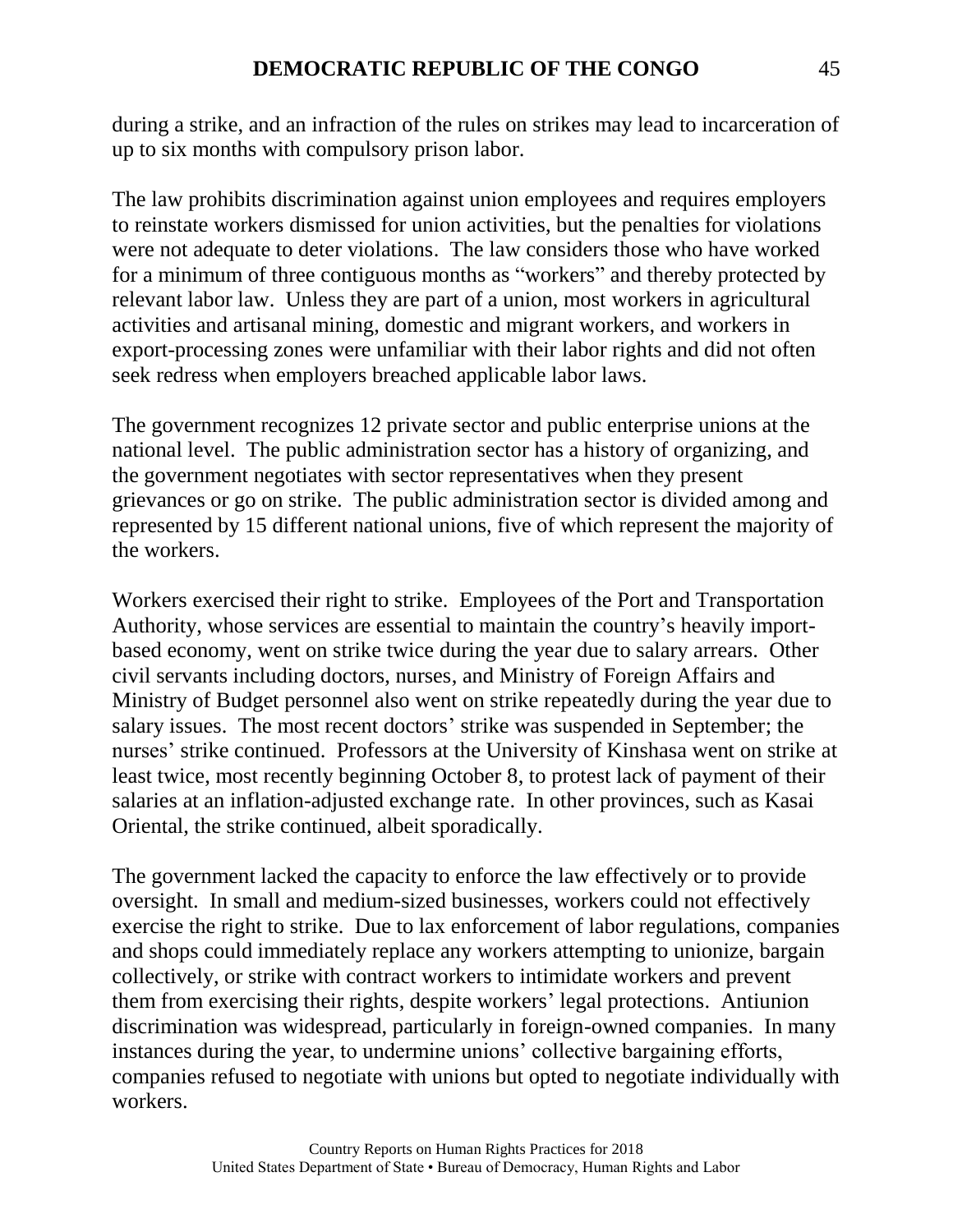Despite collective agreements on union dues, employers often did not remit union dues or did so only partially.

#### **b. Prohibition of Forced or Compulsory Labor**

The constitution prohibits all forms of forced or compulsory labor. Under the labor code, conviction of forced labor is punishable by a maximum of six months' imprisonment, a fine, or both; conviction of forced child labor is punishable by one to three years' imprisonment, a fine, or both. The law also provides for a penalty of 10 to 20 years' imprisonment for the conviction of the enrollment or use of children younger than age 18 in the armed forces or police. Penalties for violations were an insufficient deterrent because the government did not effectively enforce the law.

In cases of nonpayment of requisite and applicable taxes, the law allows detention or the exaction of work for the purpose of national development (as a means of levying taxes). The government, however, did not invoke this provision.

The government did not effectively enforce the law. There were reports that forced labor, including forced child labor, regularly occurred throughout the country. Violations included bonded labor, domestic servitude, and slavery. In the artisanal (nonindustrial) mining sector, individuals took on debt from intermediaries and dealers to acquire food, supplies, and mining tools and equipment, often at high interest rates despite low wages. Miners who failed to provide sufficient ore to pay debt were at risk of becoming perennial debtors. The government continued to try to formalize the artisanal mining sector but did not attempt to regulate this practice. In the East RMGs continued to abduct and forcibly recruit men, women, and children to serve as laborers, porters, domestic laborers, and combatants (see section 1.g.). In eastern mining regions, there were reports that armed groups violently attacked mining communities and surrounding villages and held men, women, and children captive for trafficking, including forced labor and sexual exploitation. In North Kivu and South Kivu provinces, some members of FARDC units and RMGs taxed or, in some cases, controlled mining activities in gold, coltan, wolframite, and cassiterite mines.

Some police officers arrested individuals arbitrarily to extort money from them (see section 1.d.). There were reports of police forcing those who could not pay to work until they "earned" their freedom. In September an article in *The Economist*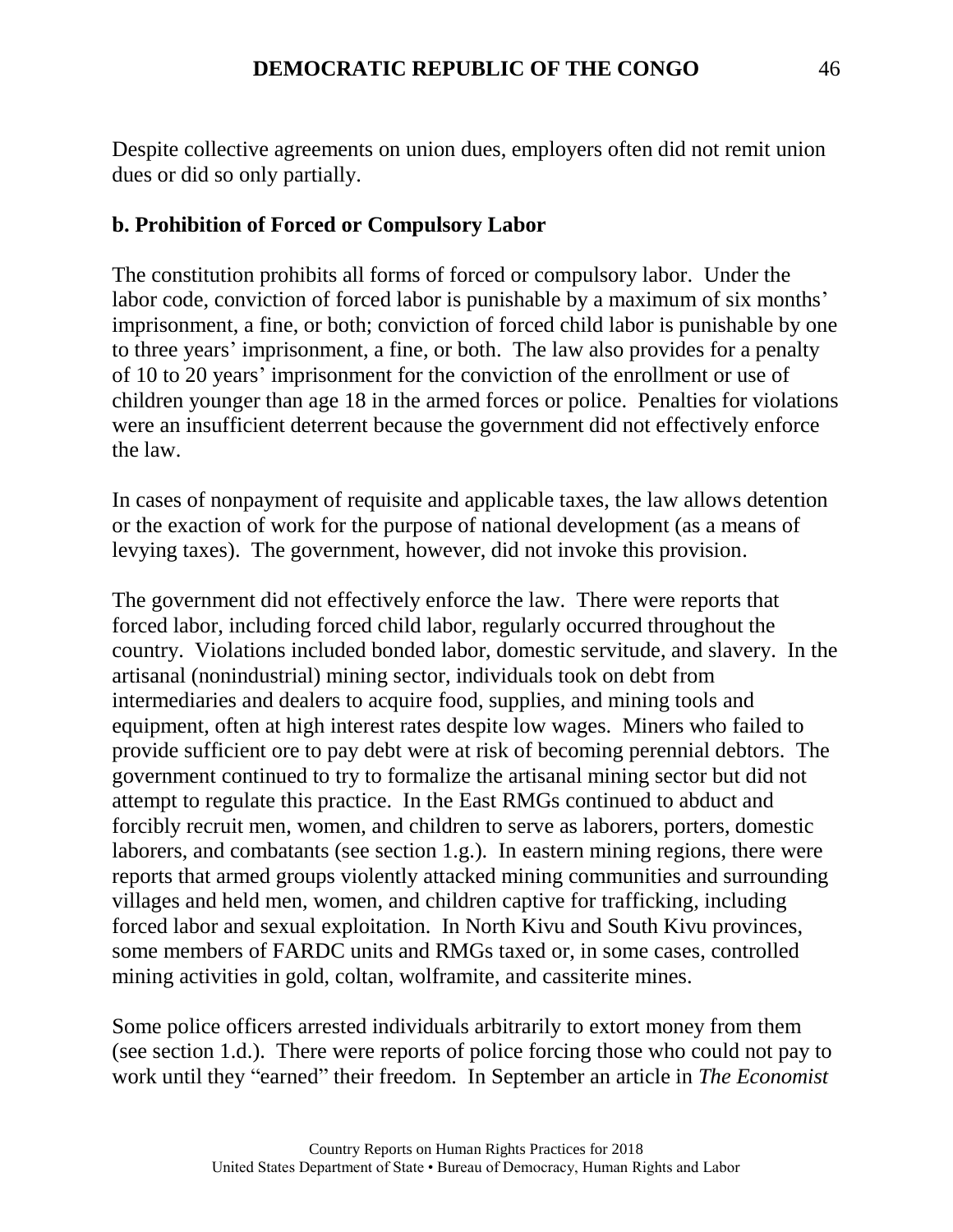reported a study indicating that Kinshasa traffic police received 80 percent of their income from corruption.

The government did not effectively enforce laws prohibiting forced or compulsory labor and took no action against those who used forced labor and abducted civilians for forced labor. The government did not report any official forced labor investigations, and there were no prosecutions. Little if any information existed on the removal of victims from forced labor.

Also see the Department of State's *Trafficking in Persons Report* at [www.state.gov/j/tip/rls/tiprpt/.](http://www.state.gov/j/tip/rls/tiprpt/)

#### **c. Prohibition of Child Labor and Minimum Age for Employment**

The child protection code and labor code set the minimum age for work at 16, and Ministerial Order No. 12 sets the minimum age for hazardous work at 18. The law also stipulates children may not work for more than four hours per day and restricts all minors from transporting heavy items. Penalties for conviction of violations for the worst forms of child labor, which are one to three years of imprisonment and fines as high as 20,000 Congolese francs (\$13), were insufficient to deter violations.

The Ministry of Labor has responsibility for investigating child labor abuses but had no dedicated child labor inspection service. In 2016 the National Labor Committee adopted a new action plan to fight the worst forms of child labor; its implementation was scheduled to start during the year; however, implementation had not begun as of September due to lack of funds. Other government agencies responsible for combating child labor include the Ministry of Gender, Family, and Children; Ministry of Justice; Ministry of Social Affairs; and National Committee to Combat the Worst Forms of Child Labor. These agencies had no budgets for inspections and conducted no child labor investigations.

In March the governor of Lualaba Province in the Katanga region made a public announcement prohibiting children from participating in mining activities in two villages near the artisanal mines of Kasulu and Kipuki, encouraging the children to go to school instead. Children had been employed at the two sites to clean copper and cobalt ores, and haul sacks of minerals. It was unclear what impact the governor's declaration had.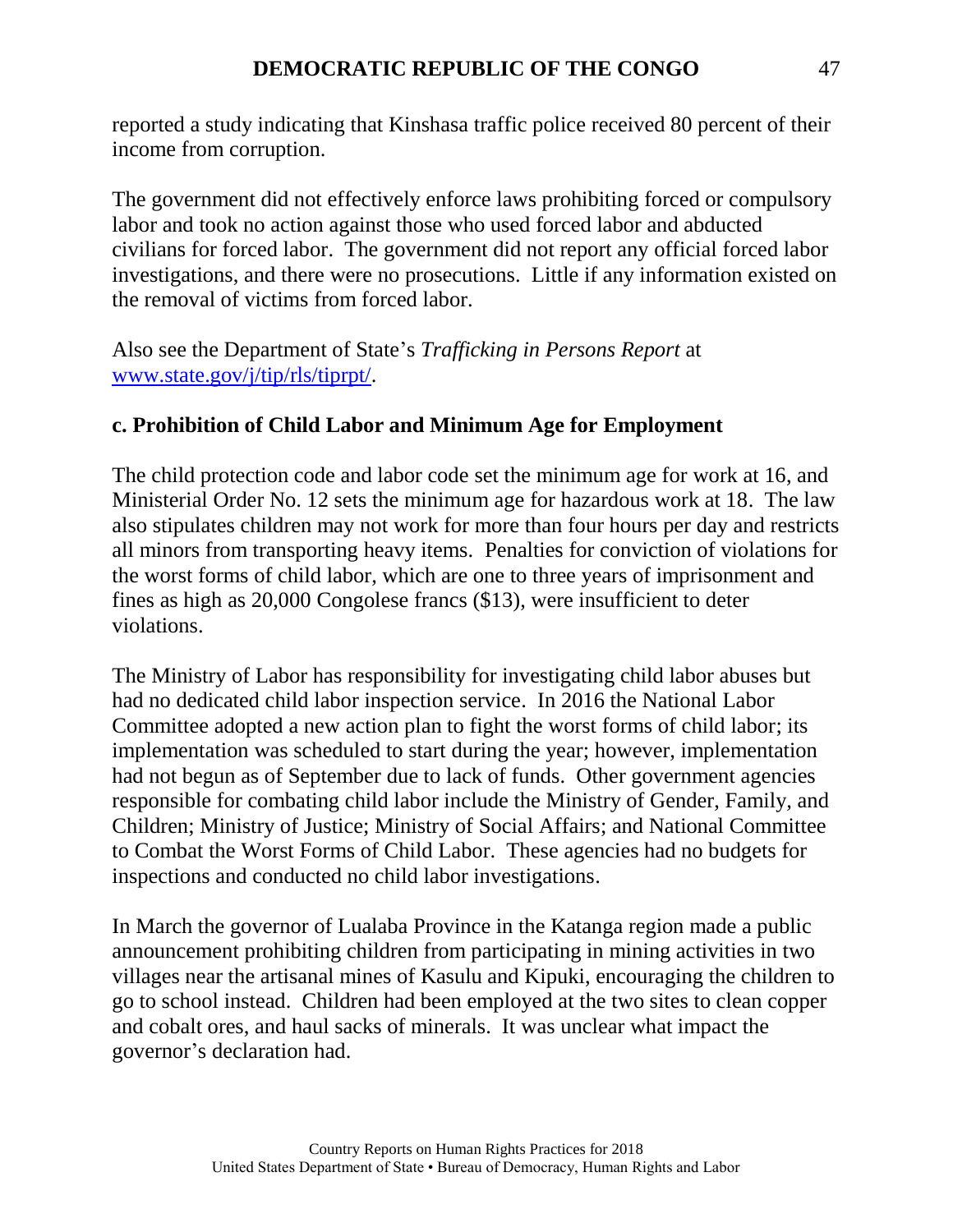In August 2017 an interministerial committee, including the Ministry of Labor and Ministry of Mining, organized a national workshop at which Minister of State for Employment and Labor Lambert Matuku announced a strategy to eliminate child labor, including in the mining sector, by 2025. In September, Matuku repeated the same strategy at another workshop sponsored by the International Labor Organization (ILO) to fight child labor in the mining sector. No implementation had taken place by year's end, however.

While criminal courts continued to hear child labor complaints, neither the courts nor other government agencies effectively enforced these laws. The government did not allocate relevant ministries and the National Committee to Combat the Worst Forms of Child Labor specific budgetary resources.

There was no effective systematic government effort to redirect child labor away from artisanal mines. The Ministry of Mines International Conference on the Great Lakes Region certificate-validation process prohibits artisanal mines with child labor from exporting, but the ministry had limited capacity to enforce this process.

The government did not undertake any measures to reinforce the capacities of the labor inspectors to prevent children younger than age 18 from engaging in hazardous work in mines. The 2018 mining code, which replaced the previous code of 2002, prohibits violations of child labor laws in the mining sector and imposes fines in cases of violations.

Child labor, including forced child labor, was a problem throughout the country (see section 7.b.). Child labor was most common in the informal sector, including in artisanal mining and subsistence agriculture. For their economic survival, families often encouraged children to work. According to the Ministry of Labor, children worked in mines and stone quarries and as child soldiers, water sellers, domestic workers, and entertainers in bars and restaurants. The commercial exploitation of children also occurred (see section 6).

Various mining sites, located principally in the eastern regions of North Kivu and Katanga, employed many child workers. Data on Katanga estimated that children younger than age 18 made up 40 percent of all workers in the region's mines. According to a 2017 University of California-Berkley report, 13 percent of the mining labor force living in the mining communities of the copper cobalt belt were younger than age 18, a total of 4,714 children. Of these, 49 percent are 14 years old or younger. The working conditions for children at these mining sites were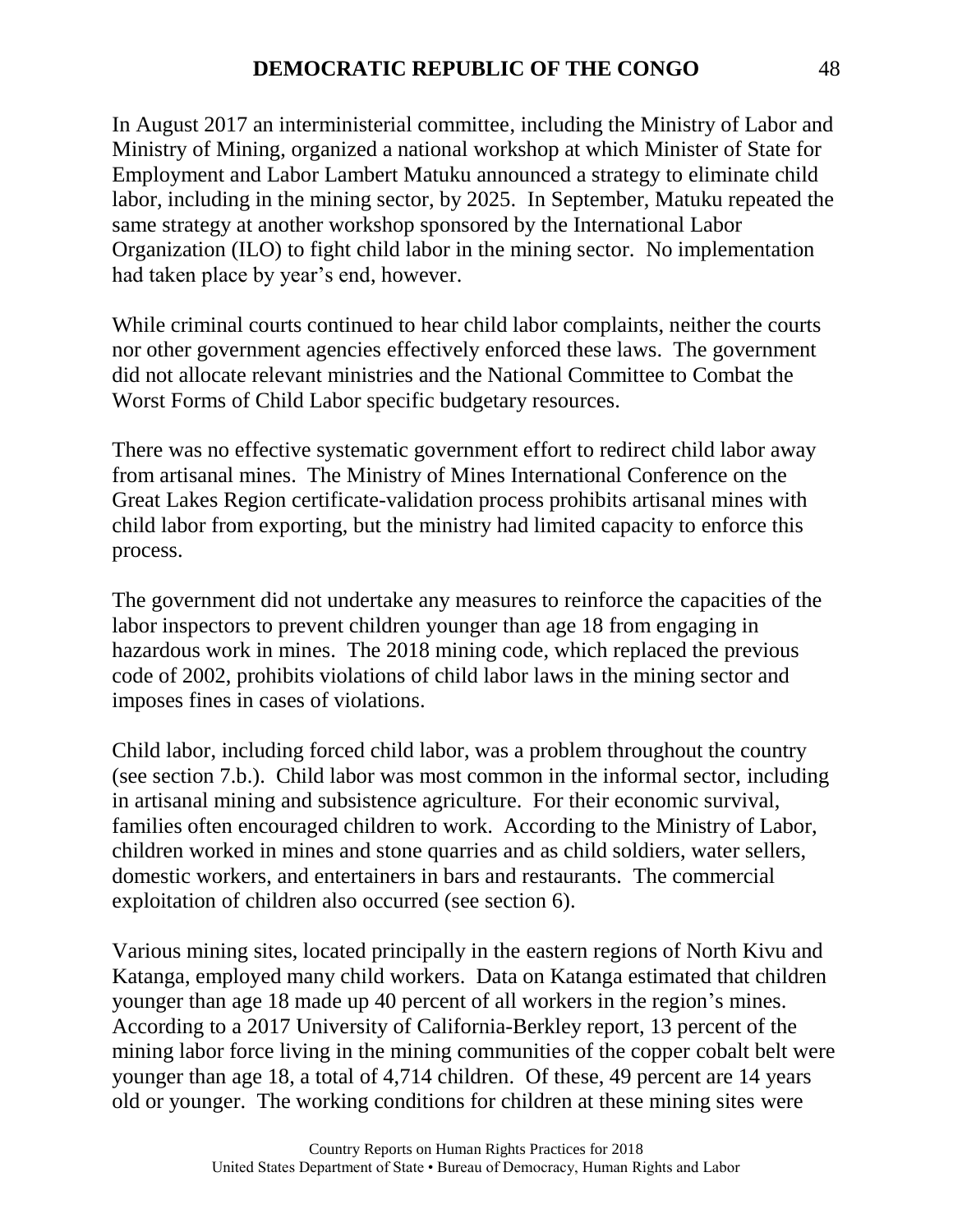poor. Given the same status as adults, children worked without breaks and without any basic protective measures.

Children were also the victims of exploitation in the worst forms of child labor, many of them in agriculture, illicit activities, and domestic work. Children mined diamonds, gold, cobalt, coltan, wolframite, copper, and cassiterite under hazardous conditions. In the mining regions of Upper Katanga, Kasai Oriental, Kasai Central, North Kivu, and South Kivu provinces, children sifted, cleaned, sorted, transported heavy loads, and dug for minerals underground. In many areas of the country, children between ages five and 12 broke rocks to make gravel.

Parents often used children for dangerous and difficult agricultural labor. Families unable to support their children occasionally sent them to live with relatives who treated them as domestic slaves, subjecting them to physical and sexual abuse.

Also see the Department of Labor's *Findings on the Worst Forms of Child Labor* at [www.dol.gov/ilab/reports/child-labor/findings/.](http://www.dol.gov/ilab/reports/child-labor/findings/)

# **d. Discrimination with Respect to Employment and Occupation**

The law prohibits discrimination in employment and occupation based on race, gender, language, or social status. The law does not specifically protect against discrimination based on religion, age, political opinion, national origin, disability, pregnancy, sexual orientation, gender identity, or HIV-positive status. Additionally, no law specifically prohibits discrimination in employment of career public service members. The government did not effectively enforce relevant employment laws and penalties were insufficient to deter violations.

Gender-based discrimination in employment and occupation occurred (see section 6). Although the labor code stipulates men and women must receive equal pay for equivalent work, the government did not enforce this provision effectively. According to the ILO, women often received less pay in the private sector than did men doing the same job and rarely occupied positions of authority or high responsibility. Persons with disabilities, albinism, and certain ethnicities such as Twa faced discrimination in hiring and access to the worksites.

# **e. Acceptable Conditions of Work**

The government sets regional minimum wages for all workers in private enterprise, with the highest pay scales applied to the cities of Kinshasa and Lubumbashi. The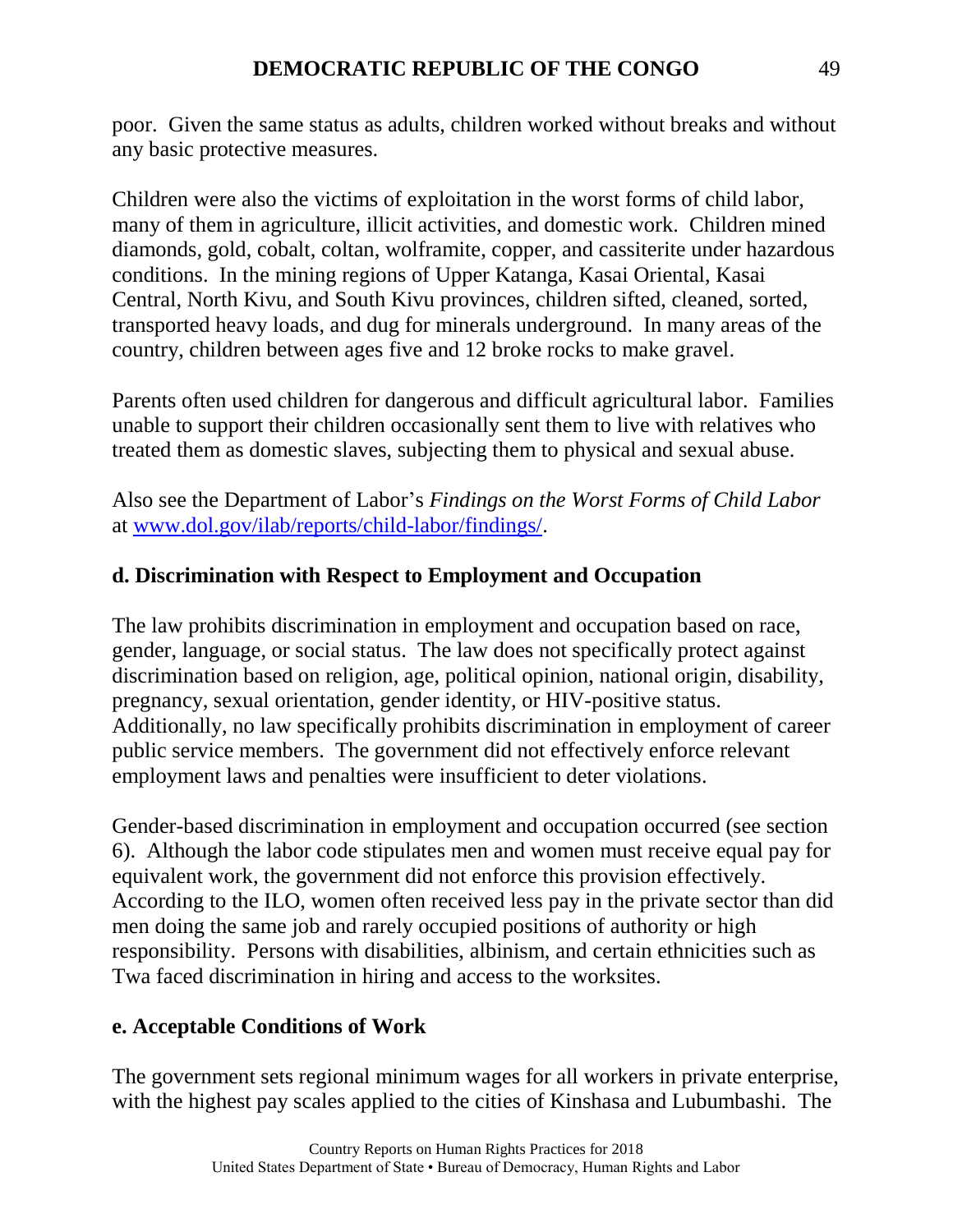prime minister decreed the new minimum daily wage would increase from 1,680 to 7,075 Congolese francs (\$1.02 to \$4.30) as of May 10, progressively, which would raise the minimum wage above the World Bank poverty level of \$1.90 per day. This increase was scheduled in 25-percent installments, and the first two occurred in June and December. The National Labor Council, the country's highest labor forum, is a tripartite organization formed by unions, government, and employers. According to the labor code, ordinary sessions of the National Labor Council should take place twice a year. The most recent session took place in October 2017.

In the public sector, the government sets wages annually by decree and permits unions to act only in an advisory capacity.

The law defines different standard workweeks, ranging from 45 to 72 hours, for various jobs and prescribes rest periods and premium pay for overtime. The law establishes no monitoring or enforcement mechanism, and employers in both the formal and informal sectors often did not respect these provisions. The law does not prohibit compulsory overtime.

The National Labor Council met in 2017 and agreed to raise the minimum wage from 1,680 to 7,075 Congolese francs (\$1.02 to \$4.30) beginning January 1, 2018. The average monthly wage did not provide a living wage for a worker and family. Government salaries remained low, ranging from 65,000 to 95,000 Congolese francs (\$41 to \$59) per month (not including bonuses, which in some instances were considerably larger), and salary arrears became more frequent in both the civil service and public enterprises (parastatals). In August the government announced a raise of 20,000 Congolese francs (\$13) per month, but workers had yet to receive the additional funds by year's end. Many public-sector employees reported that they did not receive their annual bonuses. In 2012 the government began paying some civil servant salaries through the banking system in an effort to stop the practice in which supervisors created fake employees and skimmed off some of their subordinates' salaries. The Budget Ministry stated that 75 percent of civil servants received their pay through the banking system, but some observers believed that figure was grossly inflated. For others the government delivered cash in large shipments for local authorities and supervisors to distribute.

The labor code specifies health and safety standards. The Ministry of Labor employed 200 labor inspectors, which was not sufficient to enforce consistent compliance with labor regulations. The government did not effectively enforce such standards in the informal sector, and enforcement was uneven in the formal